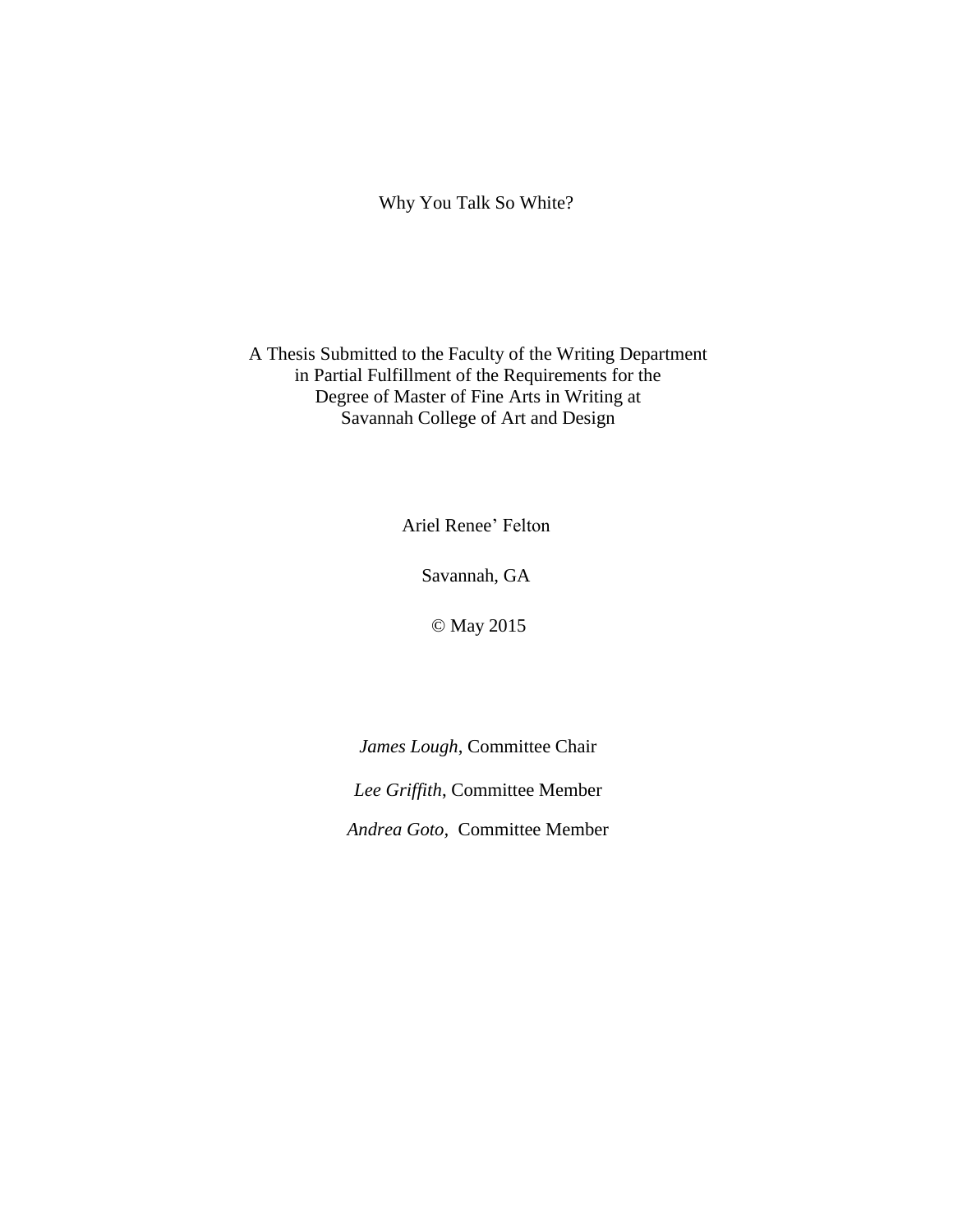#### Dedication

During my last year of grad school, I started working as a substitute teacher for public schools in the Chatham County school system. One day while subbing at a predominately black middle school where the teachers and students must walk through metal detectors before entering the building, where we weren't allowed to let the students go to the bathroom alone, where the lesson plans ask that we just try to keep them in the building, one little girl asked me what I studied in college. I told her and her only response was, "Please write stories about little black girls. Not white, not mixed, not boys. But little black girls." This thesis is dedicated to her and every other person who still opens a book in hopes of finding themselves within its pages.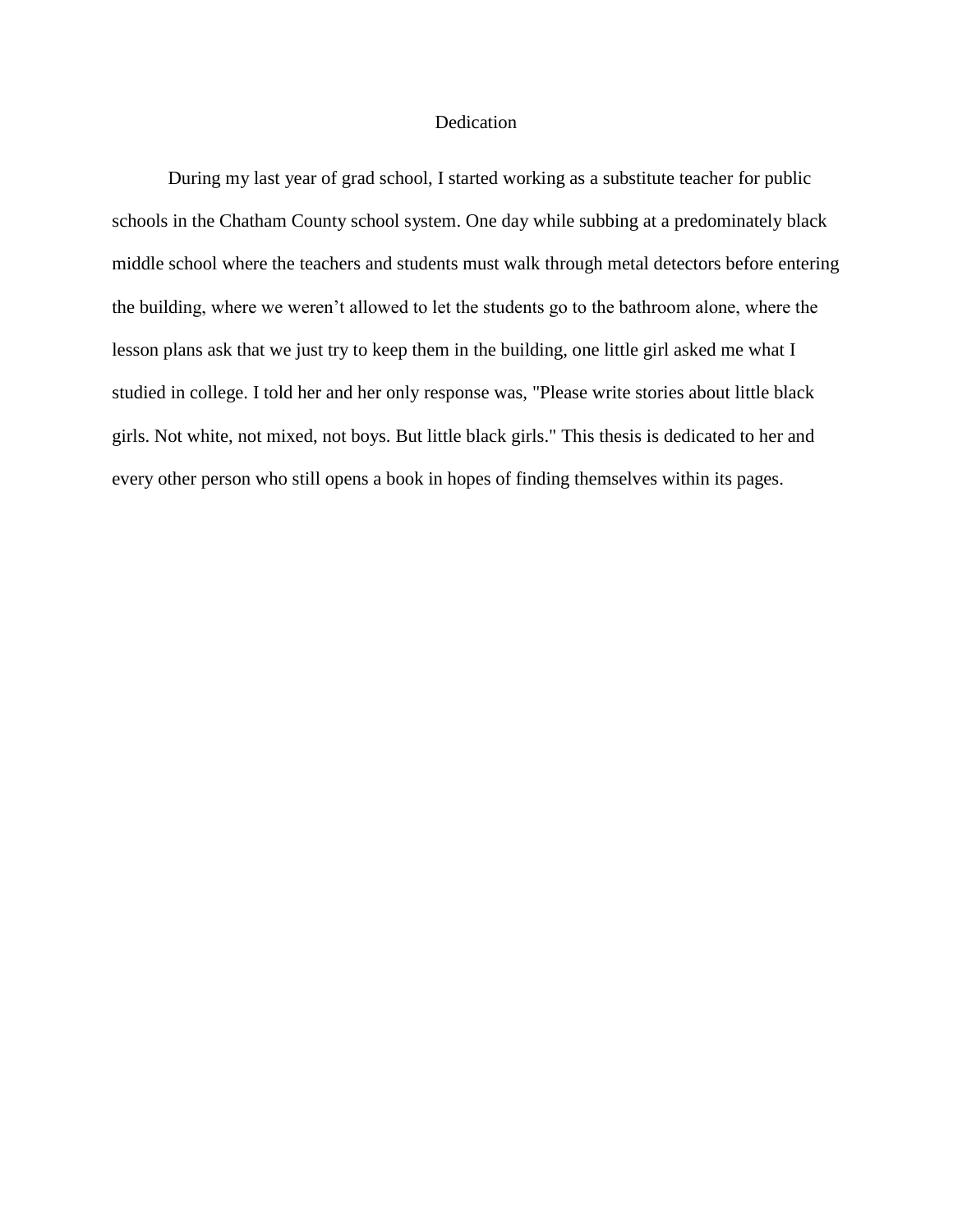#### Acknowledgements

There's so many people you should blame for having to read these stories that I don't know where to start. I'll just list the guiltiest. My parents, for not laughing when I told them the title and for all their support in my two years at SCAD—emotional and financial; my thesis committee, professors James Lough, Lee Griffith, and Andrea Goto, who read early and late versions of these essays and never told me to just stop it already; Dr. Harrison Scott Key, who taught me that anything that made people laugh uncomfortably was worth writing about; Brittany Smith, for advising that I use my ex's real names because they deserve what's coming; Jake Jones, for the tough love and bad jokes; and Matt Cole, for feeding me on days when I didn't have the time to feed myself, for listening to me complain and worry, and most of all, for the beer.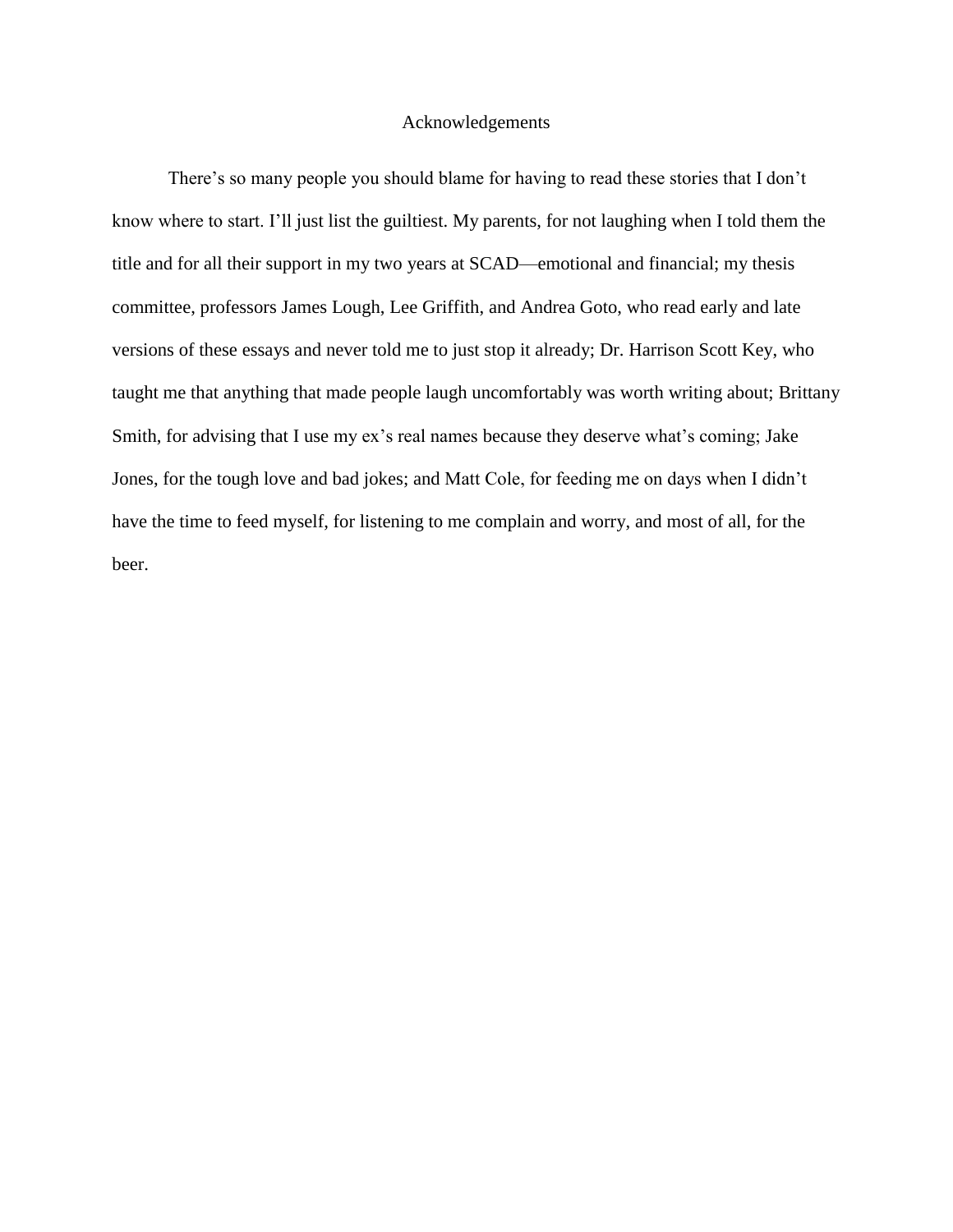## Table of Contents

|--|--|--|

# Princess………………………………………………………………………………...…... Page 2

|--|--|

|--|--|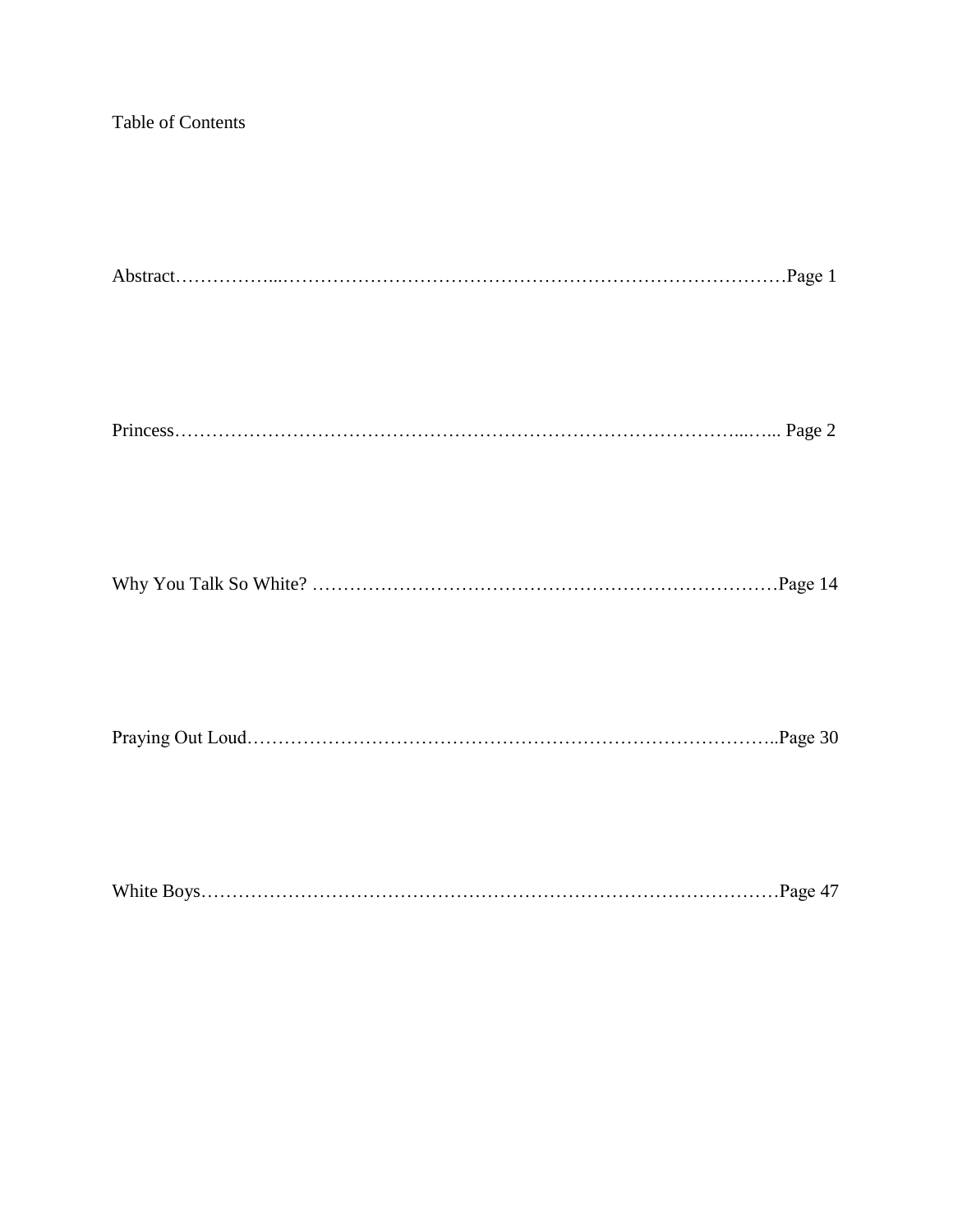#### **Why You Talk So White?**

**Ariel Renee' Felton**

**May 2015**

This thesis is a collection of hopefully humorous yet poignant essays that detail parts of my life from childhood to present day, specifically parts that deal with my initial rejection and eventual acceptance of the color of my skin and everything that comes along with being a millennial African-American female in the Deep South. These stories start with me as a socially awkward child, growing up in my hometown where I was one of the few black kids and span until college, where I was still just as awkward but began to finally define my blackness and what it means to me. These stories are cumulative of my experience in finding my own cultural identity as well as the experience of learning to use humor to write though a very personal and taboo subject.

**keywords:** *culture, identity, personal essay, memoir, black, African-American, humor*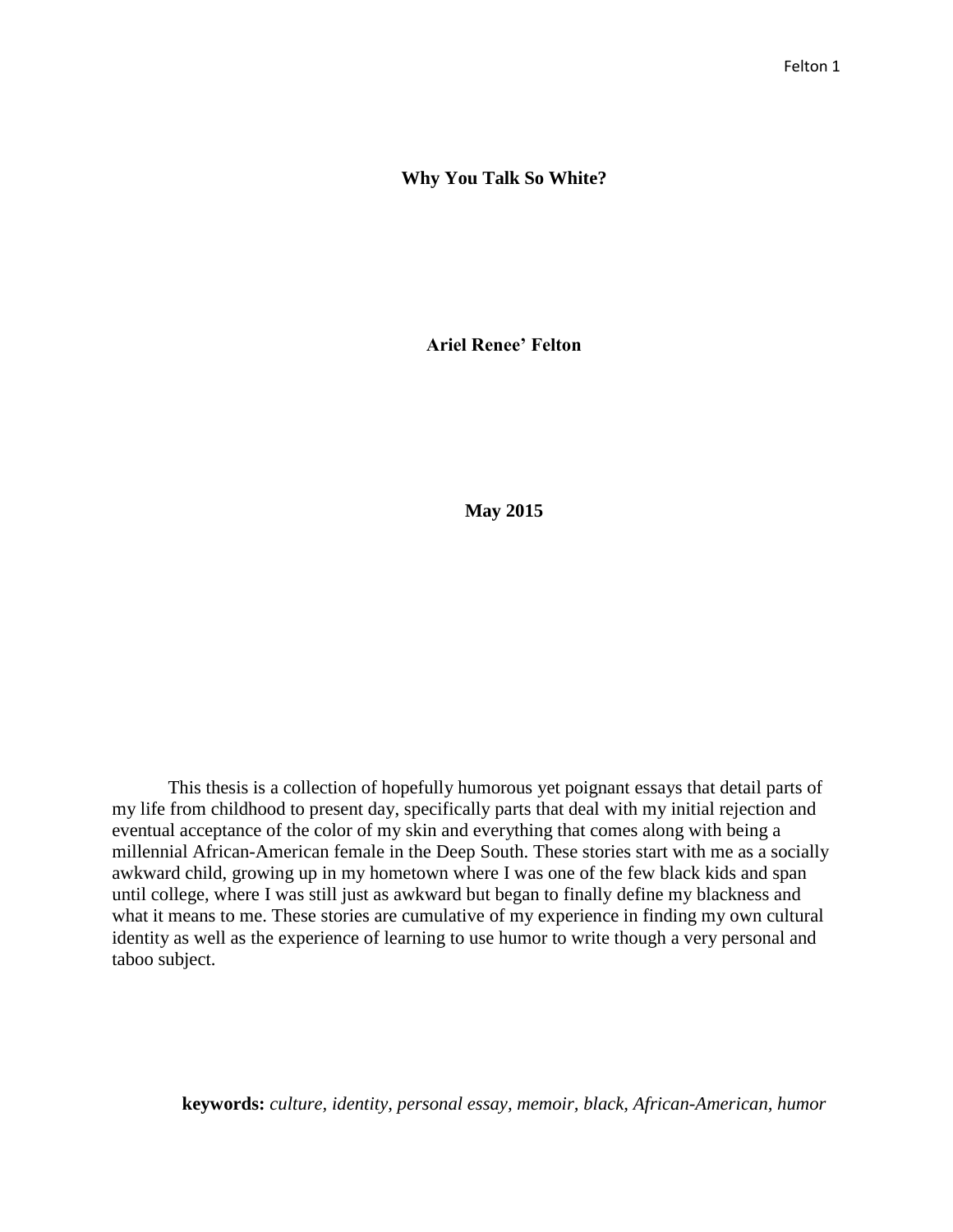#### **Princess**

Before middle school, before I was old enough for sleepovers across town, and before I came to fully understand what it meant to be black, much less understand what it meant to be the only black family on the block; I had one friend. Her name was Hillary and she lived next door to us in a small white house. We met one afternoon when we were each playing in our own separate backyards—she on a blue trampoline and me on a rusty swing set-slide-monkey bar combo.

"HEY!" Hillary shouted at me from her yard. I looked up and saw her standing still on the trampoline, watching me.

"Hey!" I waved.

Hillary jumped down and started running towards the hedges that separated our yards, the place where our dads stopped and turned their lawn mowers around every Sunday morning with a quick nod and a wave. Our entire neighborhood was set up that way, with bushes or fences keeping a clear line between yards, making sure every dad knew where to stop cutting grass and where to start judging the neighbors' yard. I hopped out of the swing and walked over.

"I like that jungle gym," Hillary said, her hands in the small bushes. I looked back at my rusty little jungle gym. Jungle gym was a nice way of putting it, seeing as it was really just a swing, some metal bars and one slide.

"I like your trampoline," I replied, because it was true. I'd begged my parents for a trampoline for years, but they'd refused. I'd actually seen a round white man, Hillary's dad, setting up the trampoline in their backyard a month ago and I'd cried out of jealousy. My parents still refused.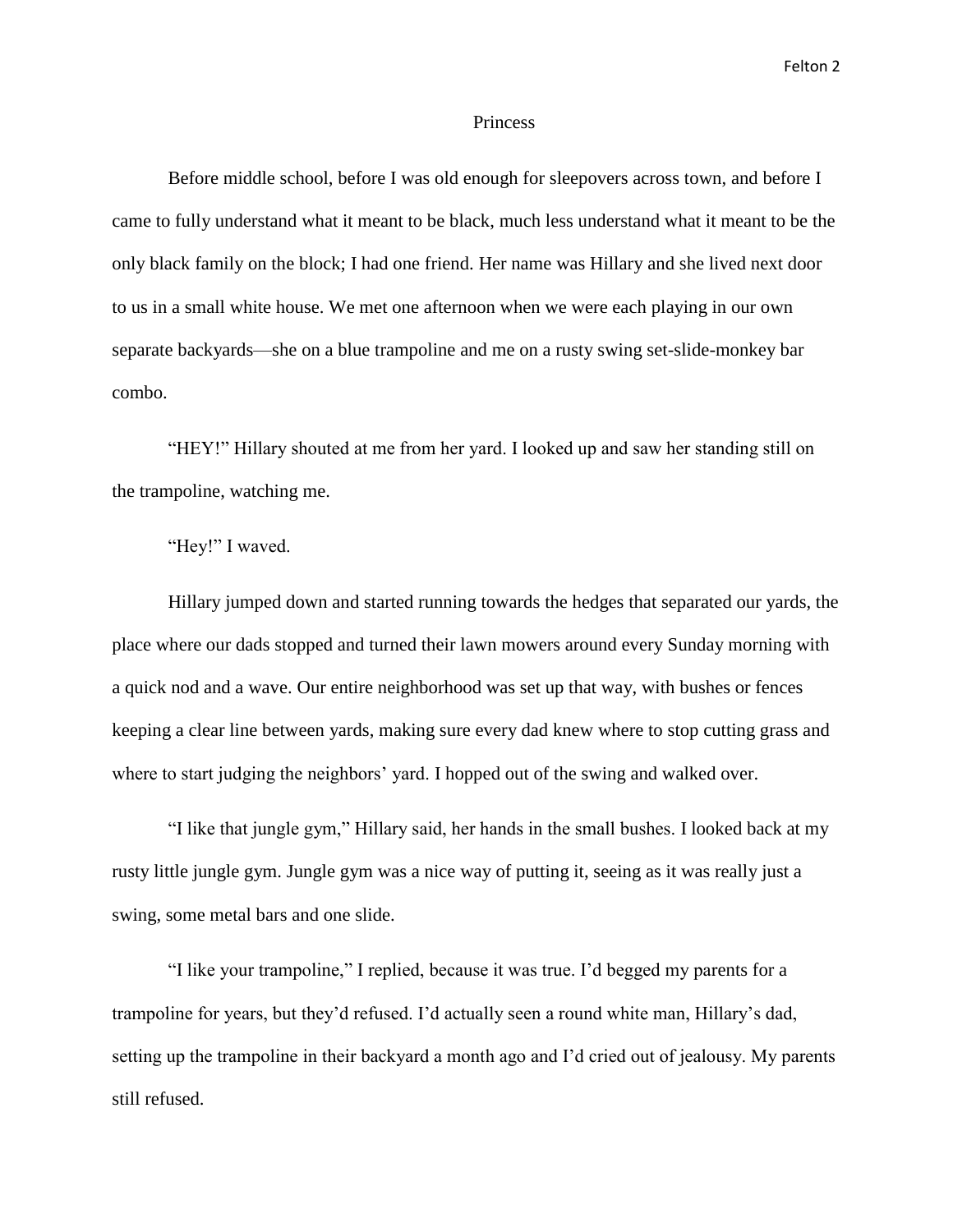Hillary swatted at a mosquito. I blinked in silence and pulled leaves off the bushes, watched them helicopter to the ground one by one. I was bad at this. The only friends I had were at school and they all spoke to me first, encouraged me to sit with them at lunch and play with them at recess. I went to school every day convinced that they'd changed their minds and would no longer want to be friends with me, surprised to find they still knew my name. Hillary, tired of waiting, took the lead.

"Wanna play princesses?" she asked, squinting in the sun. Without waiting for an answer, she stepped through the bushes from her backyard into mine, becoming the first neighbor to set foot in our yard since my family had moved to Byron eleven years earlier. Because my family had moved in before I was born, this house and neighborhood were all I knew. I was only six when Hillary came across those bushes, teaching me that neighbors weren't just the people who watched and judged each other from their separate yards, but could be friends as well.

\*\*\*

Hillary and I got along perfectly.

Hillary was a grade below me in school, had shoulder length blond hair, and crooked baby teeth. She had a country accent too thick for even me to understand and a special squeak she put in her voice when she wanted something—usually asking her parents if I could spend the night, if we could stay up later, or if we could have cake for dinner. Depending on who she asked and when, she usually got her way. She was constantly conning her way out of bad grades and into a later bedtime, while I watched fascinated from the sidelines.

"Your teacher called," her mom would say coming into Hillary's room where we sat and watched cartoons. "She said you talked all day and wouldn't pay attention in class."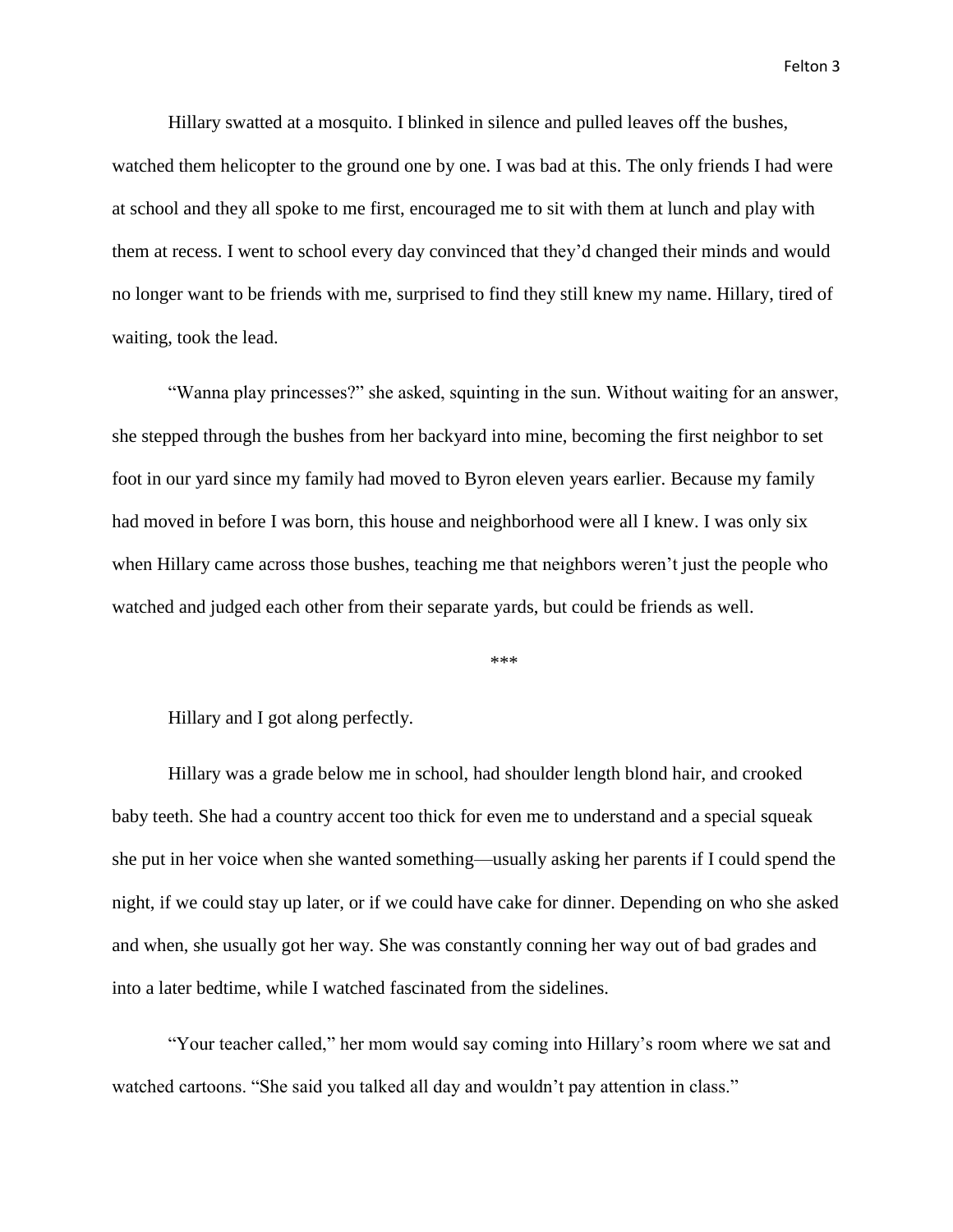"Mommmm," Hillary would squeak without taking her eyes off the television. "We're watching Rugrats!"

"Hillary Ann Chastain. We will talk about this later—I promise you that."

I tried it out at my house on my parents. Since there was no bad behavior at school to get out of, I tried asking for things, special favors and treatment.

"Momma, can I have cake for dinner?" I asked, putting that special squeak in my voice.

"I believe you've been hanging 'round that white girl too much," she said. "You've lost your mind." She laughed and shook her head as she loaded my plate with collard greens and pork chops.

"Daddy," I said, batting my eyelashes. "Can I please stay up and watch more TV?"

"Ariel," he said, pronouncing it R-rail, which he often did when he was tired. "You better get your behind to bed."

I didn't understand. At Hillary's house, everything went. Hillary not only did pretty much whatever she wanted, but her family did too. Her mother smoked inside; her dad never wore a shirt. Her parents couldn't be trusted together in the same room without one yelling at the other, but in the end they gave Hillary whatever she wanted—whether it was Kraft Mac n Cheese for breakfast or a new Barbie car. It was territory foreign to my house, where we ate all homecooked meals, prayed before each one and where my parents still kissed in front of me.

As I spent more and more time at Hillary's house, spending the night, watching Disney princess movies, eating junk for breakfast, my mom often asked me if I was outstaying my welcome.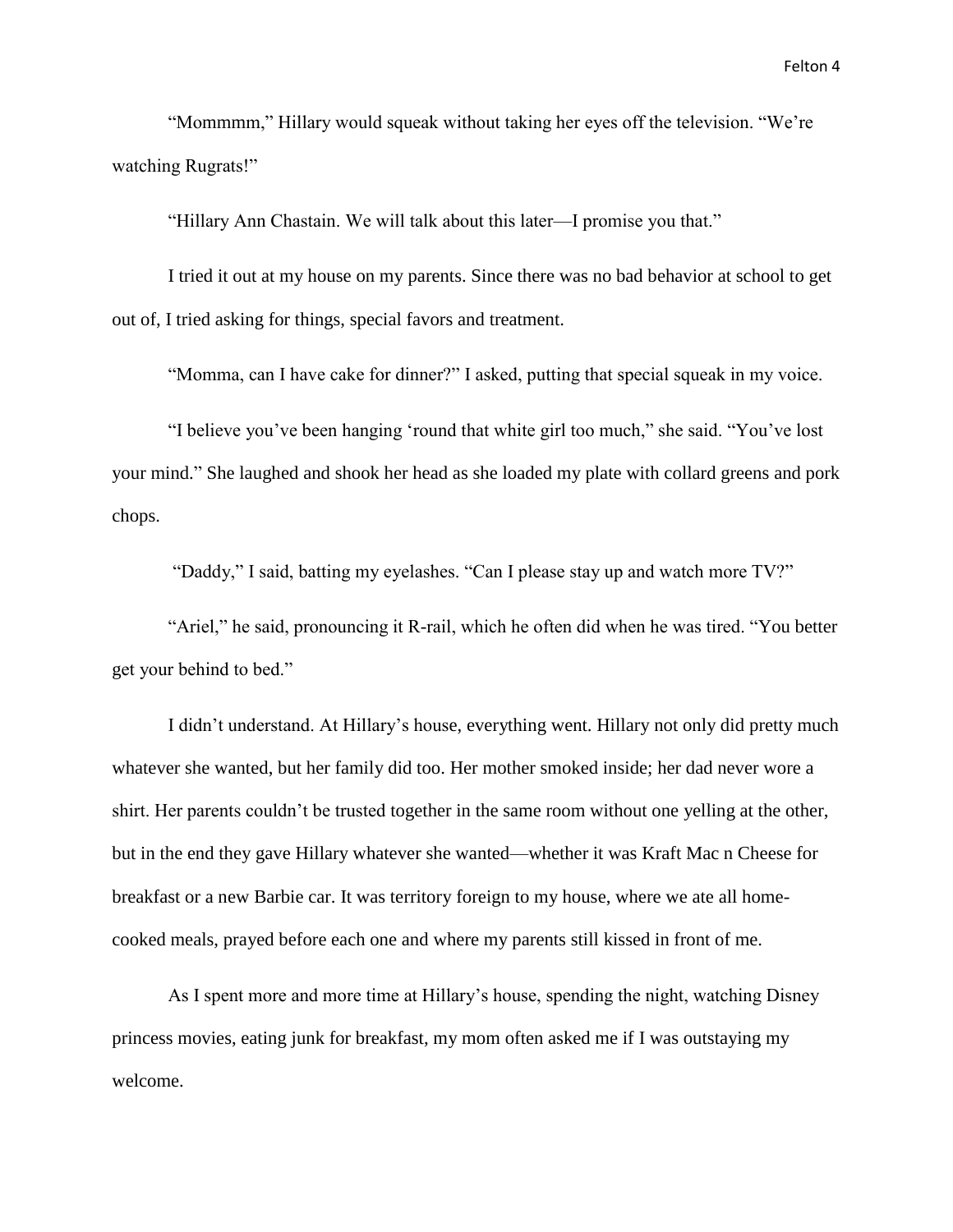"Aren't you over there too much, Ariel?"

"No, Hillary is my friend and we like to hang out."

"But are her parents tired of having you over?" she asked. "Are they nice to you? Treat you right?"

I told her they were very nice to me, which was partly true. In reality they never seemed to notice I was there, much less mind how often I came over. It was easier for them to have Hillary occupied with a playmate instead of constantly asking them for things, freeing them up for smoking and yelling.

"And Hillary?" my mom continued. "She's a sweet girl?"

I told her Hillary was a very sweet girl, which was a bold faced lie. Hillary, in reality was spoiled. I often felt bad for her parents, even wondered if they'd stop yelling at each other so much if Hillary stopped asking for things. But being her friend came with great perks—unlimited time on the trampoline, endless junk food, and hours of cartoons and I didn't feel bad enough to give all of that up.

\*\*\*

In the time Hillary and I were friends, I only saw our parents interact with each other a few times. Usually they communicated through us.

"Make sure you tell Hillary's parents we said thanks for letting you play over there," my mom said before sending me out the door.

"Yes, ma'am."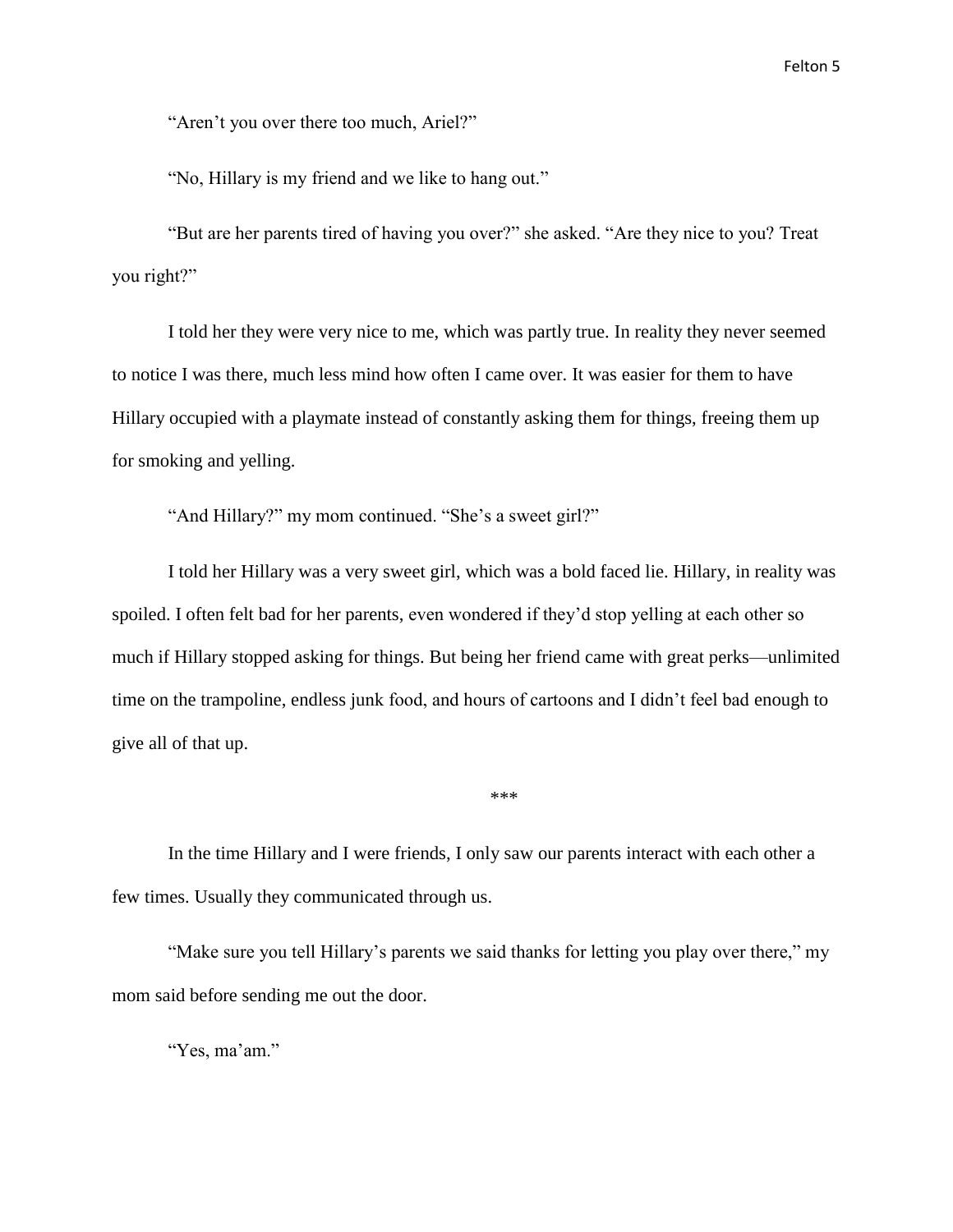"Make sure you ask Hillary's dad to wear a shirt when he cuts the grass," my dad said. "Nobody wants to see that mess."

"Yes, sir."

"Ariel, please don't you listen to your daddy," my mom said.

"Yes, ma'am."

One particular Friday after school when Hillary and I had already made plans for me to spend the night at her house, I found myself with a bag strapped over my shoulder, staring out of the window, watching rain pour down in thick heavy sheets.

"Momma, can you drive me next door?" I asked.

"Ask your daddy."

I found him in the den watching a football game. "Daddy, will you drive me next door?"

"Mercy," he said, pronouncing it *muh-cy* which he did often when he didn't want to be bothered.

I sat in the passenger seat in his black Chevrolet, hugging my bag close to my chest as my dad pulled out of the driveway.

"Baby," he said, his eyes still on the side view mirror. "Remember your momma only asks you all those question because she wants people to treat you right."

"What questions?"

"Asking if Hillary and her folks are nice to you," he said. "We just worry."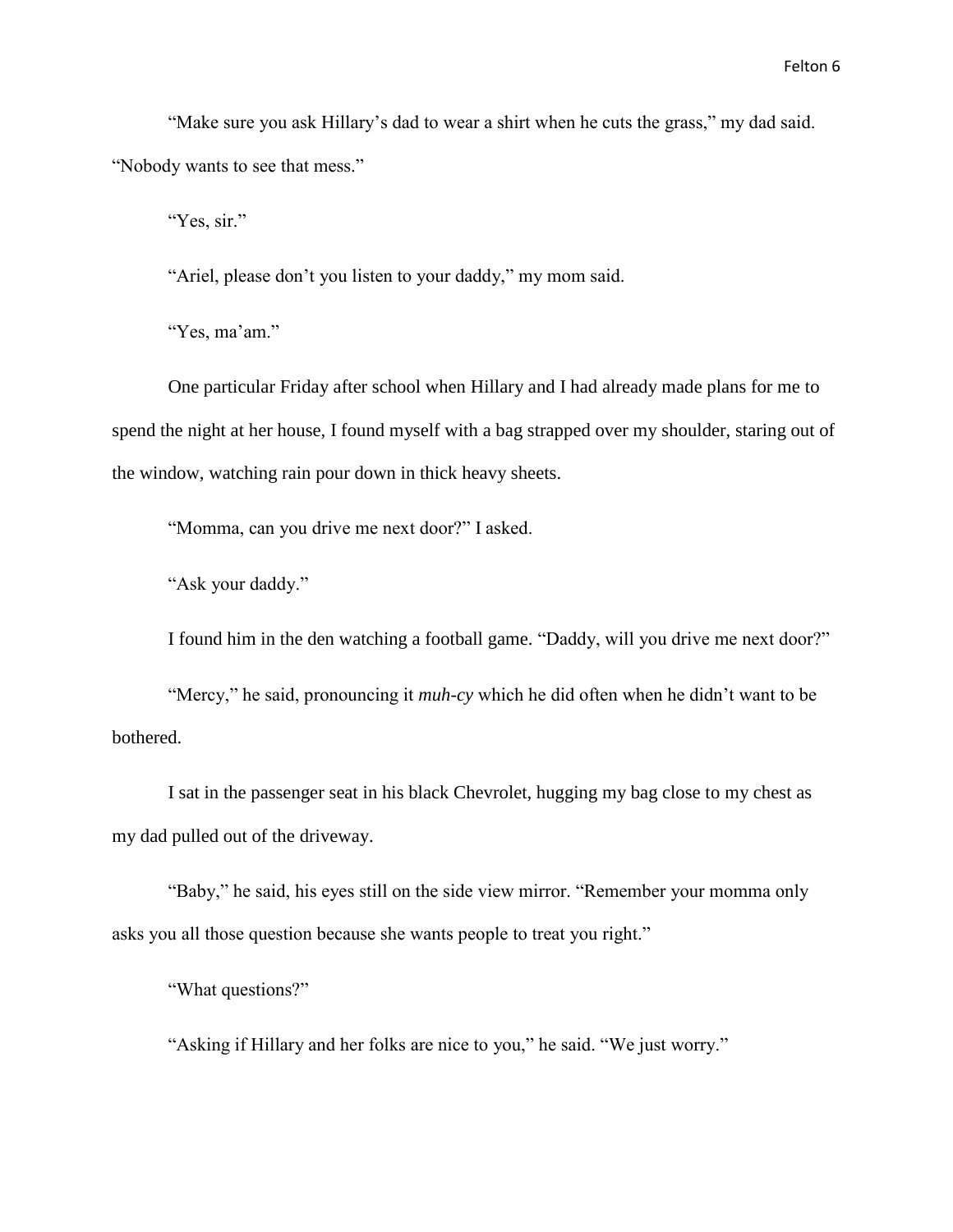"Oh," I said. "Yes, sir." He pulled into the Chastain's covered garage and cut off the engine.

"You don't gotta come in," I told him, not because I was old enough to think of my dad as embarrassing, but because I knew he'd rather get back home and watch football.

"No, I'd better say hello." I didn't know why he had the sudden interest in talking to them. For as long as I remembered, he'd been content to stay on his side of the bushes, giving nothing more than a friendly "Mornin'" when he found himself outside at the same time as one of Hillary's parents.

I reached the steps and moved to open the door.

"R-rail!" my dad nearly screamed, grabbing my arm. "Knock! You can't just be goin' in folks' houses like that. You don't live here."

I struggled to not roll my eyes and silently cursed the weather that made it necessary for my dad to be here in the first place. I knocked on the door.

"Yeah?" came a rough voice from the inside that I recognized as Hillary's mom.

"It's Ariel!" I shouted through the door.

I heard some movement and then the door swung open. Hillary's mom was in a nightgown and slippers. When she saw my dad standing there faded Levy's and his Atlanta Braves cap, she moved to stand behind the door and held her nightgown closer to her body.

"Well, hi," she said. "You must be Ariel's father."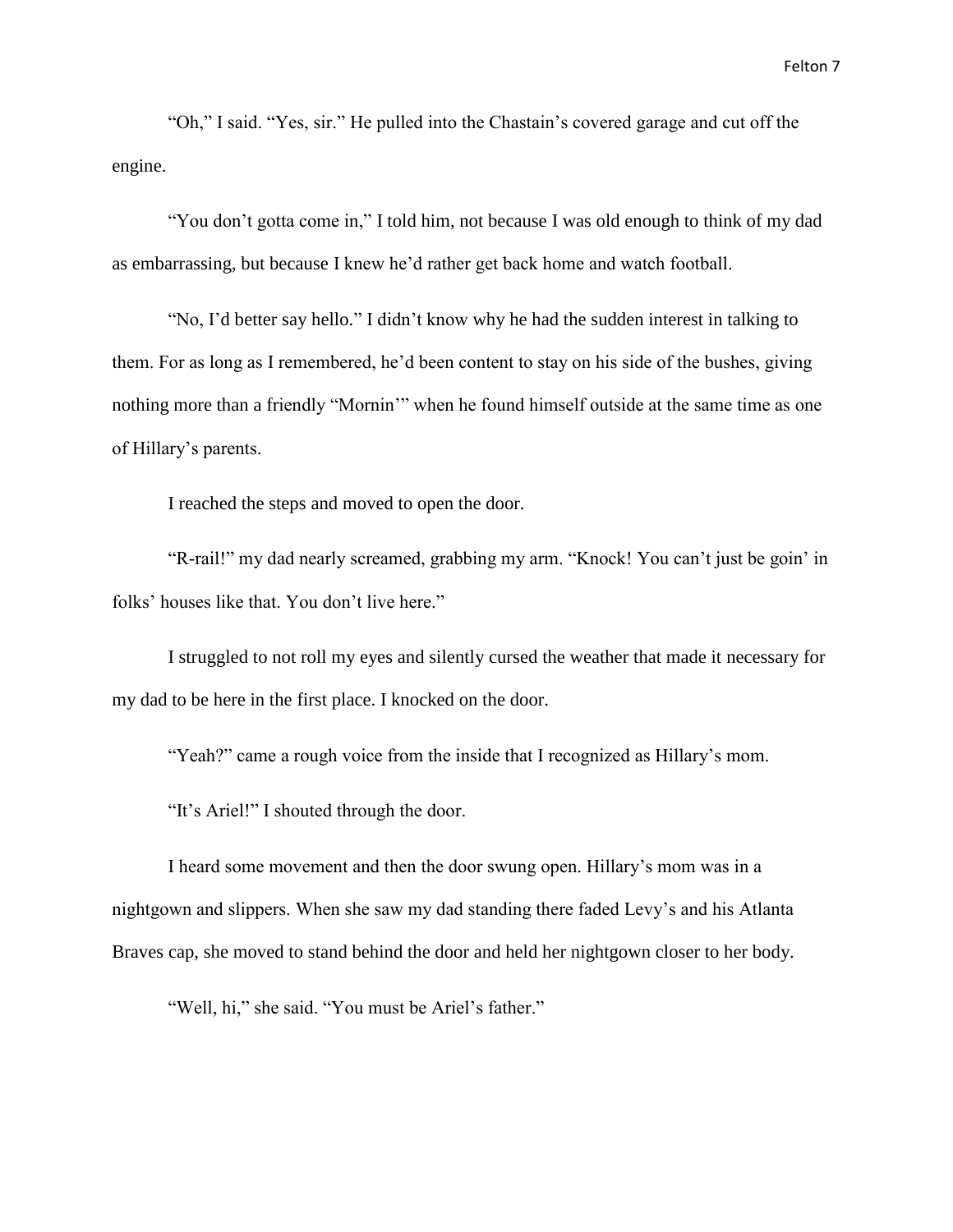My dad took his cap off and held it in his hands. I'd never seen him do this before. He looked younger somehow, standing there wringing this hat in his hands, nodding at this woman, and averting his eyes from her short nightgown.

"Yes, ma'am," he said. "That's me. I just wanted to say hey and thanks for letting my baby play over here."

"Oh, she's a delight," she said. "We love having her."

I looked up at Hillary's mom and wondered why she was being so nice. She wasn't a mean person, but she never spoke to me when I was in her house. How did she know I was a delight?

My dad patted my head. "That's good to hear," he said. "Have fun, baby. Be good."

He nodded again at Hillary's mom. "Alright, now."

"Hmm?" Hillary's mom cocked her head to the side.

"Oh, I was just sayin' bye."

"Oh!" she seemed embarrassed. "All right then. Bye. Nice to meet you. Okay, bye."

Exhausted by the awkward conversation, I moved past Hillary's mom, headed inside to Hillary's room.

"Umm, Ariel," I heard from behind me. I turned and Hillary's mom was pulling a cigarette from a pack. She patted herself for a lighter. "Honey, can you please tell us before your parents come over here next time?"

"Oh. Yes, ma'am."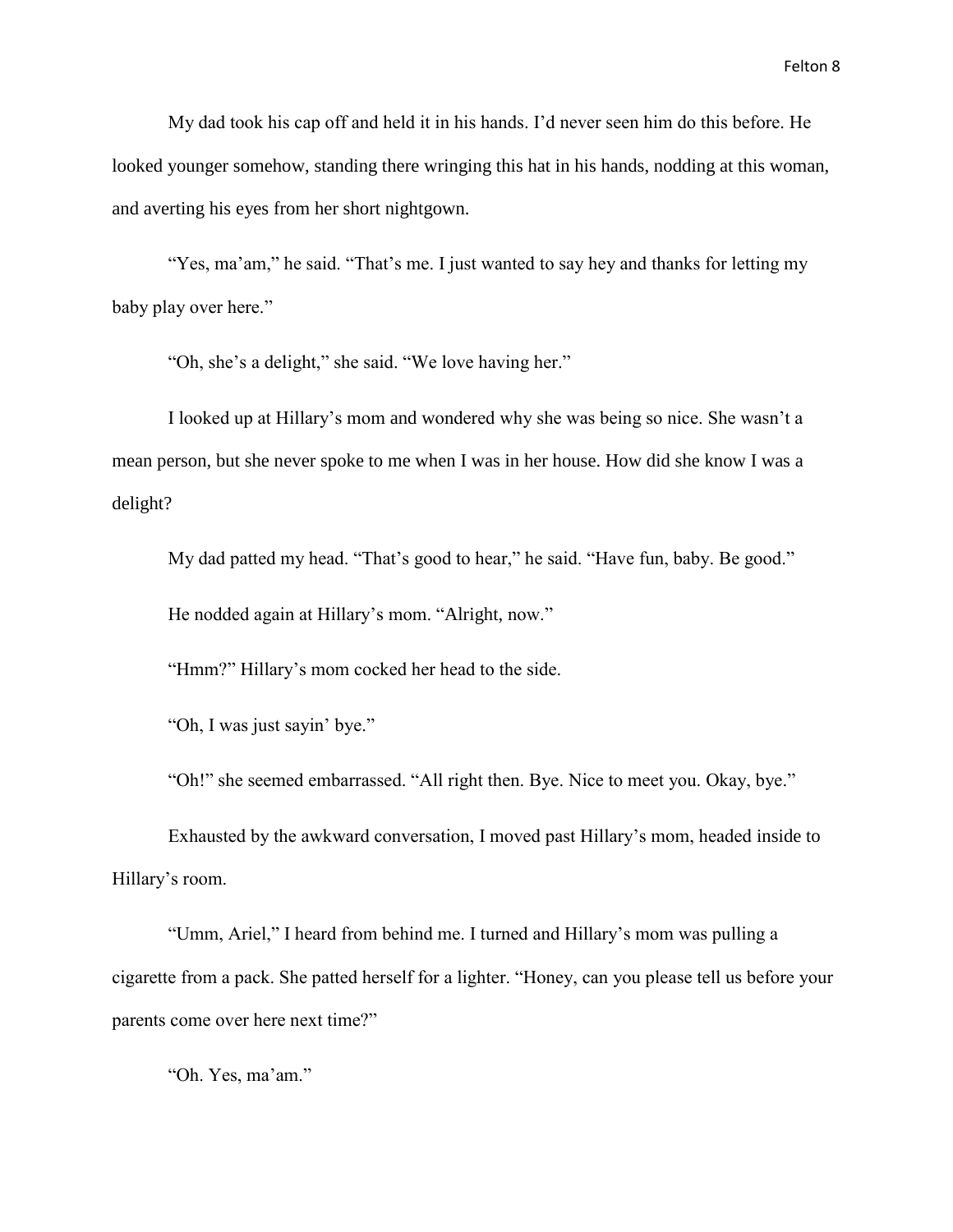She squinted with her hands on her hips, looking at me like she was seeing me for the first time, her cigarette now lit and dangling from her lips. I stood there looking back at her, not sure if she wanted to say something else.

"All right," she said. "Go play."

\*\*\*

When the weather was nice, we'd meet outside to play, using just our imaginations to turn the whole of our combined backyards into a magical kingdom complete with castles, dragons, knights in shining armor and of course, two princesses to rule over it all. We were obsessed with princesses.

Sometimes we'd act out our favorite Disney movie of the week, each of us playing several different characters and taking turns playing the princess. When I was Prince Charming, I slipped her dirty flip-flops back on her feet over and over again. I played the teacup and the kettle in Beauty & The Beast, while she ran her hands over tree trunks like Belle in her library while she also hunched over and grunted angrily like the Beast. When I was Ariel and she was Prince Eric, she dragged me across the yard because I didn't have my human legs yet.

One summer afternoon, we'd decided to act out scenes from Aladdin. Hillary quickly asked if she could be Jasmine.

"Hillary," I said. "You were the princess last time, though. How 'bout if I'm Jasmine this time and you can be her next time."

Hillary kicked at grass tufts in the yard. "Well, yeah, you could," she mumbled. "But you know, Princess Jasmine isn't black."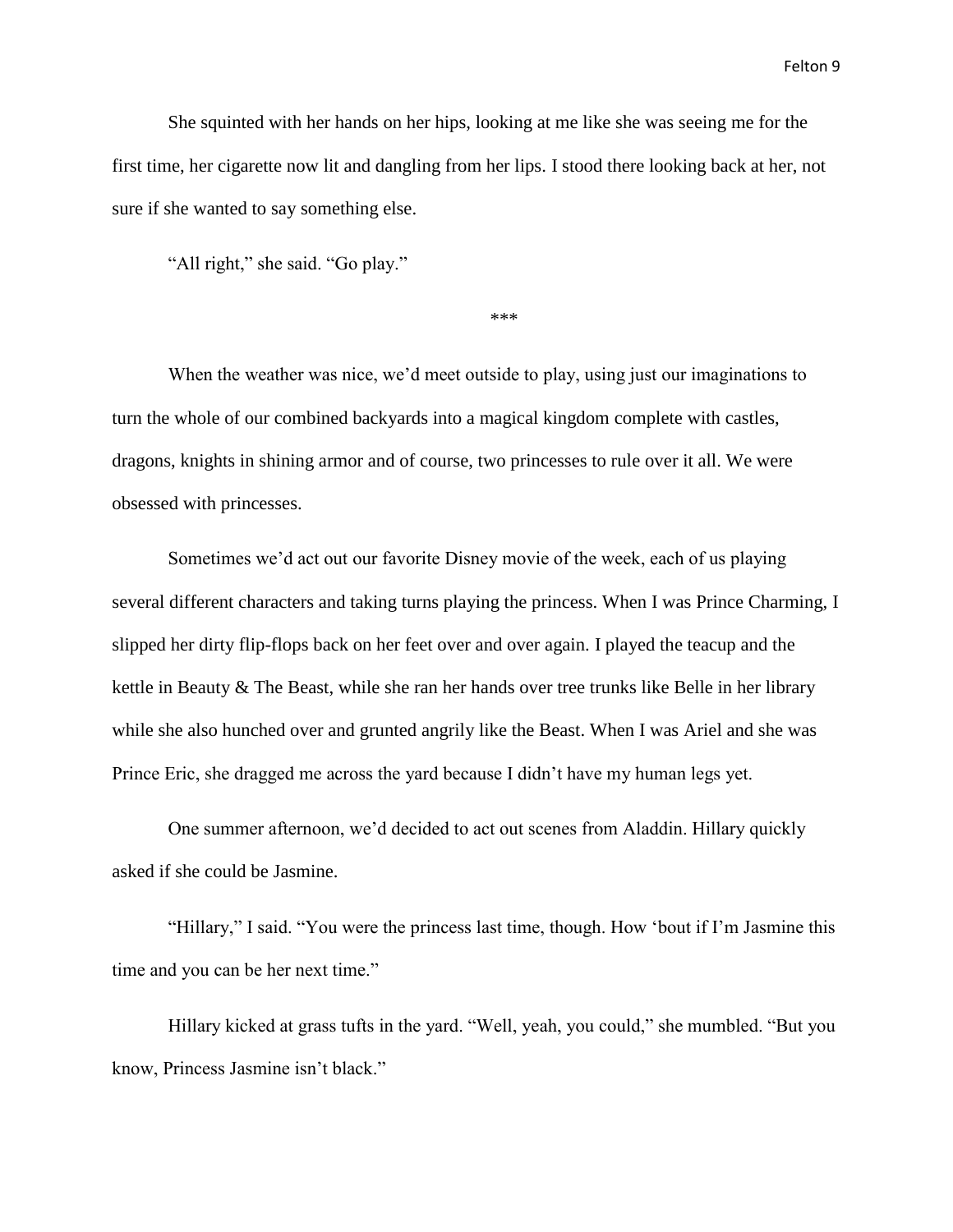I looked up at my friend. "But she's—" I started to say before Hillary cut me off.

"And she's got long hair and yours is kinda short, so…" Hillary trailed off but I'd already heard the conniving squeak in her voice, the tone I'd heard her use so often with her mom and dad to get her way. I knew this wasn't going to be easy.

"Well," I said, starting off slowly and taking deep breathes. "I was Ariel and she's not black. And it's just pretend anyway. And you were Cinderella and Rapunzel and Snow White. And, you know, Jasmine isn't white either."

It wasn't until I finished talking that I realized I'd been rambling and my cheeks were flushed.

"She's closer to white than she is to black," Hillary said, her face scrunched up like when she tried to figure out a math problem at school.

"Nuh-uh," I said. "She's brown. Like me!"

"You can't do it!" Hillary shouted. "It just don't make sense!"

"You're always the princess," I yelled back, taking a step closer to her. I didn't know what I was doing or why I suddenly wanted to be Jasmine so bad. "I'm not doing it unless I'm Princess Jasmine!"

"Fine," said Hillary. "Aladdin is a stupid movie, Jasmine is a stupid princess and you're stupid too."

My face got hot. With the threat of tears in my eyes, I suddenly felt vulnerable. I didn't know where it came from, but I pushed Hillary hard, knocking her over into the dirt.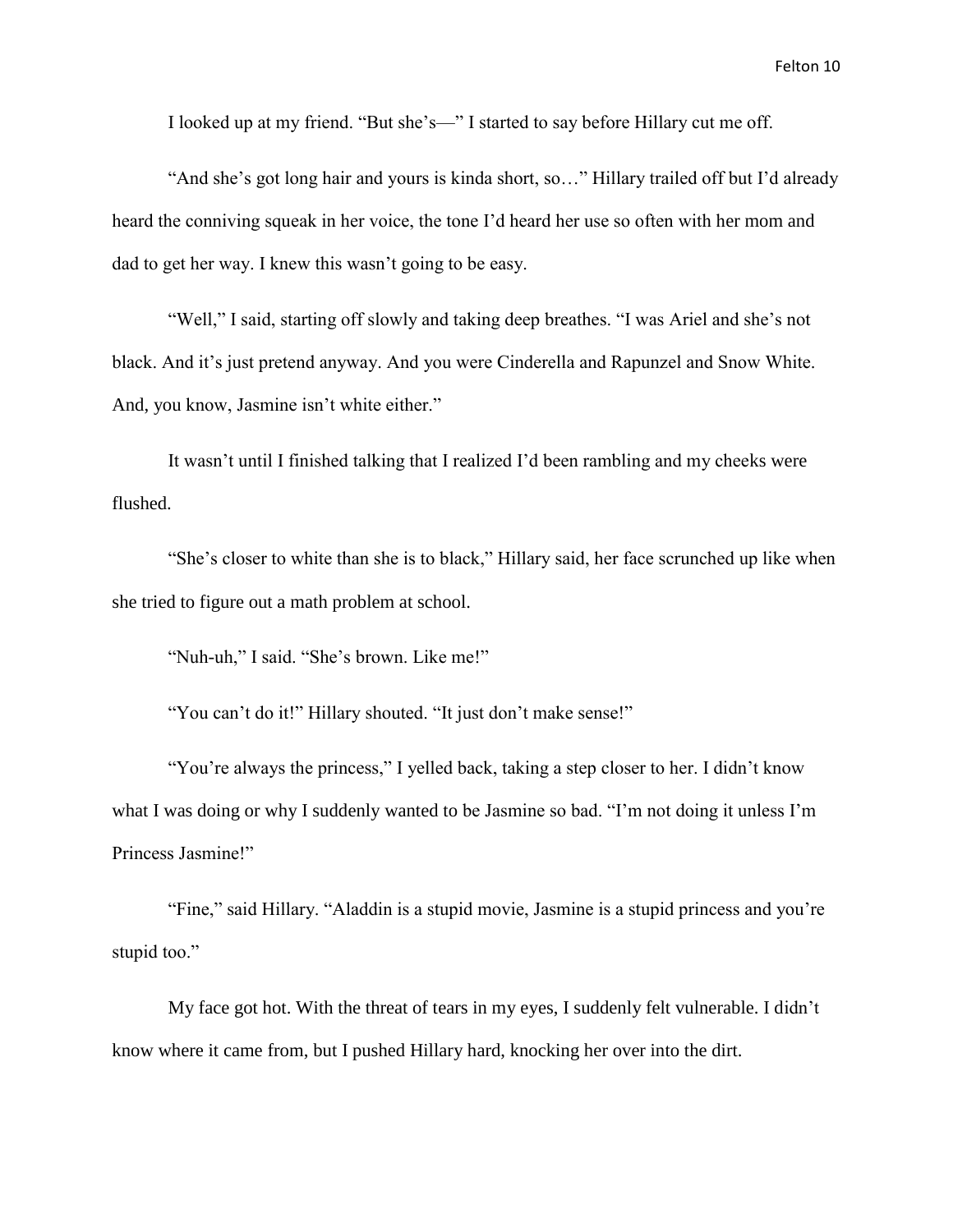"We aren't friends anymore," I screamed as Hillary looked up at me, stunned. "We weren't ever real friends and we won't ever be!"

As I started to walk away I heard Hillary yell behind her.

"Fine! My mom says you leave grease on my pillow when you sleep over anyway!"

I thought about turning around and shouting something back at her, maybe something about how her mom couldn't even cook, but I didn't. I felt heavier somehow and embarrassed to see my family with tears in my eyes. But there was nowhere else for me to go, so I just kept walking, stepping over the bushes and back into my own yard headed for home.

\*\*\*

"Momma, is Jasmine black or white?"

The next day, determined to prove Hillary wrong, I decided to ask for a second opinion on the race of this fictional character.

"Who?"

My mom was busy making baking pound cakes in the kitchen, her hands covered in flour and her mind elsewhere. I came in under the pretense of helping, but planned to leave as soon as I got my answer.

"Princess Jasmine. From Aladdin."

"Oh," she said. "Umm, neither. Isn't she Indian?"

"What's Indian?"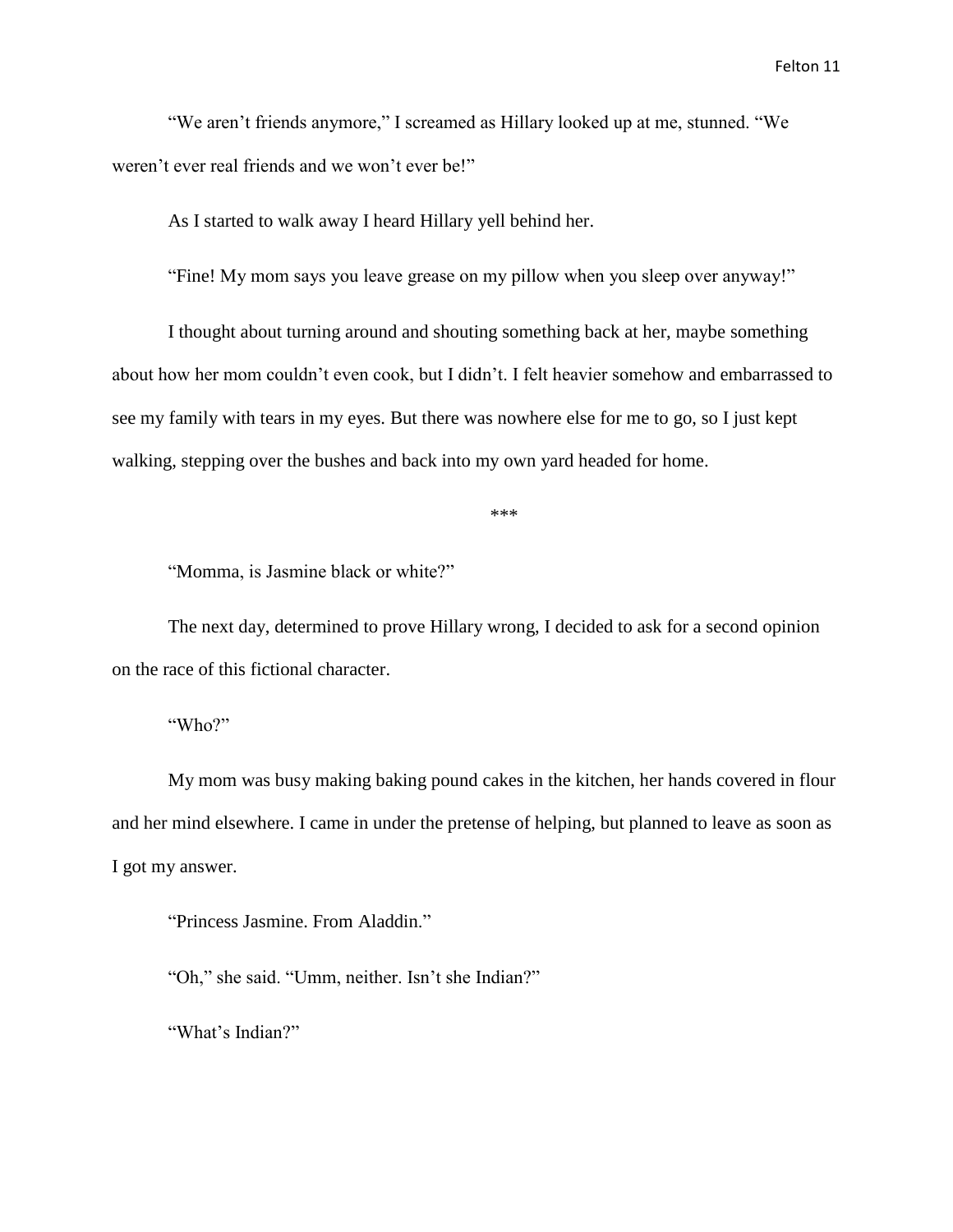"It's like—" she stopped, bending down to be face to face with a measuring cup full of milk. She poured another splash of milk in the cup, then stood. "It's like, being in-between black and white."

I stood there unconvinced and watching her turn on the oven. She turned back to face me, hands on her hips, head cocked to the side. If she had lighter skin and a cigarette in her mouth, she could've been Hillary's mom.

"What makes you ask that?" she said.

In a completely honest way that I'd later learn to avoid, I told my mom everything. "Hillary said I couldn't play Jasmine because Jasmine wasn't black but I said she's closer to black than white and she said that Jasmine was stupid and now we're not friends."

My mom came to the other side of our small kitchen and sat at the table, motioning for me to join her. I sat in her lap, something I had recently decided I was too old for, but at the moment I needed to feel her softness under me, surrounding me. She happily hugged me closer to her.

"I'm sorry that happened, doll baby," she said. "But it won't be the last time."

"I'm never talking to her again," I said.

"Hillary won't be the only one to point out your skin color. It's going to happen a lot. Some people just don't like it."

I pulled away and looked up at her, again confused and unconvinced.

"Why not?"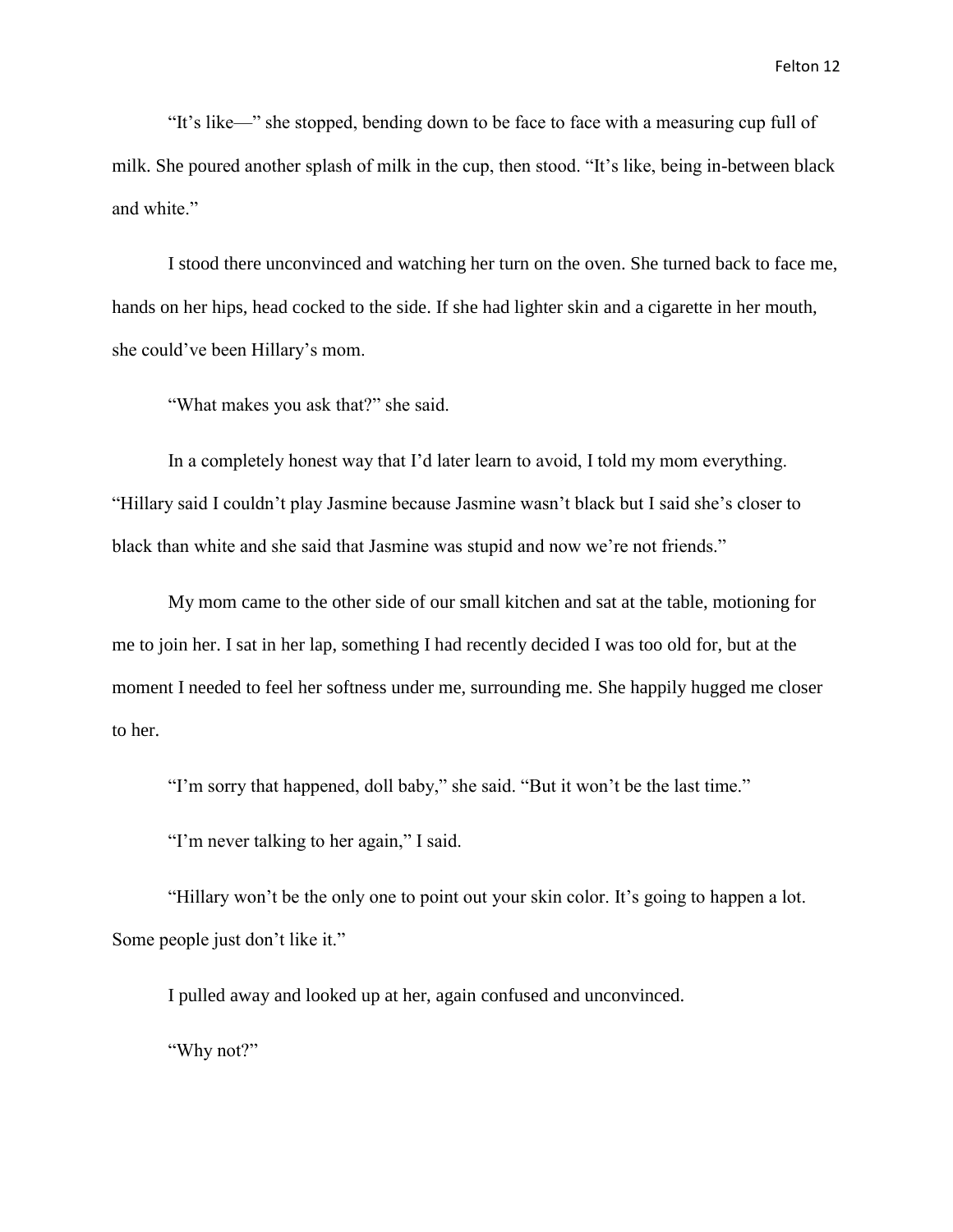The next few minutes my mother gave me brief and biased history lesson. She told me about people like Martin Luther King Jr., Malcolm X, and Jim Crow. She told me that some things had changed since then and some things hadn't, that we should be happy about the things that had changed, and understand that the other things might not ever change. She punctuated her speech by reminding me that she thought I was beautiful and could grow up to be whatever I wanted, regardless of what anyone else thought, but when she finished I felt less beautiful and more like I had just been gifted a heavy box that I now had to carry around with me for the rest of my life.

Throughout my life, sometimes I would pretend the box wasn't there. "What box?" I'd say. "There's no box. You need to be colorblind to the box." Other times I would hold it proudly, showing it off, shoving it into people's faces. "See this box?" I'd say. "This is MY box and I've carried it all my life. Look how strong I am!" Sometimes I would set it down and try to leave it behind me only to notice later that it was still strapped to me, that I'd just been dragging it behind me the whole way and now the box was getting a little dirty.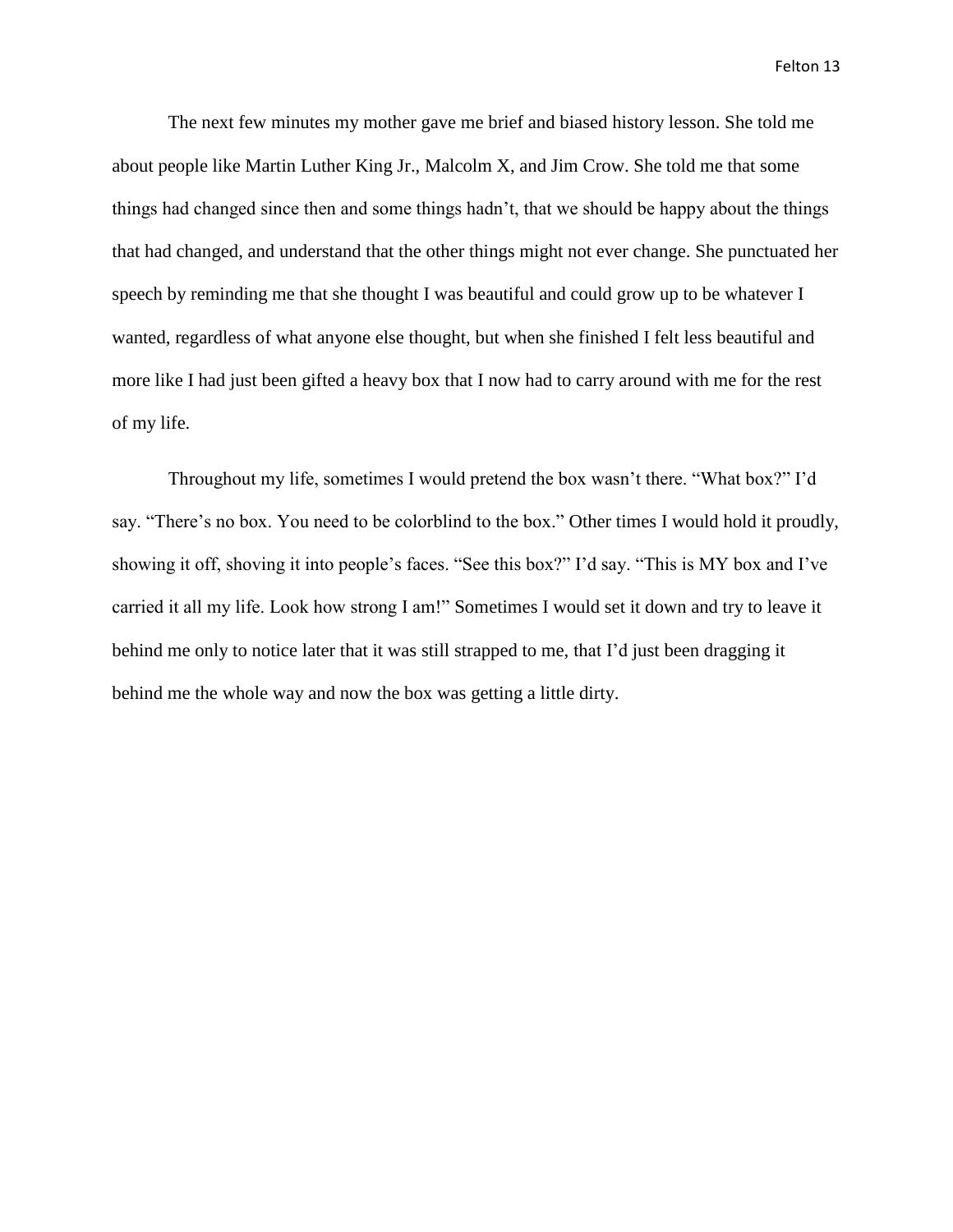#### Why You Talk So White?

"No, just try it," I said and turned up the volume on the little blue boom box. Slow piano notes trickled out of the speakers and Britney Spears began to whine.

It was summer and I was in Ft. Valley, Georgia at my grandmother's house, listlessly waiting around for the  $4<sup>th</sup>$  grade. Today I was outside with my cousin, Charneeka trying to convince her that Britney Spears was the next big thing in pop music.

"She's so lucky," I sang, bringing my fists to my chest and rocking side to side. I did a small two step and used my hands to encircle my nonexistent breasts like I'd seen Britney do in one of her music videos. "She's a star! But she cry-cry-cry in her lonely heart thinkin'—if there's nothin' missin' in my life, then whyyyy—"

The music stopped. I looked over to see that Charneeka was replacing my CD with her own.

"Ain't nobody finna listen to this mess," she said without looking over her shoulder at me. Charneeka was the cousin closest to my age. The rest of them were older and allowed to walk around the neighborhood while we had to stay in my grandma Pearl's front yard. "I'm puttin' on Black Street Boys."

"Backstreet Boys?" I said, hopeful. "I like them too!"

Charneeka shot me a look that I was coming to know all too well.

"Why you so *white*?"

This wasn't a new question. At this point in my life I'd heard it from almost everyone. I heard it from other cousins when I asked if we could watch something other than BET's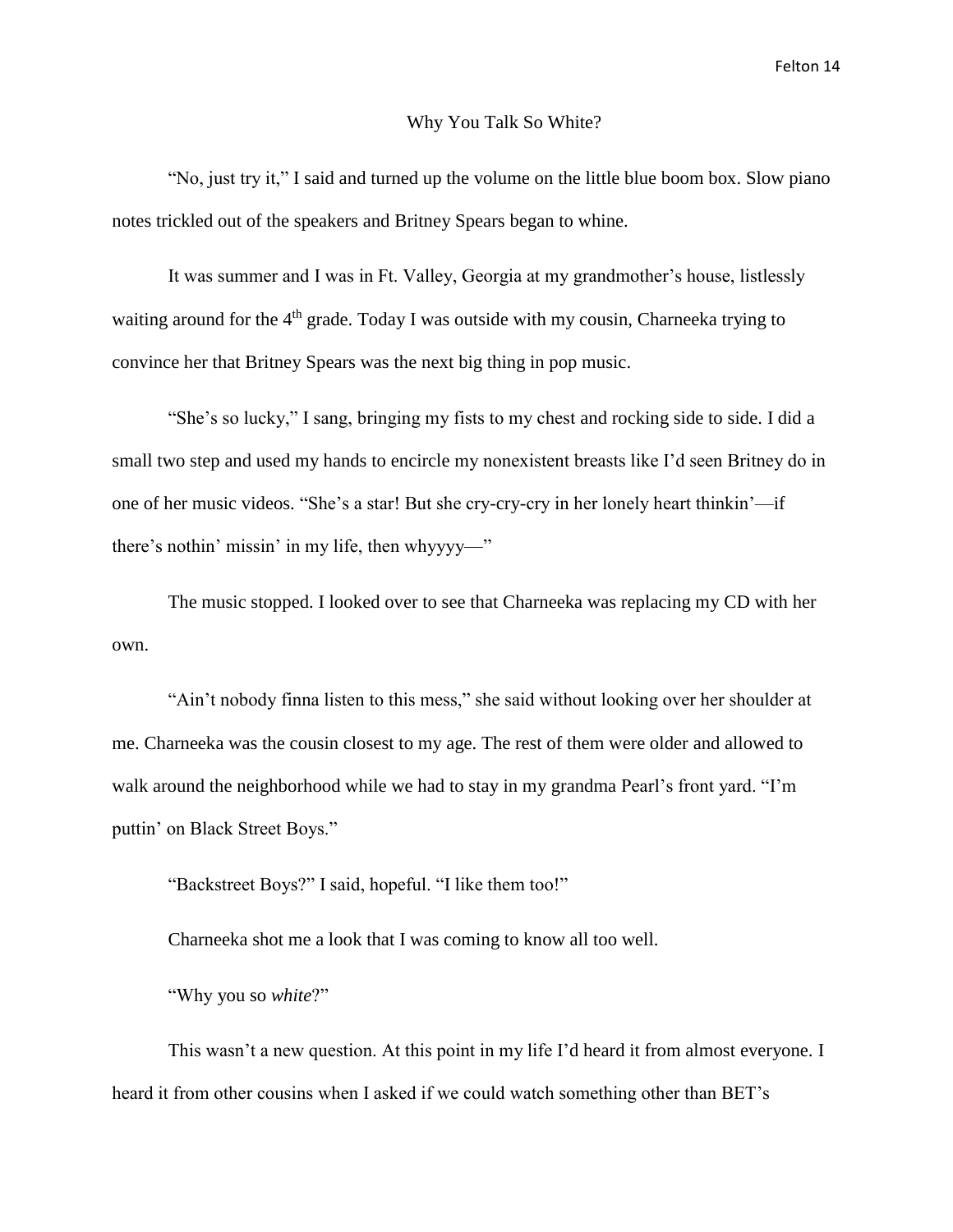106&Park. I heard it from the black kids at school when I read Harry Potter and aced the Accelerated Reader test that followed. When I answered the house phone with a crisp "Hello?" my uncle Nat hung up and called back.

"Child, I thought I had the wrong number," he said when I explained that it was, in fact, me on the other end. "You sound jus' like a lil' white girl ova the phone."

Sometimes I would tell them that, according to my mom, I spoke not white, but "distinctly". That only made things worse. So now, "yes, sir," was the only way I knew how to respond. "Would you like to speak with my dad?"

He'd chuckle, his voice deep and raspy over the phone. "You sure you Kenny's chile?"

My dad, known around his siblings as Kenny, had a perfectly loud and country accent just like the rest of his 8 brothers and sisters. Getting them together was like going back in time to when they were all carefree kids running around the streets of Ft. Valley. At family reunions, other family members not only gave up on trying to be a part of their conversation, but also covered their ears or simply got up to leave. Mixed with his tendency to say words like "negro" when he got really mad, sometimes I really wasn't sure that I was his child.

\*\*\*

Ft. Valley, where I spent every summer day as a kid, is the type of southern town that can't seem to make up its mind. It's the predominately black county seat of Peach County and encompasses everything from corn fields to projects to a crumbling historic district to a Blue Bird Bus Corporation that employs more than half the town—all in only 5.3 square miles. Ft. Valley is the type of town that prides itself on having a university that first recognized talent in Dallas Cowboys offensive tackle and member of the Georgia Sports Hall of Fame Larry Rayfield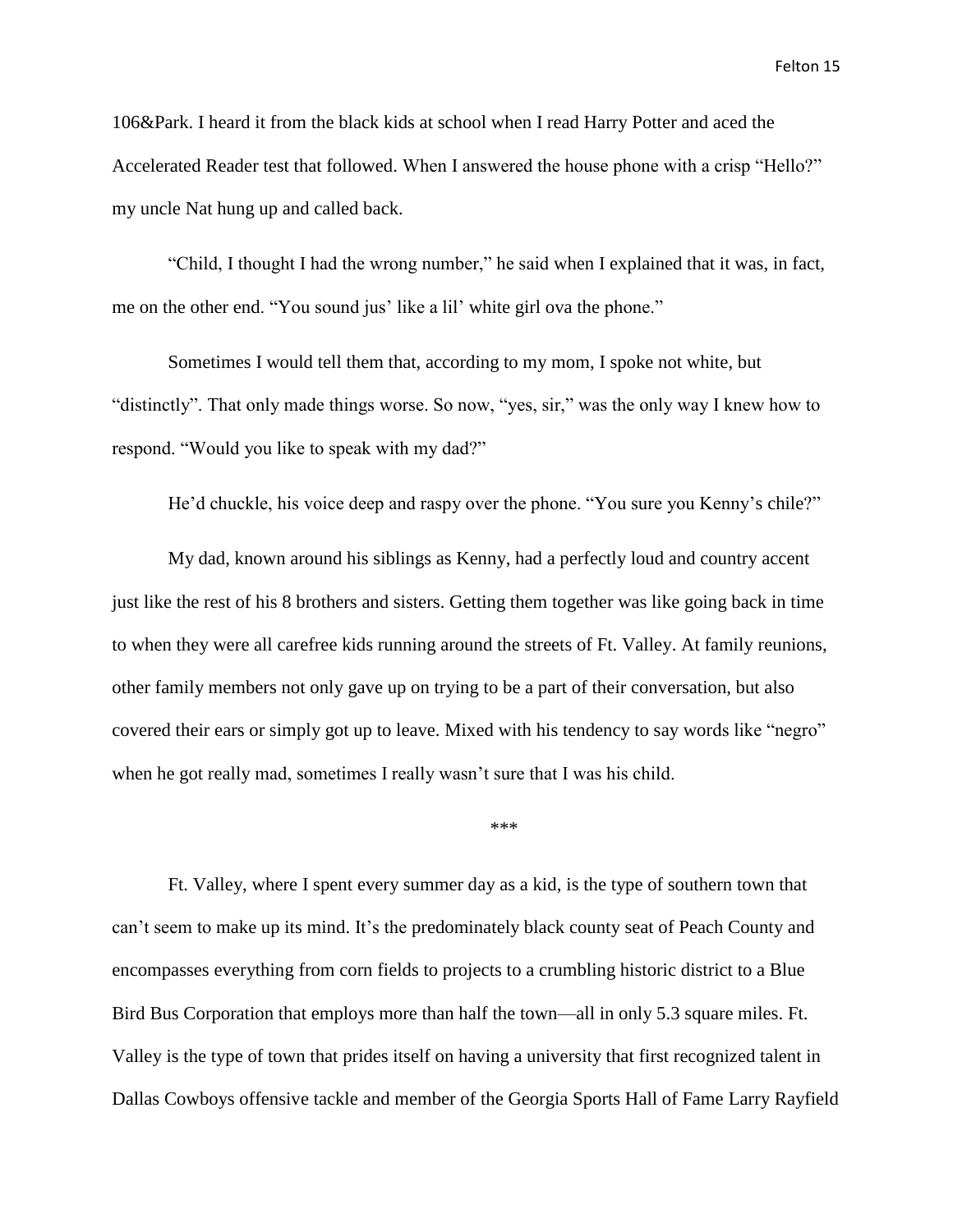Wright just as much as it boasts holding the title of the World's Biggest Peach Cobbler. It's a strange place but growing up, I wanted nothing more than to have had the same childhood experience as my dad.

My dad was born in 1955, five years after Ft. Valley gave up on making additions to the historic district and 20 years before the 1975 tornado came through and ripped it all up anyway. He lived with his mother, Mrs. Mattie Pearl, two brothers, and six sisters in a squat three bedroom brick house on a street named Vienna Circle. The road is indeed a circle, curving around a park and ending up where it starts, going nowhere. Mrs. Mattie Pearl, a woman that most of Ft. Valley still remembers fondly, was a tree of a woman—tall, sturdy and brown— a friendly neighbor, deliverer of homemade pies and someone who would always offer to break off a tree branch and beat your children with it if you were too busy.

While driving around his hometown with me in the passenger seat, my dad likes to point out his old hangouts. He shows me where he played basketball in the street, the paths they took to school, half other people's backyards and half woods, where he raced against his friends in his first car—a shiny red Thunderbird. He paints his childhood in a picturesque way—humble, full of boyish tomfoolery and spattered with people and places that never left.

"You see that corner store," he'll say for the hundredth time while driving to Grandma Pearl's house. "We used to walk there after school and buy bologna and doughnuts and make a sandwich." Noticing the look on my face, he'll add, "What? Doughnuts are bread. And it was cheap."

He tells me that his sisters would often sit on the front porch braiding each other's hair or using a pic on their afros while he and his brothers walked around Vienna Circle looking for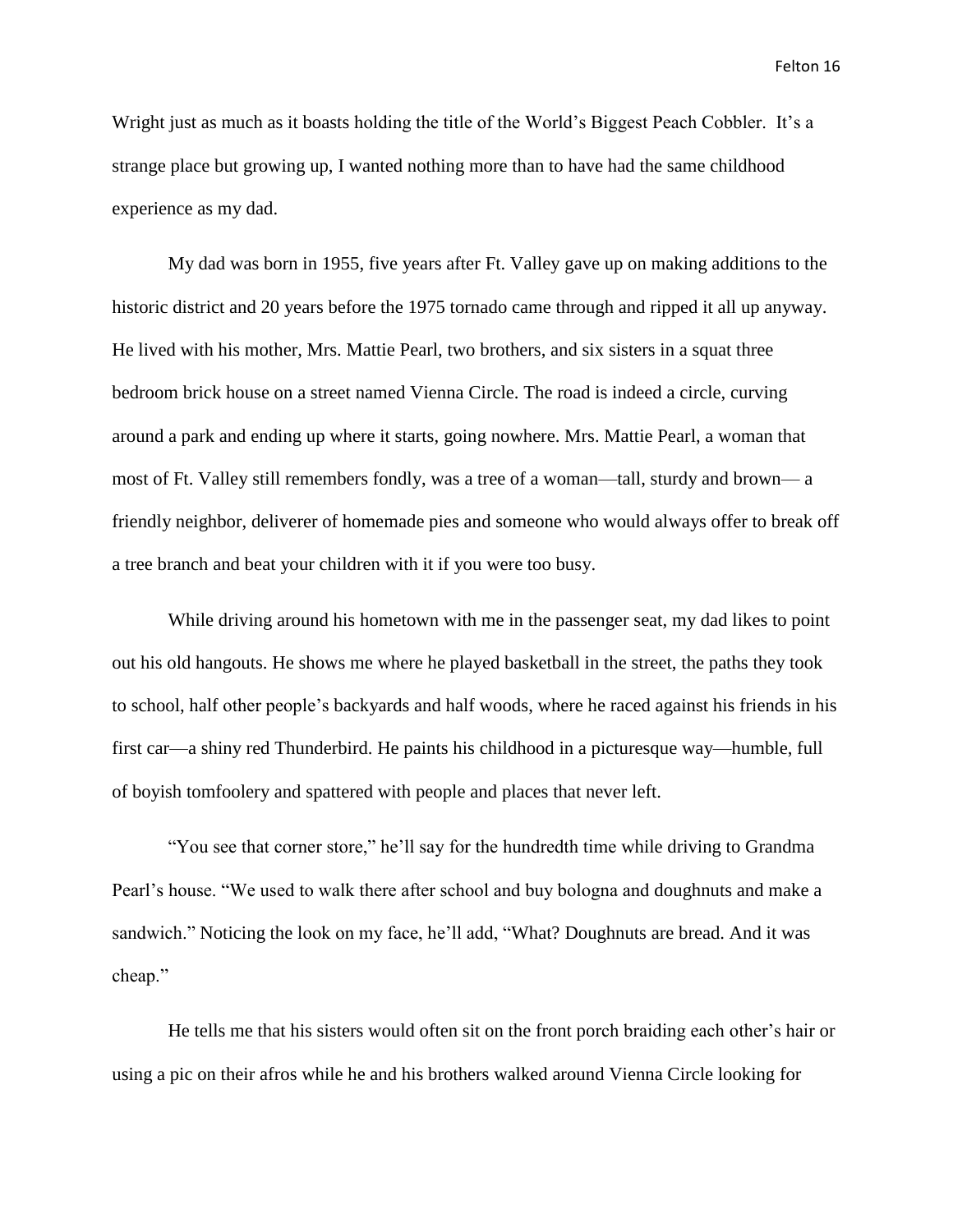trouble. Sometimes they would all go visit Mrs. Lou down the road, who sold soda, chips, and candy from her house near the other end of the street. The whole group of them would stand in Mrs. Lou's small living room with sticky fists full of quarters or go through her freezer for an Orange Crush.

I nod and smile. I like listening to my dad talk about his childhood. I like looking at the old brown stained photos of them all wearing bellbottoms and colorful button up shirts. My dad's smile is huge as he leans against his mother's wooden fence. It all looks so perfect, making me nostalgic for a time and place I'd never experienced when the whole neighborhood was like family, when kids walked to school through the woods and ate sandwiches made out of doughnuts.

"And these train tracks," he'll say as we bump over them in his little black truck. "They used to keep the town completely segregated. Man, good times."

\*\*\*

It's true. There are railroad tracks that split Ft. Valley almost in half and it's easy to imagine them doubling as a fence over which people never crossed. The year my father was born blacks and whites were going to different schools, churches, and water fountains. They didn't speak to each other, much less influence each other in their musical tastes. But the way he talked about his childhood, so casually as if he'd never struggled, never knew any sort of heartache, I grew up imagining segregation more as a suggestion than a rule.

I imagined the people, black and white, waving and smiling at each other from their separate water fountains and schools. Even when he told me that they were so poor that my Grandma Pearl had to wake up every morning and go door to door working as a maid cleaning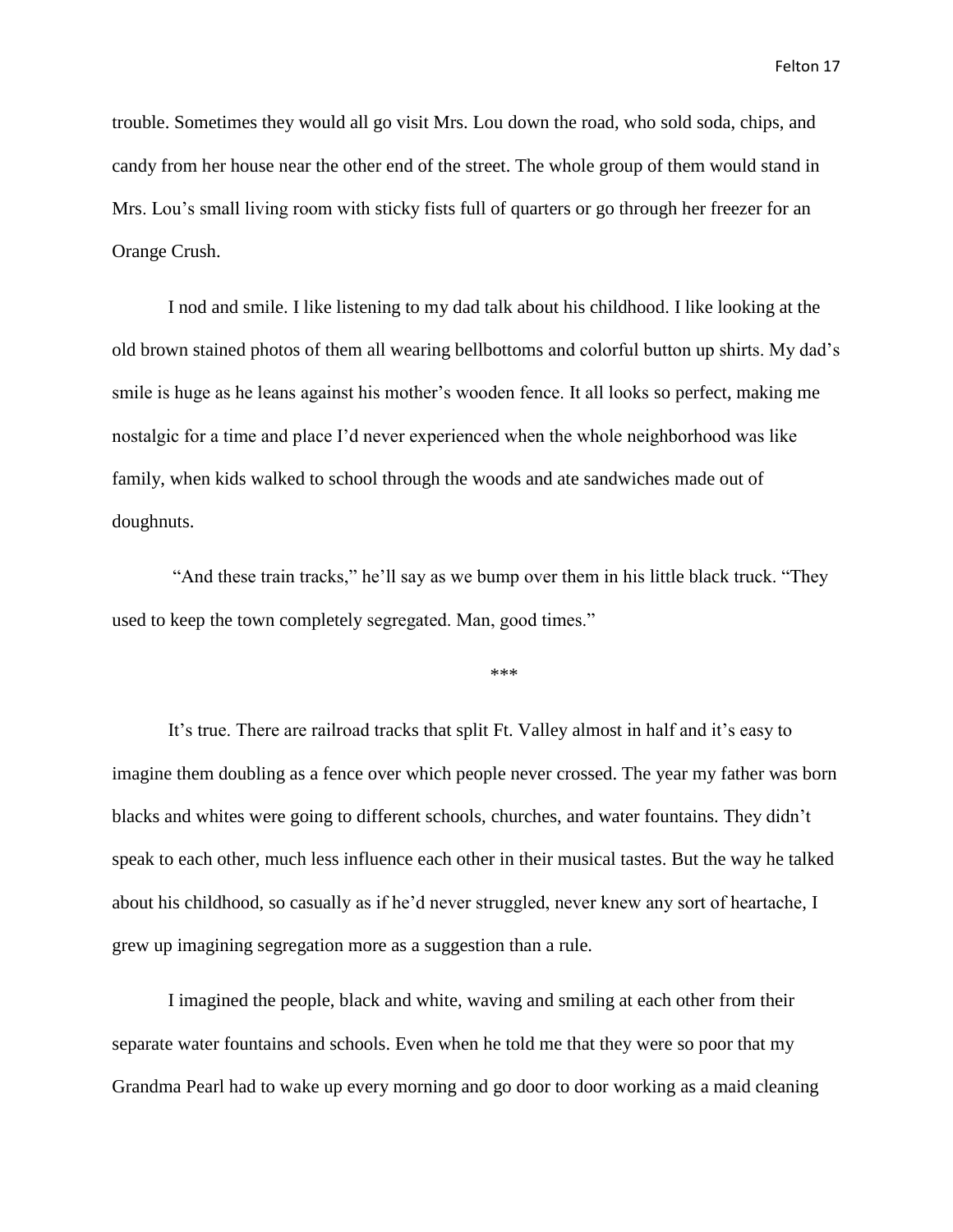up after white folks, I knew it had to be because she wanted to. Never could I have fathomed my grandma, the scary one who could whoop you until it was hard to sit down and in the same breath ask if you wanted some pound cake, would be servile to anyone for any other reason.

"Didn't really matter," my dad says. "Whole town was poor anyway."

Then, in 1970, a court order did away with all that nasty segregation anyway. Hunt High and Ft. Valley High School were no more and Peach County High was born. My dad, who started high school at the all-black school that is now the crumbling building of the Board of Education, likes to tell the story of when the two high schools integrated. Because they would be the first graduating class of Peach County High, the students got to pick the new school's colors and mascot.

"See, the white kids' school was blue and gold," he says. "Our school colors were red and gold. So they let us keep gold, told us we couldn't choose blue or red—to be fair. We voted on black."

Knowing I would go to that same school one day and cheer for those same colors, I smiled. It felt like he'd just finished telling me a bedtime story. Not only was everything now right in the world, but my dad had been a part of it. Again I longed for a childhood like his where the neighbors were friendly and you could walk to school and eat sandwiches made out of doughnuts.

\*\*\*

After high school my dad joined the military and met my mother, whose upbringing was only slightly more rural in that she lived on an actual farm and her mother taught her how to kill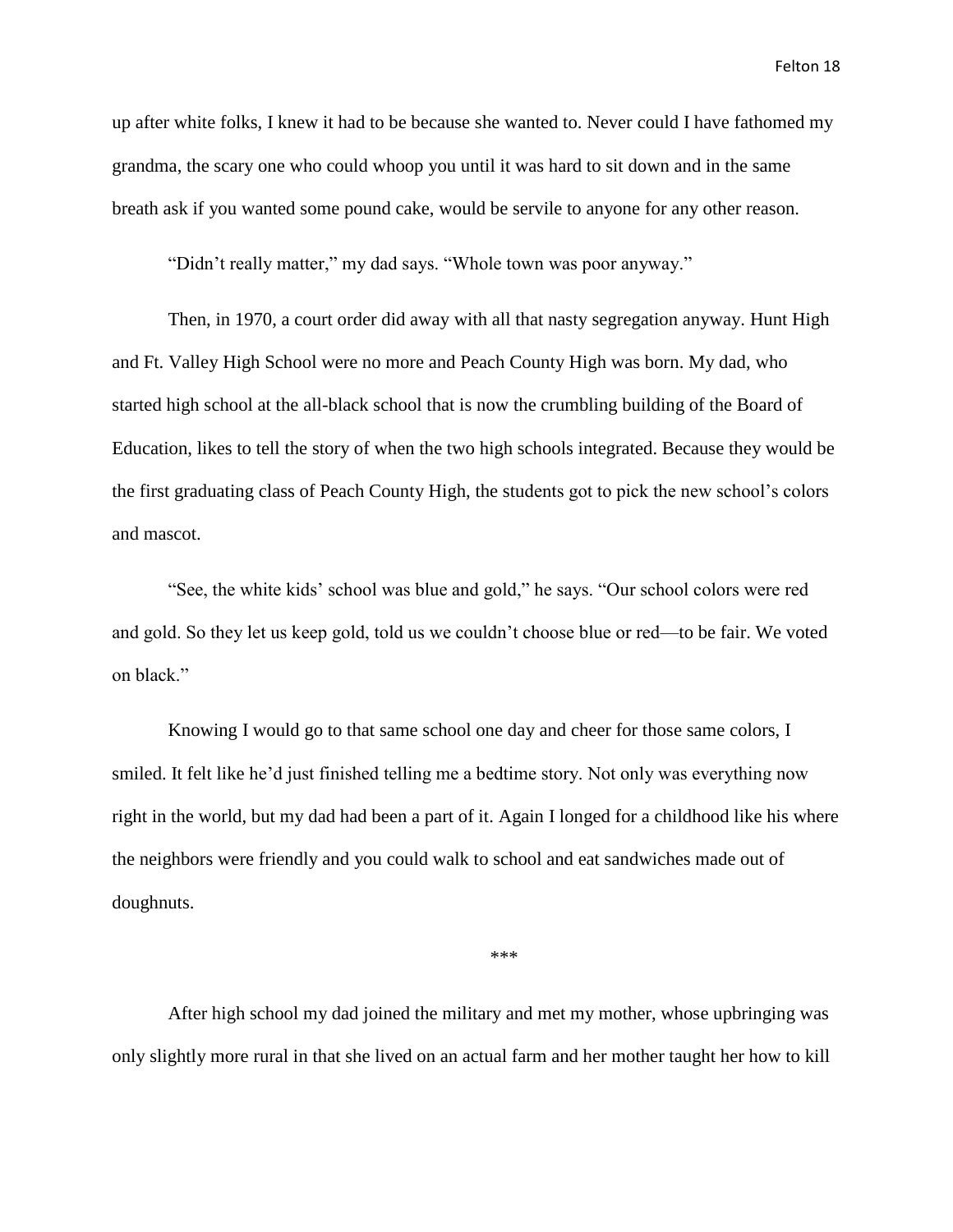chickens when she was still a kid. Their story was the typical friendship turned lovers story where my mom refused my dad's hand in marriage twice before she finally said yes.

"I didn't say no," my mom would protest when my dad told this story. "I said wait until I finished school."

"I heard no," my dad would tell me, winking.

It only strengthened my unrealistically saccharine view of my dad's upbringing when, after getting married in my mother's hometown of Marvel, Arkansas, they returned to Vienna Circle and set up shop in a tiny green house surrounded by family. In the few years my dad had been away, his siblings had taken over Vienna Circle, spreading around their mother like roots around a giant oak tree—a tree that was getting Alzheimer's and needed to be watched carefully. My family was now related to every single person living on the street.

My mom and dad lived contently in that house for a while, staying up late nights playing each other on the Atari and visiting with family. After a few years my mom gave birth to my older sister. It's a testament of their environment at the time that they named her LaWanda, which according to her is French for "the wonderful one."

\*\*\*

LaWanda was everything I was not. Regardless of the fact that she only lived on Vienna Circle until she was five, she fit in perfectly in Ft. Valley and stuck out like big black thumb in Byron. Often times I was sure I wasn't related to her either and not just because she liked to tell me that *her* mom found me in a trashcan on the side of the road. LaWanda listened to Biggie religiously, hung posters of a shirtless Tupac above her bed. For Christmas she asked for FUBU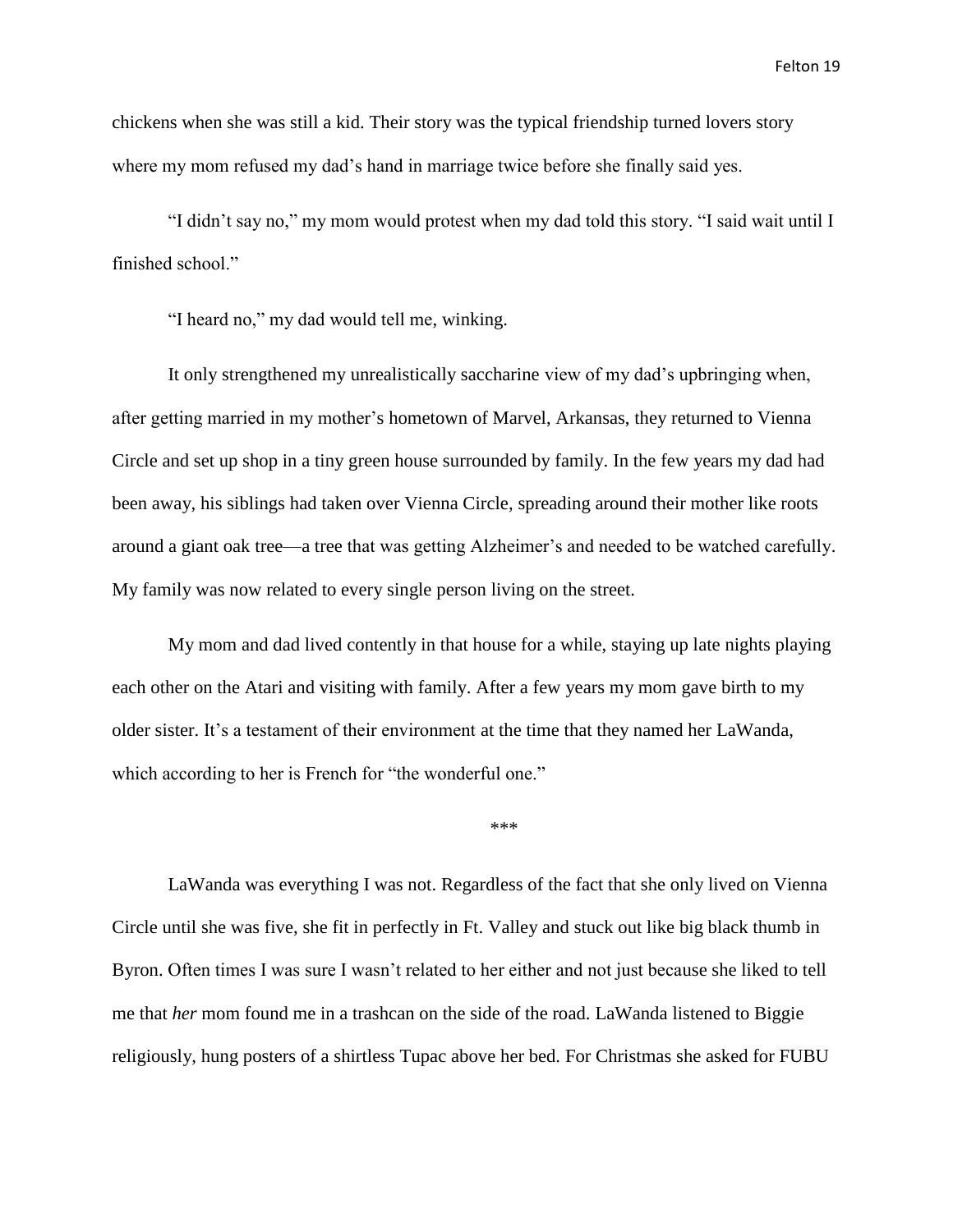jackets and gold hoop earrings, while I asked for Nancy Drew books and the new N'sync CD. She even spoke with the same laid back attitude towards subject verb agreement that our dad did.

"All the girls at school hate on me," she'd explain when asked why she'd gotten into a fight at school. "They mad."

She was seemingly born with a sense of pride in being black and a small but noticeable distrust of white people. When she wasn't writing Black Panther manifestos in her journal—a secret that resulted in a black eye when she caught me snooping in her room—LaWanda also had a habit of skipping class. She always seemed to magically know someone older, usually with a car and a willingness to get her out of school for the day. I don't know how. She got suspended often for fights or just cussing out a teacher who she thought wasn't treating her fairly. My sister was so notorious that when I arrived at each new grade, teachers recognized my last name on the roll.

"Felton?" they said, peering at me from the tops of their glasses and clucking their tongues. "Let's hope you're nothing like your sister."

I quietly assured them all that I wasn't, while secretly wishing that I was. I spent a lot of time convincing people that we were nothing alike and then going in my room, locking the door, and practicing lines I'd heard her say. "You ain't my daddy!" I shouted at my mirror. "I'm grown!" I told my stuffed animals. But I didn't even have the balls to say it to anyone's face, so I just spent my days making straight A's, trying to stay out of her way and watching her shine. Instead of peanut butter and jelly, we were more like peanut butter and something really lame.

During the summers when we went back to Vienna Circle to visit, she fit in perfectly with my cousins. They did some of the same things as their parents had done years before, including walking the circled street looking for trouble. One of my dad's sisters, my Auntie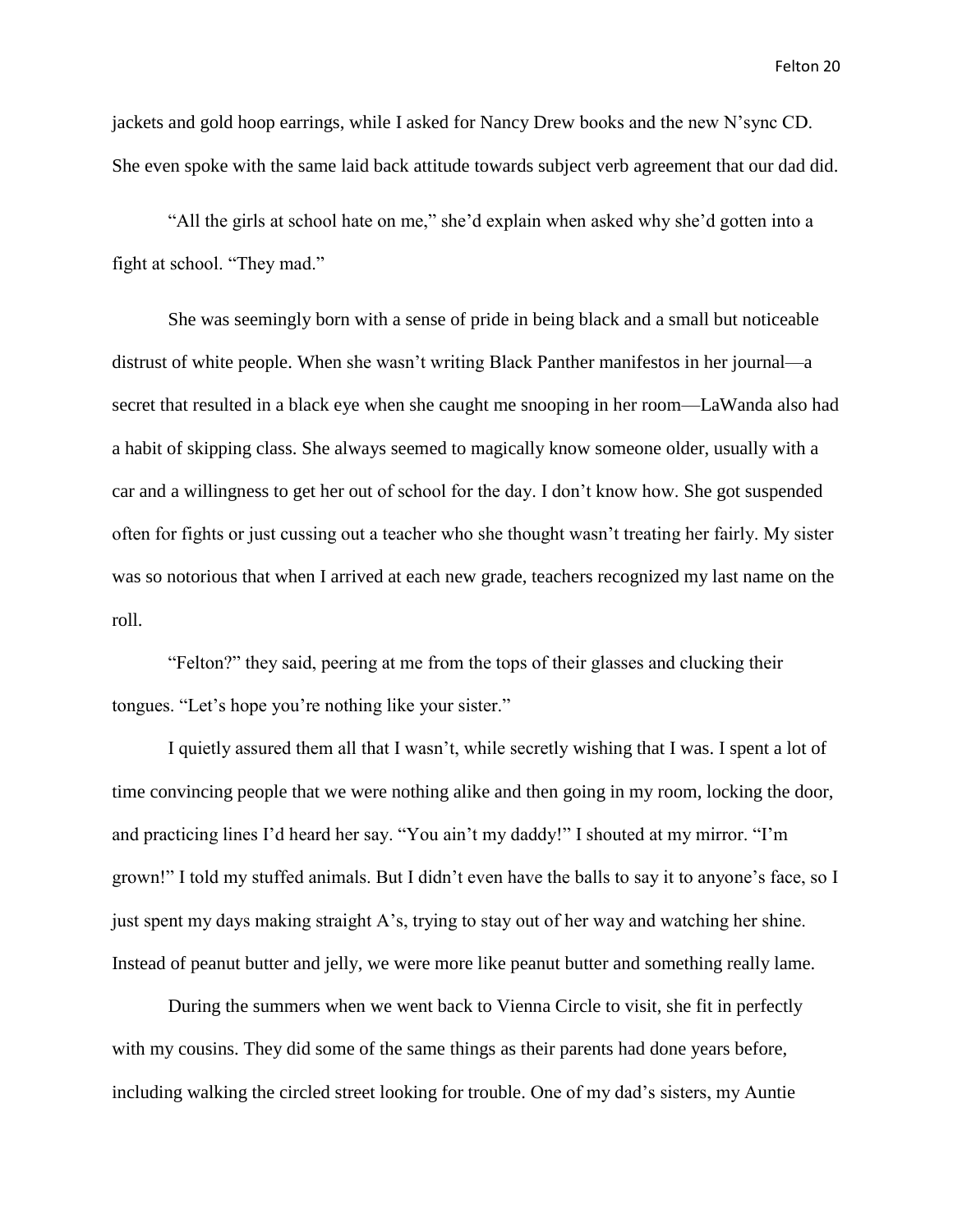Della, had moved in Mrs. Lou's house and taken over her snack business, so my sister and cousins took to stealing quarters from their mother's purses in order to buy Orange Crush and bag of Fritos. The girls would still pick a porch to sit on and practice braiding each other's hair, only now the braided patterns were more intricate, sometimes spelling out their names. They didn't eat bologna and doughnut sandwiches, but one of my cousins, Mikey, did honor the memory by holding at gun point the same corner store where my dad had spent so much of his time years before. I remember when we got the call back in Byron that Mikey had been locked up. My dad answered the phone and I could tell it was one of his siblings because he immediately got louder.

"What did you say?" he screamed. "Not the sto'!"

After he got off the phone, he told us what had happened.

My mom shook her head. My sister cried. I stared. My dad told me once again about the good times he had growing up.

\*\*\*

"Ariel! Yo turn!"

I tried my hardest to blend in with the brick wall of the carport behind me.

"Girl, stop!"

One of my cousins, Fallon, came over, grabbed my arm and dragged me to the middle of the yard where the rest of my female cousins were standing in a circle around a boombox blasting Petey Pablo. For the past thirty minutes they'd been using the circle to block the eyes of any adult who might happen to come by and see one of them "dancing" in the middle.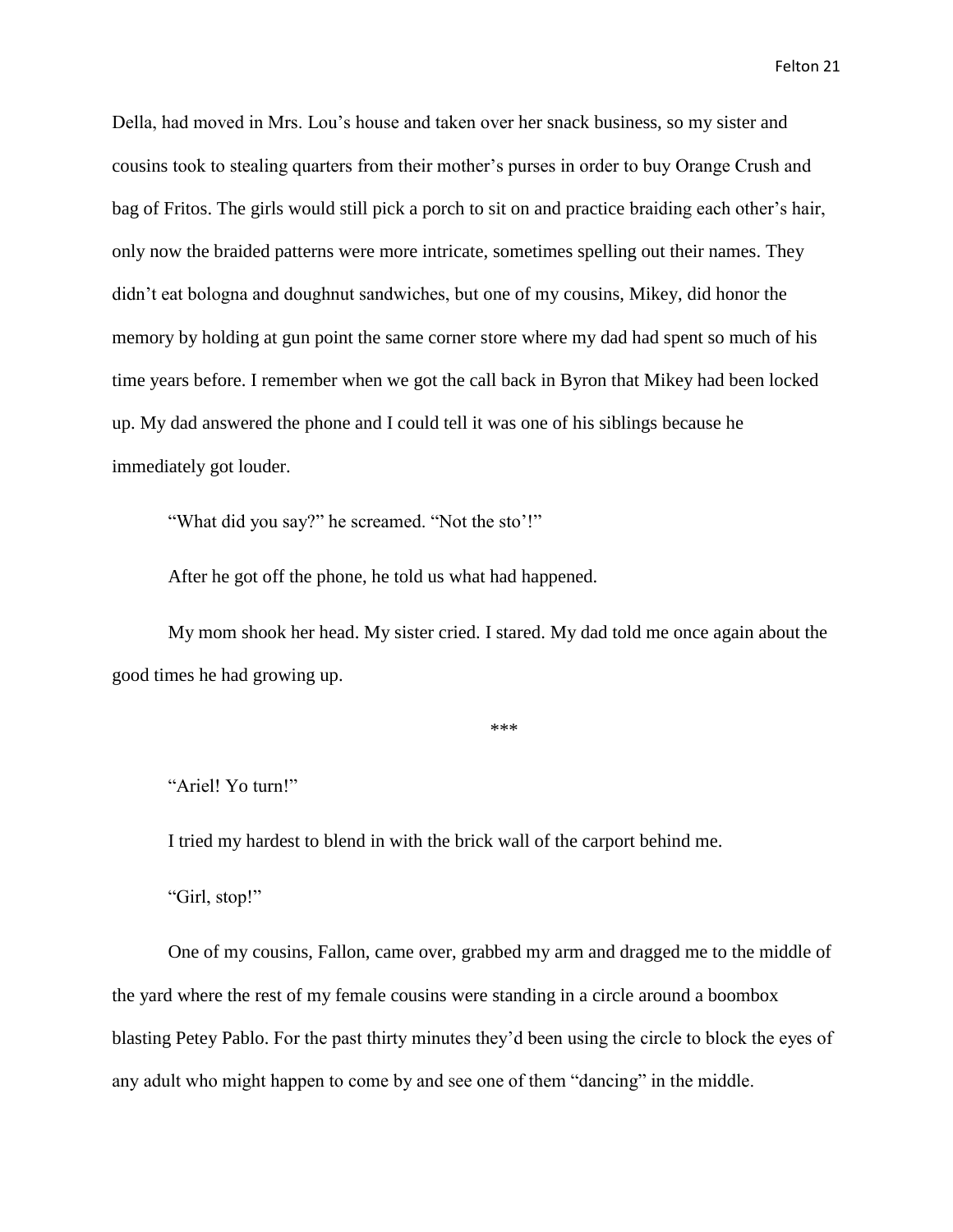I don't know if you can call them dance moves. Sure, there was music. But their bodies weren't really moving. Just their butts. But I guess their butts were moving enough to make up for the fact that the rest of them was standing completely still. Now that I was in the middle, it was my turn to make my butt move like that. They were already screaming my name.

"Go Ariel, go Ariel, go Ariel!"

*Maybe this is my chance*, I thought. At this point I was in middle school and I had tried out for the dance team. To my surprise, I'd made it and was often placed in the front of our dance formations at basketball and football games where pointed my toes in all my kicks, eight-ballchanged and swung my arms around with passion. *I must be a decent dancer*, I thought.

The song changed. Lil' John began ordering me to rock with it.

"Go Ariel!" they continued. "Lean wit' it!"

I'd seen this dance plenty of times—on TV, with black kids at school, my dad even did it when he wanted to make my mother leave the room. I knew my arms were supposed to take turns going out in front, while my body rocked from side to side, then I was supposed to stop and look up as if I'd thrown something and was waiting for it come down. Then, when it did come down I was supposed to act like it had hit me on the head.

I began nodding my head in order to catch the beat. *5 and 6 and 7 and 8.* On eight, I proceeded to have a seizure—a seizure that I threw up in the air and then came back down and hit me on the head.

My cousins laughed.

They fell down and held their stomachs.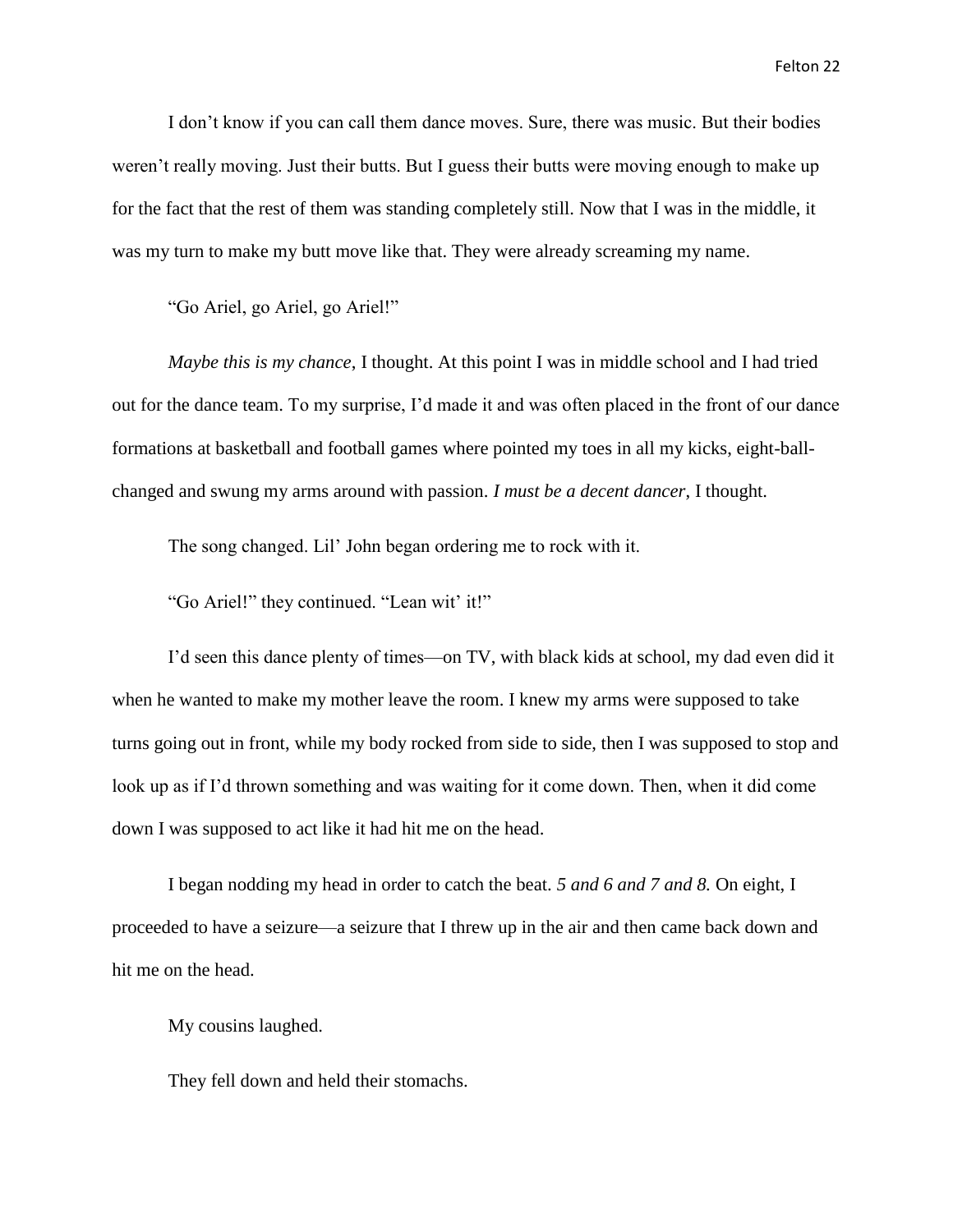They wiped tears from their eyes and called me stiff.

They laughed some more.

Some even got back up and imitated my moves. I didn't want to stand there and watch, couldn't watch the way they threw their hands around wildly, pretending to be me. I headed towards Grandma Pearl's house. *Nancy Drew and The Ghost of Blackwood Hall* was waiting for me anyway.

After a while I stopped trying to make a spot for myself in my circle of cousins. I went to Ft. Valley every summer until my parents considered me old enough to stay at home alone. Then I was free to read or watch MTV cribs without judgement and I had my own friends in Byron who liked the same things as me. By the time it was time for me to go to  $9<sup>th</sup>$  grade, I'd more or less stopped obsessing over my diction or the lack of dance moves.

\*\*\*

Because Byron had no high school, I attended Peach County High school in Ft. Valley. Whereas both Byron elementary and middle school were predominately white schools sprinkled with a few awkward black kids, Peach County High school was the exact opposite. It hardly looked like the school had been integrated all those years before. *Where were all the white kids?* In neighboring private schools, I learned once the friends I made in middle school got shipped there as well. Brittanys and Bryans had been replaced with Ciaras and Antwans.

The first thing I noticed about high school was the lack of lines. In middle school when we changed classes we did it in an orderly line, all of us standing in the third tiled square on the floor. When the bell rang in high school, kids jumped up and ran out of class. The hallways looked like overpopulated watering holes. Nobody was headed to class. Instead they were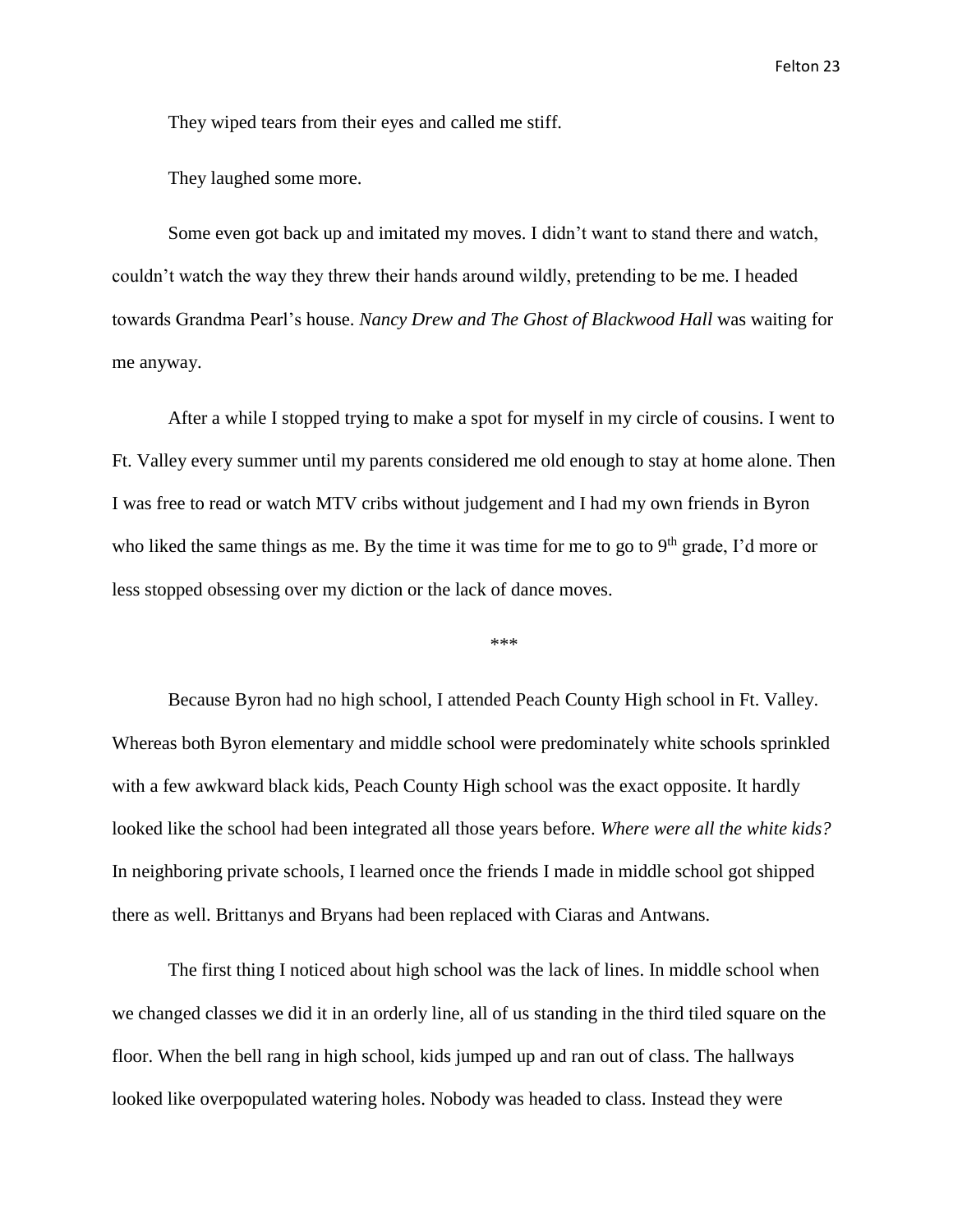leaning on their lockers, talking in circles in the middle of the hall, just in general being in the way. Those who were walking, did so very slowly and four deep across the hall so there was no way to pass them if, for instance, you were trying to get to class on time.

I sometimes saw my cousins in the hallway, most of them seniors at this point. They seemed so comfortable in this sea of dark bodies. Each of them had their own group—the football players, the flag girls, the ones that wore blue, the ones that wore red. When I saw them, I attempted to wave and catch their attention. Maybe they could tell me why I'd never seen the swimming pool the other seniors kept talking about. They all promptly ignored me. Again, I eventually stopped trying and instead made my own group of friends, friends that I had more in common with, friends who understood the musical genius of Avril Lavigne and thought my dance moves were on point. It was, admittedly, a small group.

\*\*\*

The second thing I noticed about high school was that nobody liked me. I wasn't so much bullied as I was completely misunderstood and therefore the subject of too much attention and questions that assumed too much. Only now I couldn't escape it by running inside and hanging out with my grandma. Every time I opened my mouth, someone had something to say about the way I spoke.

"I think Dickinson is saying that her hope can withstand hardships," I said.

"*Hardships*?" someone would repeat. "Why you talk like that? You think you better than me?"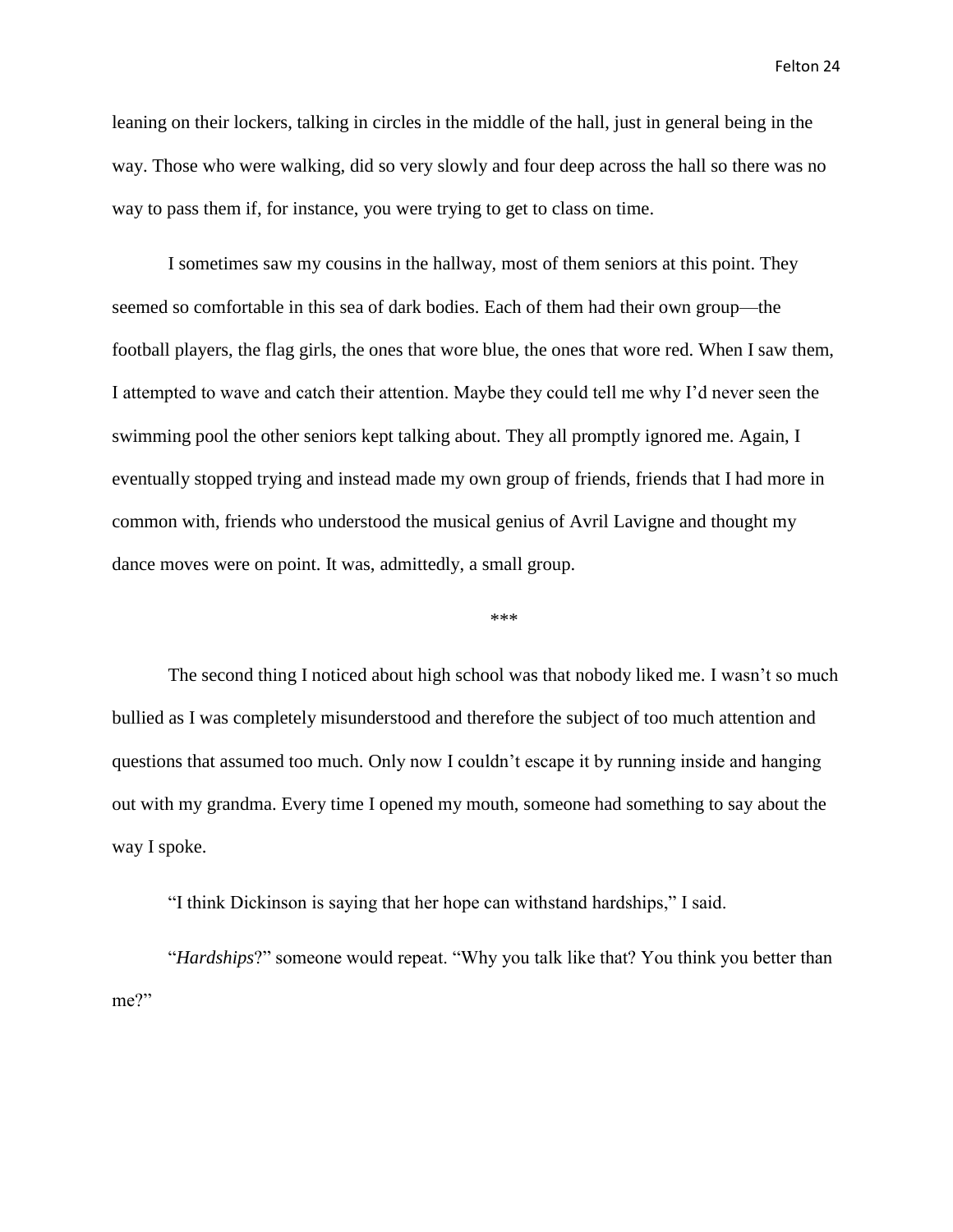Her question didn't make sense to me and I found myself struggling to come up with an answer. Apparently, "That's the correct way to pronounce the word hardships" was not the correct response.

"You must don't like black people?" they asked when I sat with my friends during lunch. And when I chose to play badminton at P.E., they asked me if I knew badminton was a white only sport.

"May I have a side of macaroni and cheese, please?" I would ask the lunch lady daily.

"Why you talk so white?" the lunch lady would say. I couldn't escape it.

At the end of  $9<sup>th</sup>$  grade, in an effort to find a group of people who genuinely liked me for me, I decided to try out for my school's dance team, the Golden Girls. I'd been going to the footballs games with my dad since I could remember and was always awestruck at half time when the girls marched out, toes pointed. I'd heard them compared to The Rockettes and that they won awards at band camps and competitions all around Georgia. More importantly, they were the only group besides football to get their own jackets—slick black rain jackets with gold capes that could be zipped into a slightly pointy hood for rainy Friday night games. I wanted my name on one of those jackets.

The tryouts were held in the gym during the same week as flag girl tryouts. Golden Girls and Flag Girls were enemies and had been for years. Golden Girls were ladies with actual dance shoes who performed kick lines and wore their hair in ballerina style buns. Flag Girls wore their hair however they wanted and threatened to hit people with their practice flags. A few of my cousins were Flag Girls. Sometimes I watched Charneeka, with a practice flag in her hand, yelling at the potential flag girls.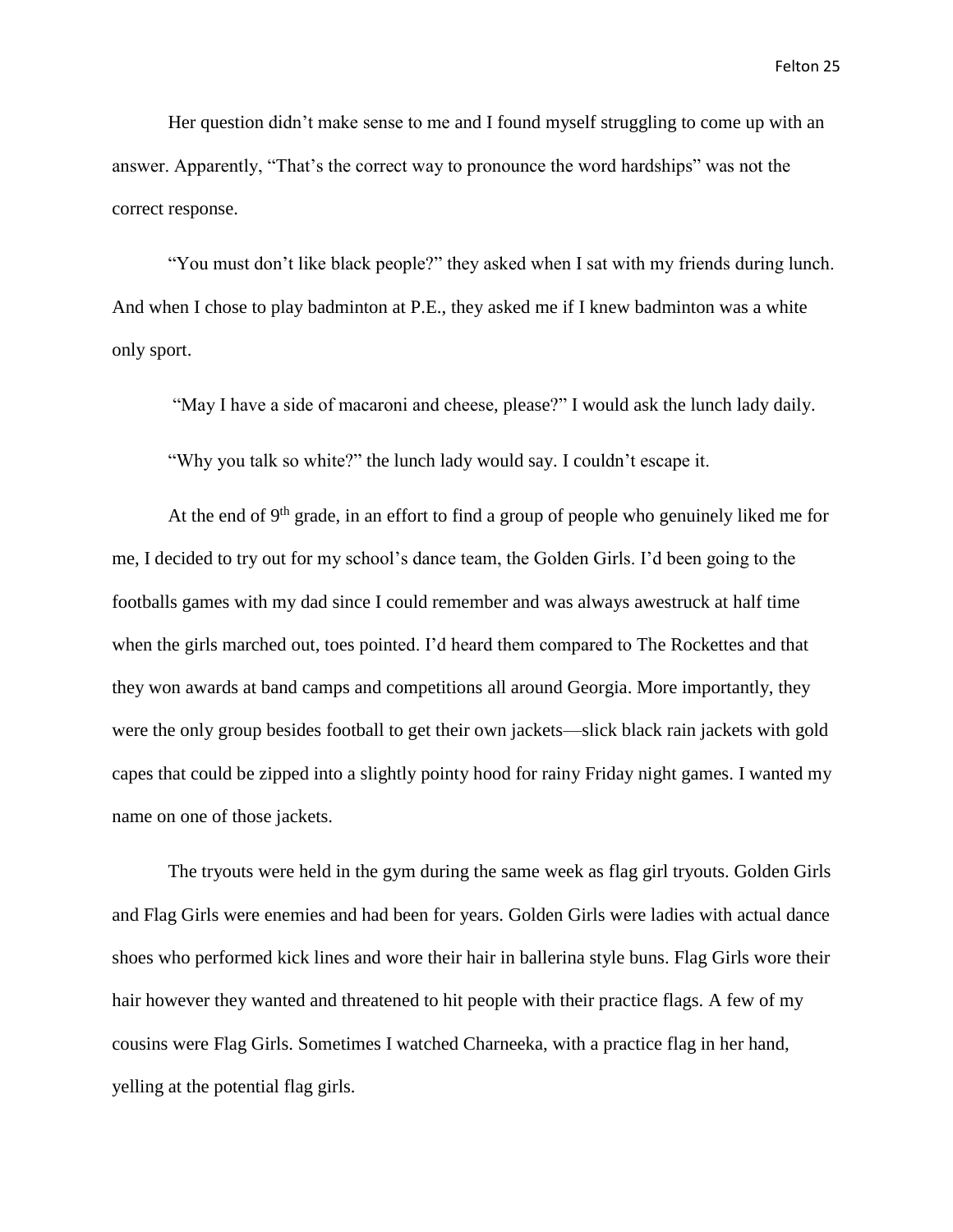"Ya'll ain't gonna make it lookin' like that!" she told them. She circled around them pointing out their mistakes and her fellow Flag Girls laughed along with her. "You too stiff! You gonna have to learn rhythm somewhere else. I can't teach you that."

That week was probably the most stressful week of my entire high school career. Every afternoon after the bell rang, I raced to the gym, changed quickly and started practicing on my own before the previous Golden Girls came out to go over the routine. I kicked and twirled and smiled and pointed my toes all over the place, all the while trying to stay out of the way of the heavy twirling flags on the other side of the gym and imagining myself walking through the hallways of school wearing a jacket with my name on it.

Thursday came and I was confident. All during school I ran through steps in my head. Kick-ball-change on 7 and jazz hands by 8. I visualized myself nailing double pirouettes and toe touches. The last bell rang and I hurried to the gym. I put a gold scrunchie in my hair, hoping it would make me stand out when it came time to judge. The coach, Mrs. Keys, explained the process of the tryouts, handing us each numbers to pin on our shirts, then sent us into the hall outside of the gym. Instead of watching the first few girls come back in tears or biting my nails until my number was called, I took this time to run through the routine one last time, facing a far wall out of everyone's way.

"Five—six—seven—eight," I said out loud and prepared to do the first move.

"Like, five, six, seven and eight!" I heard someone say in a mock cheerleader tone, highpitched and nasally.

I turned to see a few old Flag Girls standing with their hips cocked and flags propped against the other wall, watching me. One of the girls was Charneeka's co-captain and she pointed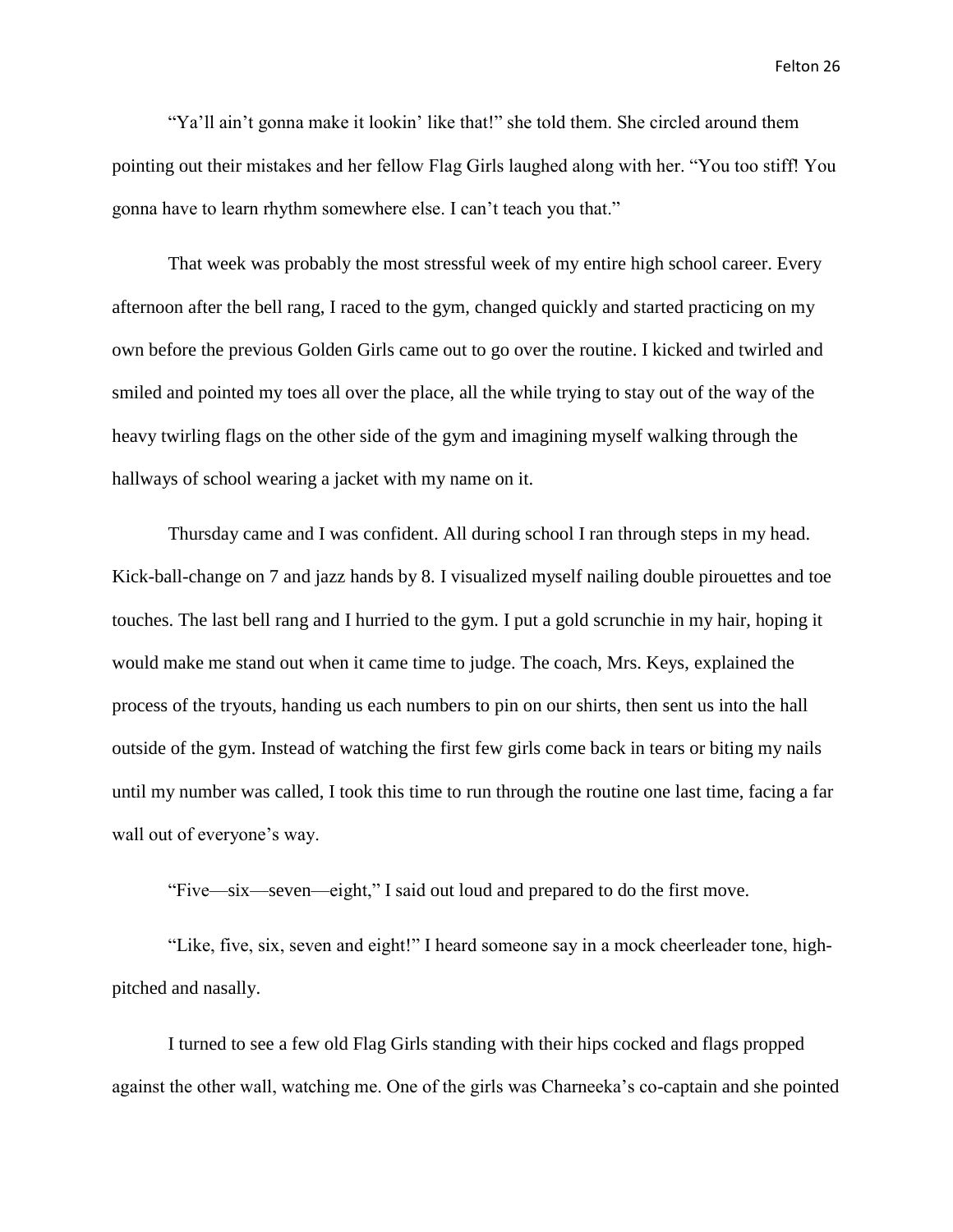and laughed. She was a big girl, already shaped like a woman in places that I'd become convinced I'd never grow. Her weave was tied up in a high ponytail which she swung around her head.

"Like, totally!" she said.

I walked a few steps further down the hall and tried again, this time counting to myself. I went through the first three 8 counts before I heard the group of girls erupt in laughter again.

"Girl, you is stiff!" the co-captain called again. I stopped, knowing I couldn't practice like this. The group continued to laugh and I fell into my trademark silence, knowing that I wasn't witty enough to make a comeback or strong enough to fight her if she decided to barrel into me with a flag. I turned with my back against the wall and slide down to a sitting position.

"You might as well leave now," she called again. "You may can count but those moves make you look like a robot or somethin'." The fact that I wasn't dancing anymore did nothing to convince this girl that she'd sufficiently embarrassed me. She didn't stop even when I let my head drop and became engrossed in tying and retying my shoes.

"What you mixed wit' girl? Because I know you can't be all—"

The sound of quick footsteps, plastic hitting the ground and the unmistakable sound of chaos that follows when a hallway full of girls sees some drama going down. I looked up and saw Charneeka, her flag in one hand and her co-captain's hair clutched in the other—her cocaptain still attached.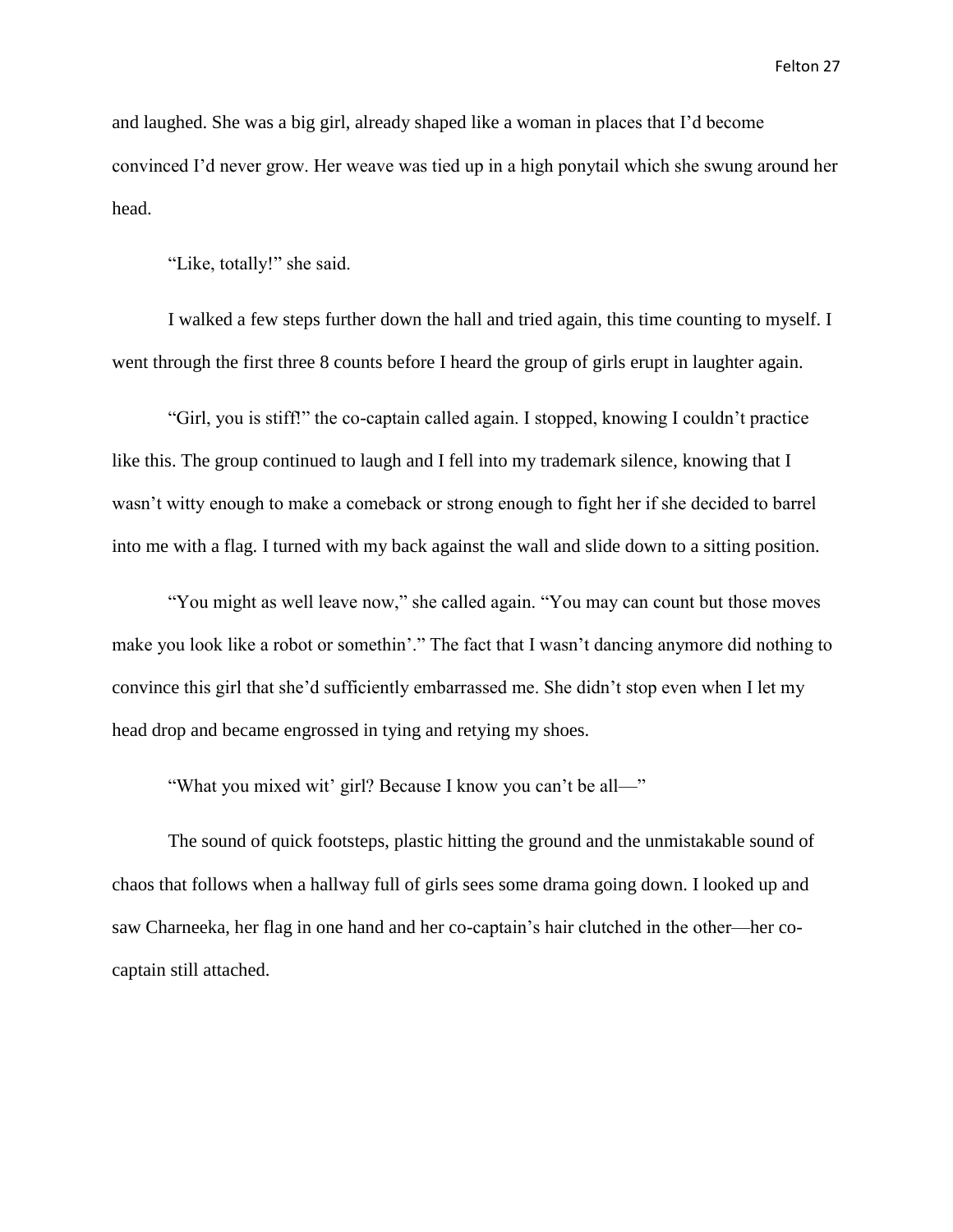"Take it back, you stupid bitch!" Charneeka yelled while swinging this girl by the hair. Charneeka wasn't a small girl by any means, but I could see her struggle against the weight of her co-captain as she tried to fight back. "Take it back!"

The hallway of girls was split evenly between Golden Girls and Flag Girls, but since the fight was among only one side, Golden Girls simply scooted down, pretending not to notice. The Flag Girls were paralyzed, not knowing whether to cheer on their captain or help the co-captain dislodge her hair from their Charneeka's fist. I found myself in the same point—stuck.

Soon the co-captain lost her balance and Charneeka was dragging her by the hair down the hall. This didn't last long before the fake ponytail ripped off and Charneeka was left panting in the middle of the hallway with it still in her hand.

"You crazy bitch!" the co-captain spit at her. But she didn't move toward her to continue the fight. She sat up and held out her hand, asking for her hair back.

"Nu uh," Charneeka said. "I said take it back."

"Hey, 'Neeka," I squeaked from the corner, hoping the use of her childhood nickname would bring her down. I walked to stand behind her and looked at the girl with on the floor with her hand still out. "It's okay—I'm okay—"

"Ariel, shut the hell up," she cut me off. I shut the hell up.

"I take it back," the girl mumbled from the floor.

"Naw, I didn't quite hear you," Charneeka said. "Ariel, what you say when you can't understand somebody? She need to speak—what?"

"Distinctly."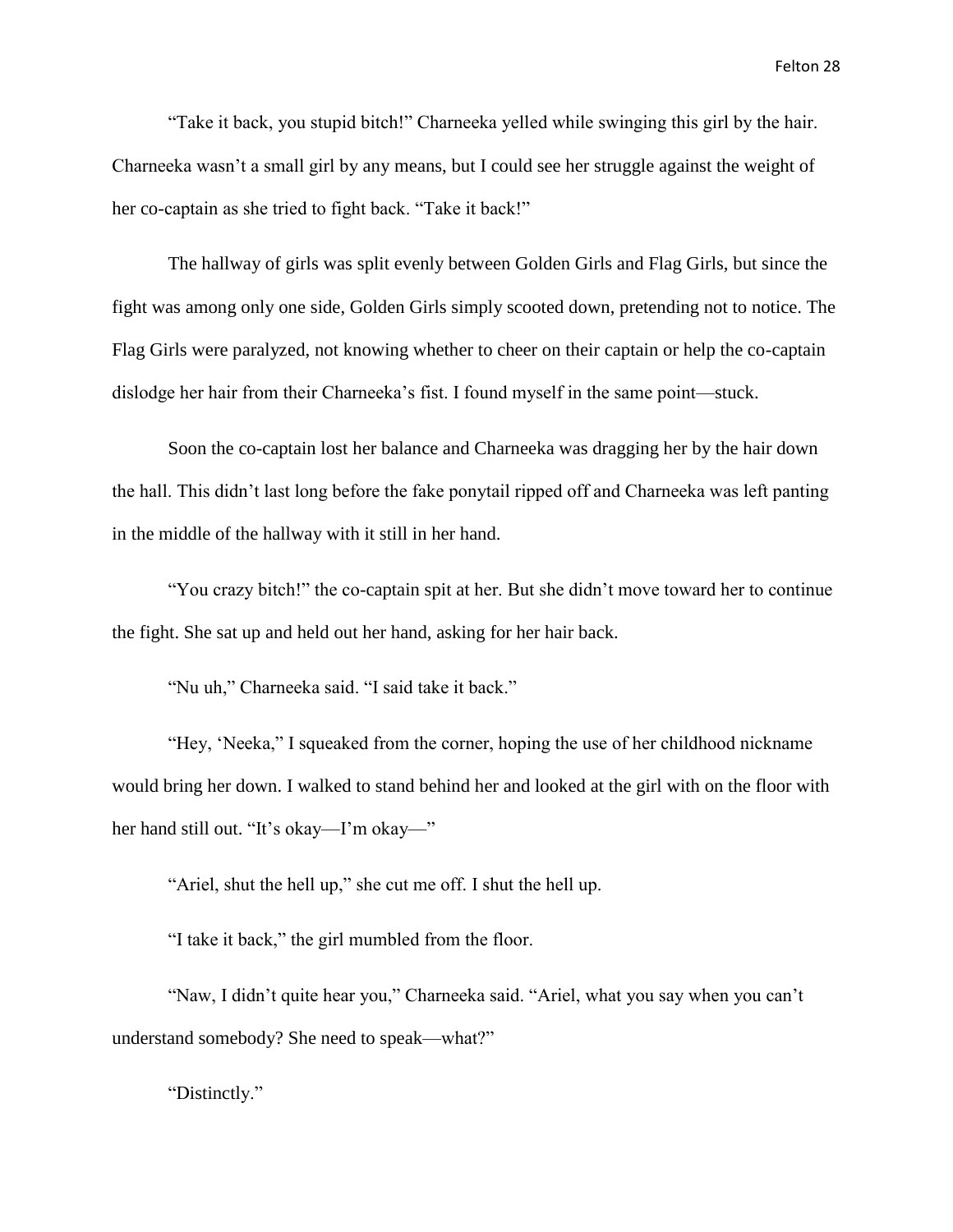"I said I take it back!"

Charneeka tossed the girl her hair just as Mrs. Keys came into the hallway and called my number. She stopped short and took in the scene.

"Ladies. What is the problem here?" she asked, directing it at Charneeka and I.

"We was just playin'," Charneeka said. "We straight. Cuzzo—tell the lady we straight."

I looked at Charneeka as she picked up her dropped flag and straightened her shirt nonchalantly and for a moment I thought I understood—her and every other black person who'd ever made assumptions of me based on the way I talked. Sometimes the situation calls for correct plurals, suffixes and subject verb agreement such as when you're speaking in class or talking to your boss or trying to persuade someone to listen to Britney Spears. And other times such as when you're comfortable, when you're home, when your cousin just showed you the difference between actual bullying and simply shooting the dozens, it's sufficient, even preferred to say, "Yeah, we straight."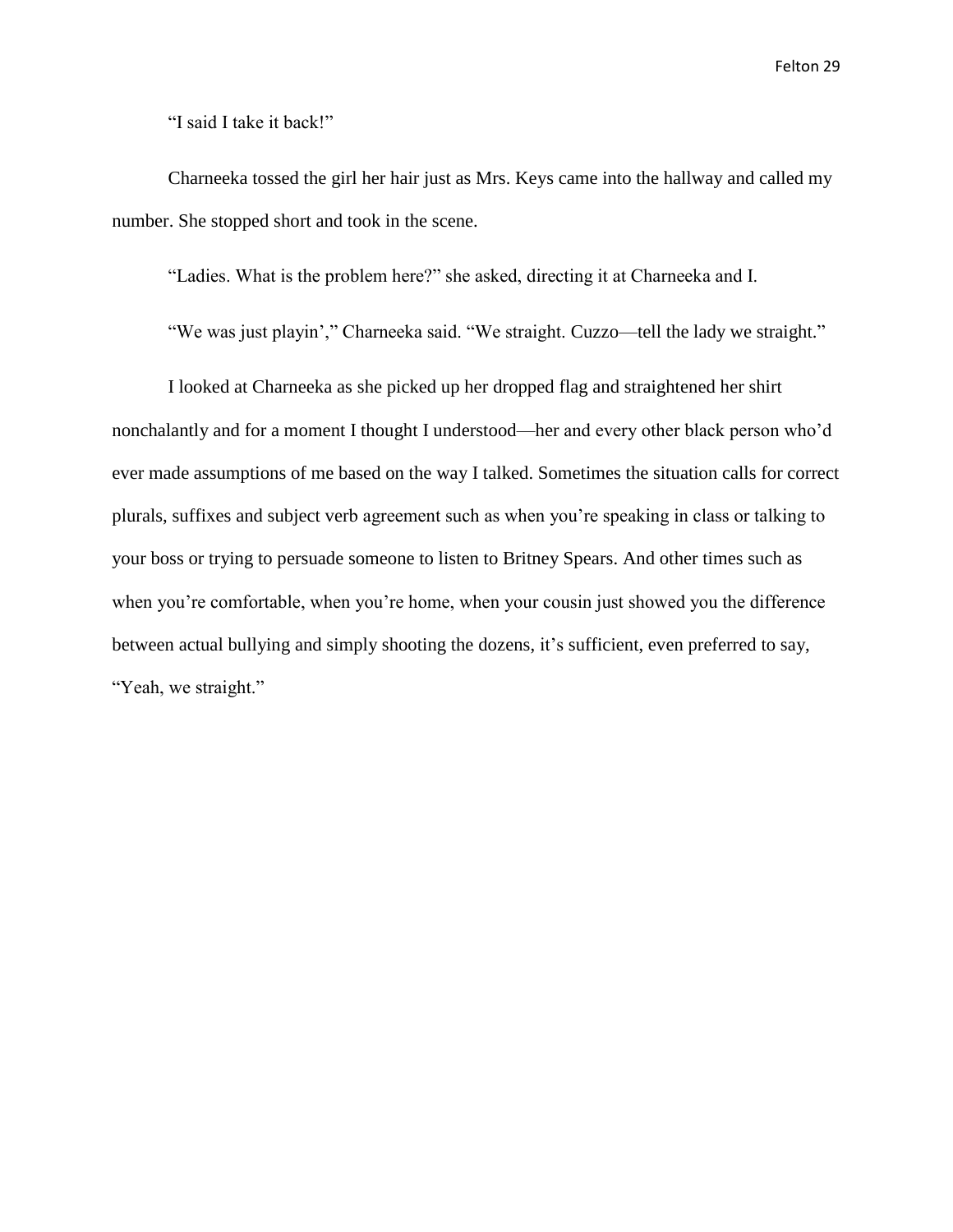#### Praying Out Loud

"Jesus."

I was nine years old and my mom was driving us back home from Peachtree Baptist Church. Her hands were gripping the steering wheel hard, but her eyes were lifted upward. This turned out to be the last Sunday we went to Peachtree Baptist, but I didn't know that at the time.

"Jesus," she said again. She said it like she's tired, like she needs some help, like he's right there in the car and can hear her and will soon come to her aid. She said it like she's crazy.

"Jesus," she said for a third time. "You know, Jesus. You know."

"What?" I asked from the passenger seat. I didn't know what Jesus knew, but I didn't think she had to remind a guy like Jesus of information he already had. From what I learned in church, I knew Jesus was a pretty smart white guy with long hair who sometimes cried.

"Nothing, baby," she said. "I'm just praying out loud."

In my family, my mom was the leading crusader in all things religious. She was raised by a God-fearing mother in Marvell, Arkansas, a place where there isn't much else to believe in. She was "raised right," my mom likes to say and she made sure to do the same with her own children. The only trouble was, she could never find what she considered a decent church. She picked which churches we attended based on loose criteria that included word of mouth, the pastor, and how well the church accepted us. Sometimes we left because the sermon was too short, sometimes we left because she didn't agree with what the pastor was saying—not enough fire and brimstone for her taste, I guess.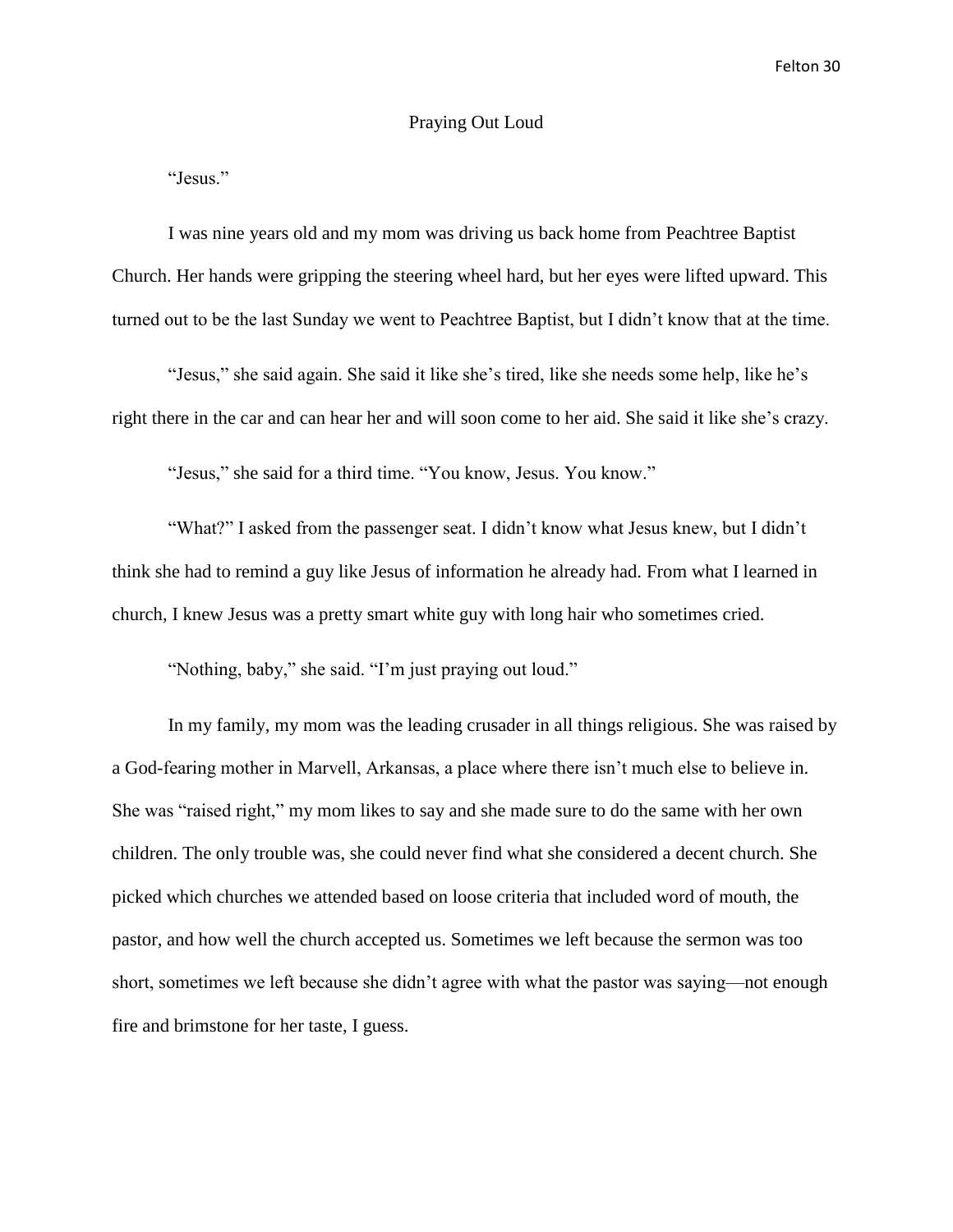Peachtree Baptist Church is the first church I remember. It was a small friendly-looking building very close to our house in Byron. We were the only black family there, but I didn't think about that at the time. Instead I was more interested in the church library, where I rented religious cartoons like *The Adventures of McGee and Me* or *Psalty, The Singing Songbook.* Psalty was a giant blue talking hymnbook who, looking back, really should've had his own rap videos. His chest was decorated with a huge golden music note and he would often cross his short blue arms in front of him and said things like, "Jesus is the man." His group of friends, all children, were called his Lil Praisers. Every Sunday afternoon I skipped around the house singing, "I'm a lil' praiser, I'm a hallelujah raiser and I stand about three feet tall."

I remember always having fun in church back then. I have vague memoires of large open windows spilling Sunday morning light onto a light blue tiled floor, wood paneled classrooms for Sunday school and everyone singing along politely from one of the red hymnals found in the back of the pews. There were coloring books, baskets of free lollipops for the kids and even a set of twins my age named Whitney and Courtney, with whom I made fast friends. The pastor, George Grimes, a tall white man with greying hair, stood behind the podium as he read into a microphone from the Bible. I remember looking over at my mother while he spoke from behind his podium and thinking she looked happy enough. Often after church was over, she would stay behind, talking and praying with him while I sat patiently in the pews.

That's why when my mom announced we were going to a different church, I was more confused than upset. She told me on a Saturday night, while tucking me into my small twin sized bed.

"Set your alarm for 7:30," she said. "We're going to Shiloh tomorrow."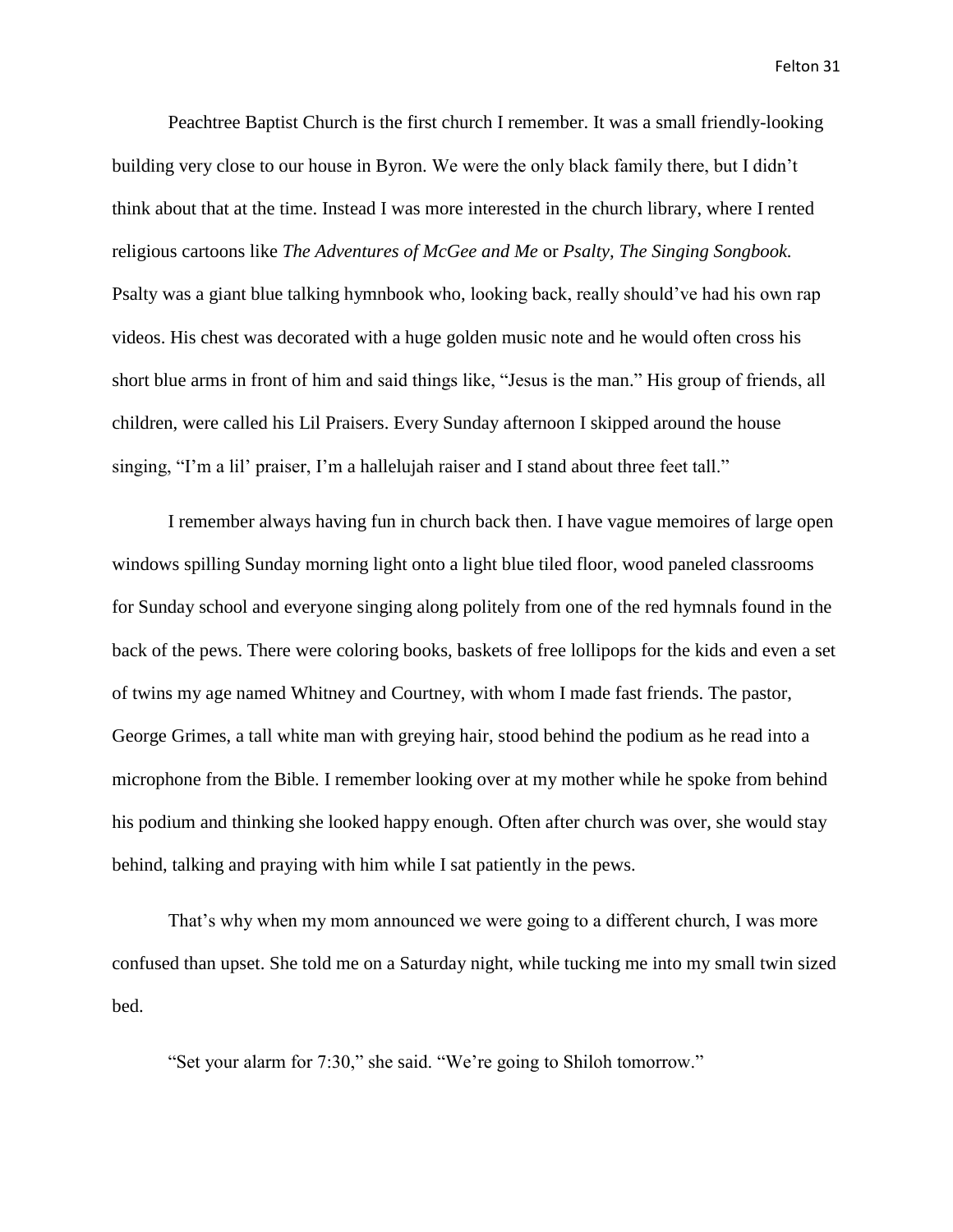I knew Shiloh Baptist, had seen it when we drove past it on the way to my grandma's house in Ft. Valley. It was a huge cross shaped brick building that sat on the corner of East Church Street. I was not excited about this. I already had mixed feelings about Ft. Valley, knowing it was where my dad was born and raised and where his entire side of the family still lived, but also starting to tire of never fitting in when I went to visit. My cousins and I were learning that we didn't understand each other, that we practically spoke different languages. They asked me all sort of questions like "Why you talk like that?" and "Why you always reading?" and "Will you please hush?" Now instead of only suffering the summer with them, I had to go to church with them too. I wondered if their church was as nice as ours, if their Jesus was the same I'd seen in the coloring books, and most important—if I'd still get to hang out with Psalty after church was over.

\*\*\*

#### "JESUS!"

That next morning, after arriving to church late, my mom, sister and I entered a room with light pink walls used just for a group morning prayer. Noticing the room was mid-prayer my mom hushed me before stepping quietly through the door. Several metal fold out chairs faced a podium and people were sitting or standing with their heads bowed low as we tiptoed inside. The screaming voice, coming from somewhere in front of the room, went off again, sounding like a siren.

"I SAID JESUS!"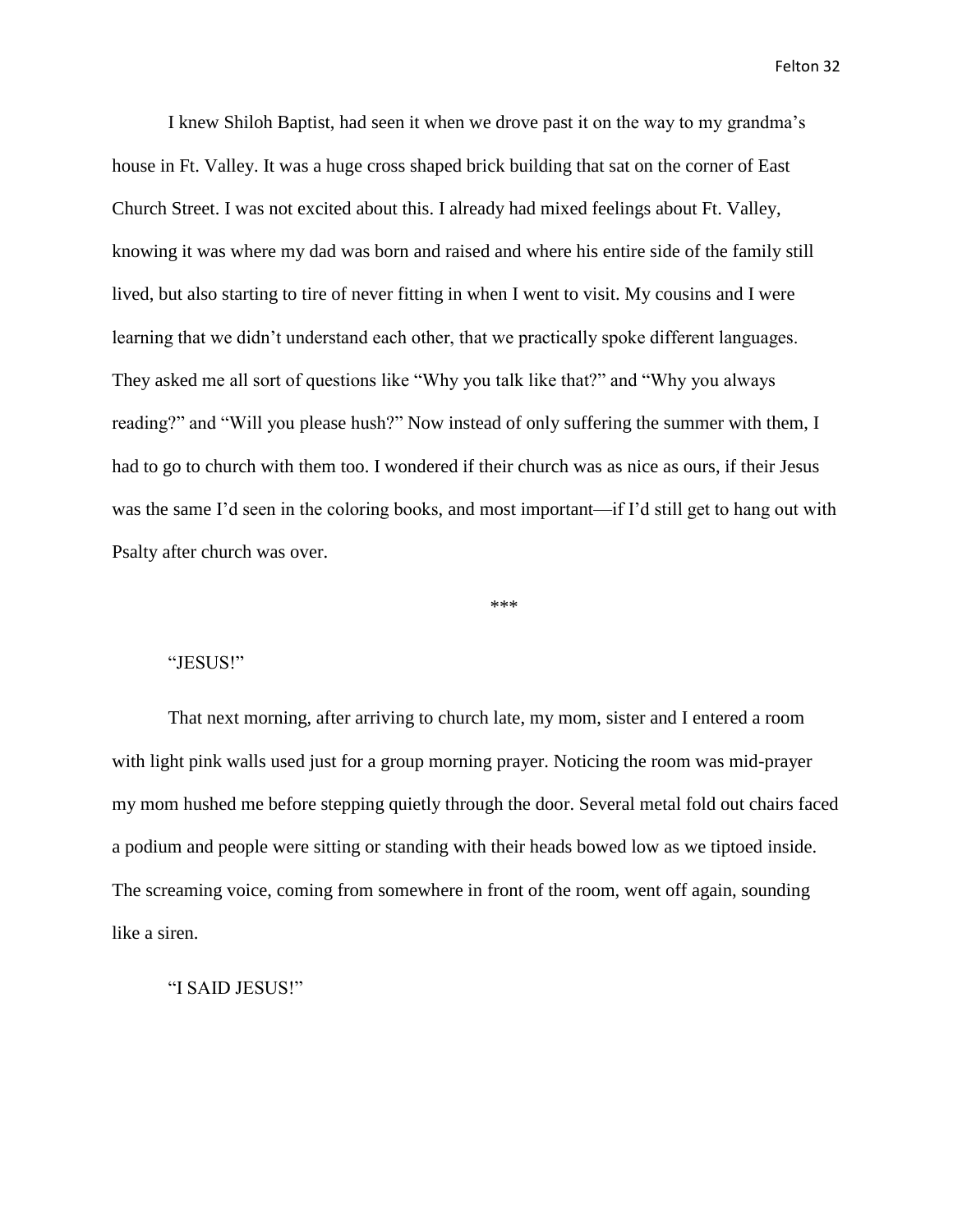I jumped and grabbed my mom's arm, sure that someone up front was being stabbed. She pushed me off and placed a finger over her mouth. We stepped up to the last row of chairs in the back of the room. Taking advantage of all the closed eyes and bowed heads, I looked around.

*Everyone here is black,* I thought and immediately had many questions. *Do they let white people come to this church*? *Isn't Jesus white? Where is the basket of lollipops?*

"YOU are the light, Jesus. ONLY you, Lord God!"

"Yes, Lord," everyone murmured in simultaneous agreement.

*How do they know when to do that? Is there a routine?*

We were standing beside three older women wearing funny shaped hats with feathers and rhinestones. The women nodded rapidly with their eyes closed, causing their hats to look alive and ready for flight.

"We thank YOU, Jesus!"

The voice was coming from the smallest woman I'd ever seen, standing behind a music stand, wearing her own bird hat and an all pink suit set with matching pink kitten heels. *Why is she screaming?* I thought. *Doesn't she know that Jesus can hear everything, even our thoughts?* Then I thought I better stop thinking because if Jesus was listening in he probably wouldn't be pleased that I wasn't praying along with everyone else. I closed my eyes and bowed my head. Someone clapped twice and amens and glorys rippled through the crowd.

"In your name we pray, amen."

"AMEN!"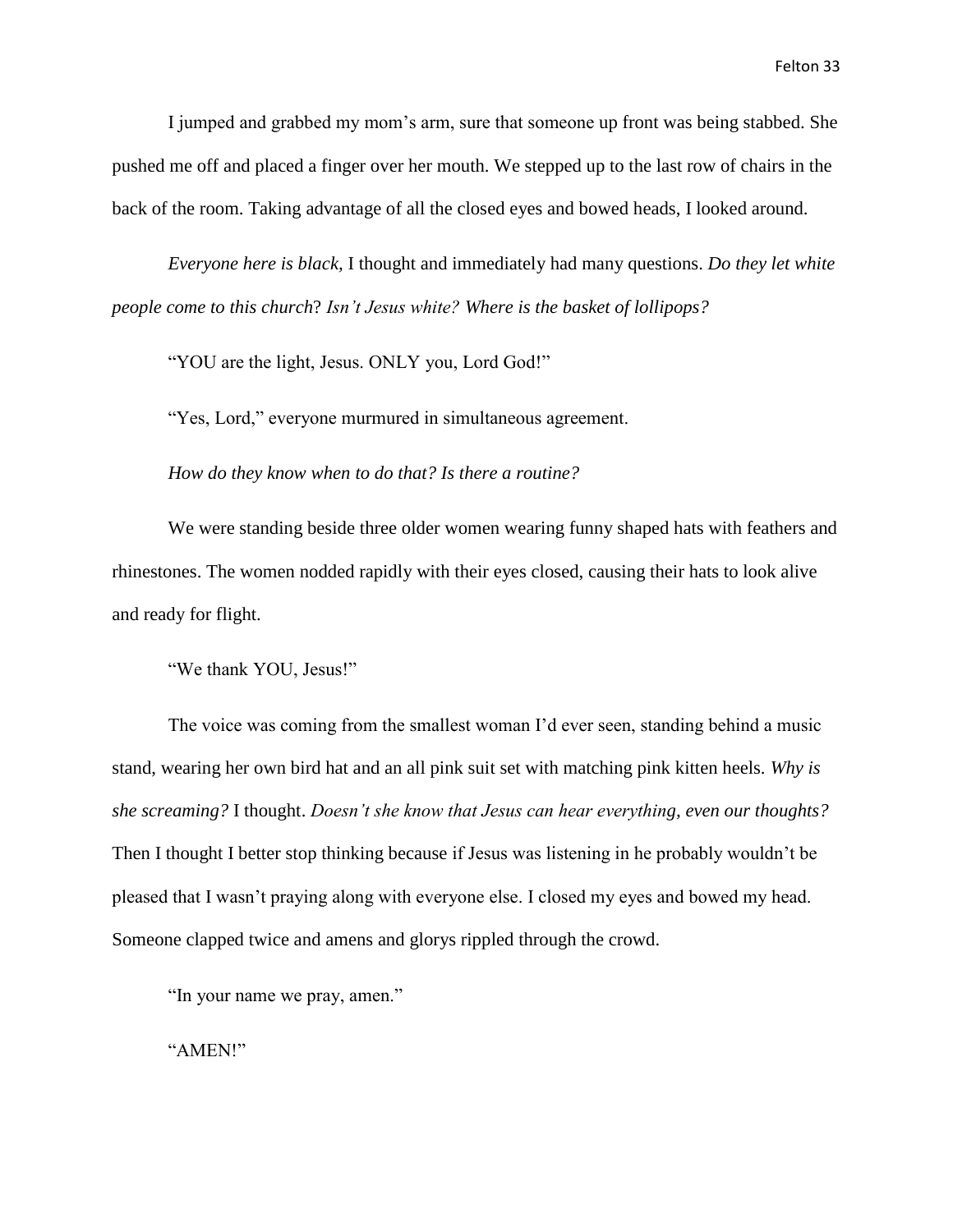I looked up at my mom, convinced she would see how weird this place was, that we didn't fit in here and take me and my sister home immediately, but she still had her eyes closed and a small smile was spreading across her face. It looked like we were staying. I wondered if I'd make friends in Sunday school, how long church would last, and if their God was hard of hearing.

\*\*\*

After the group's morning prayer, the three of us were bombarded.

"Is this the baby?" women asked. "LaWanda, you're so tall—lookin' like yo momma!"

My mom would smile and pat my back as a gesture to tell me it was okay and I'd walk forwards to be enveloped in hugs and wet cheek kisses.

"She looks just like Kenny! Baby, do you remember me? You went to Pre-K at Mrs. Pittman's with my baby!"

I nodded, but I did not remember them or their babies that I went to Pre-K with. What I did remember about Pre-K was getting into a screaming match with Mrs. Pittman over why people yawned. She said something about our brain needing more air. I told her she was stupid. I stood in the corner for the rest of the day. I didn't have fond memory of the place.

I didn't feel bad about not remembering the other kids in Pre-K because they didn't remember me either. When I walked into my Sunday school class, nobody even looked up, nobody talked about the good times we'd had in the sandbox. They continued to talk to one another instead. One girl, who already had breasts bigger than mine, bigger than my mom's, bigger than everybody's, was leading the discussion.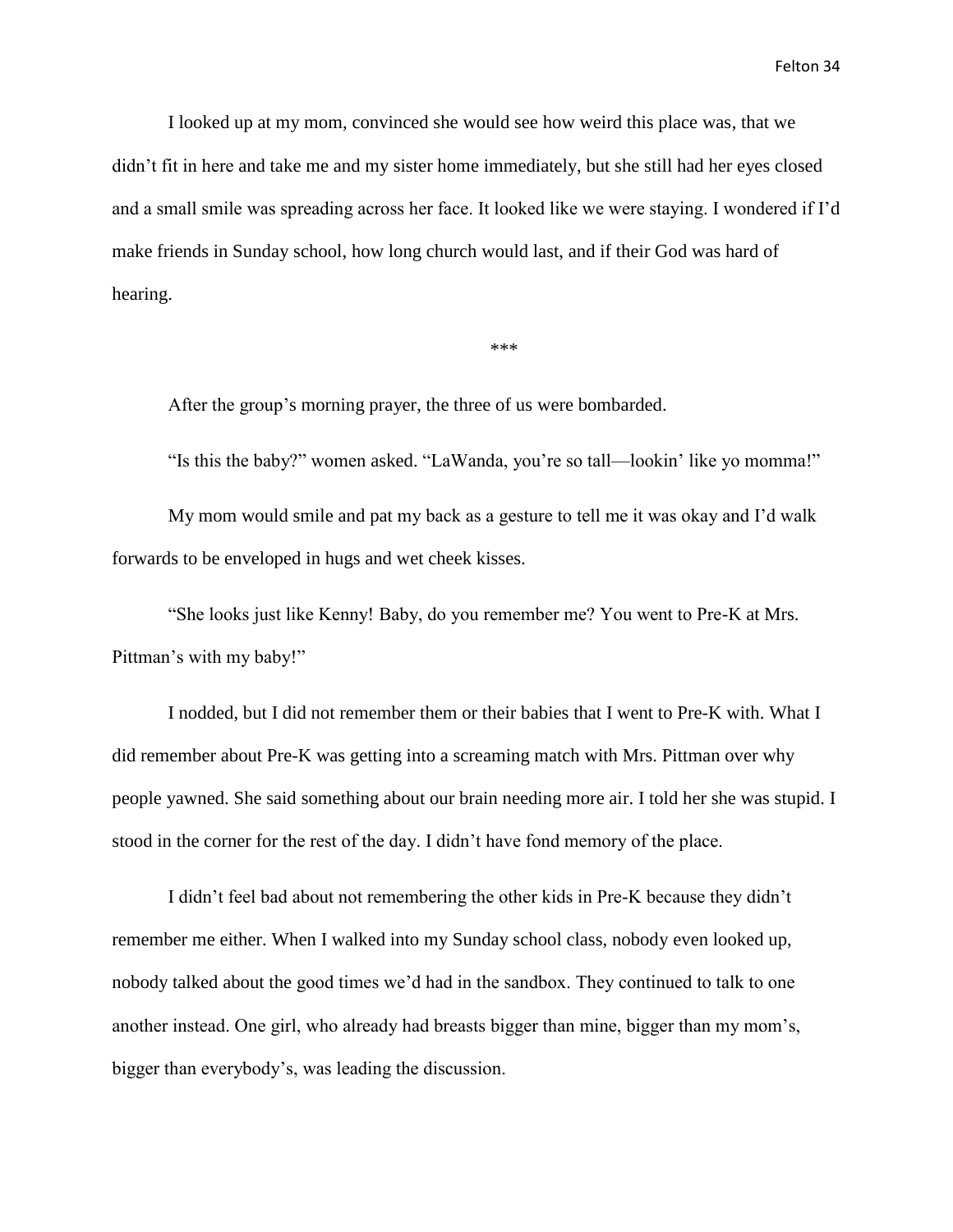"You know what I heard?" she said, leaning in to the group and lowing her voice for the affect. "I heard Sister Jackie is pregnant."

The other kids let a chorus of "Ohhh" and "You for real?"

Normally a shy kid, I took the braver, stupider route and spoke up.

"Why is that bad?" I asked. "My mom says it's nice being pregnant because she likes babies."

Everyone turned to see who had dared interrupt their gossip session and found a skinny dark skinned black girl in a bright yellow dress made completely out of ruffles and white socks, also made of ruffles, pulled up to her knobby knees. The first girl that had spoken, rolled her eyes at me.

"And who the hell is you?" she asked.

*She just cursed*, I thought. *In church!*

Resisting the urge to duck underneath a chair to avoid being accidently struck by lightning for being near her, I cleared my throat and tried to sound confident.

"I'm Ariel," I said. "Felton."

"You don't sound like a Felton," she said.

I wasn't surprised they knew the last name Felton—most people in Ft. Valley did. My dad grew up with eight siblings, they each had at least 5 children, and then those children had a few more. I also wasn't surprised that she said I didn't sound like that. I got this comment a lot and knew how to respond.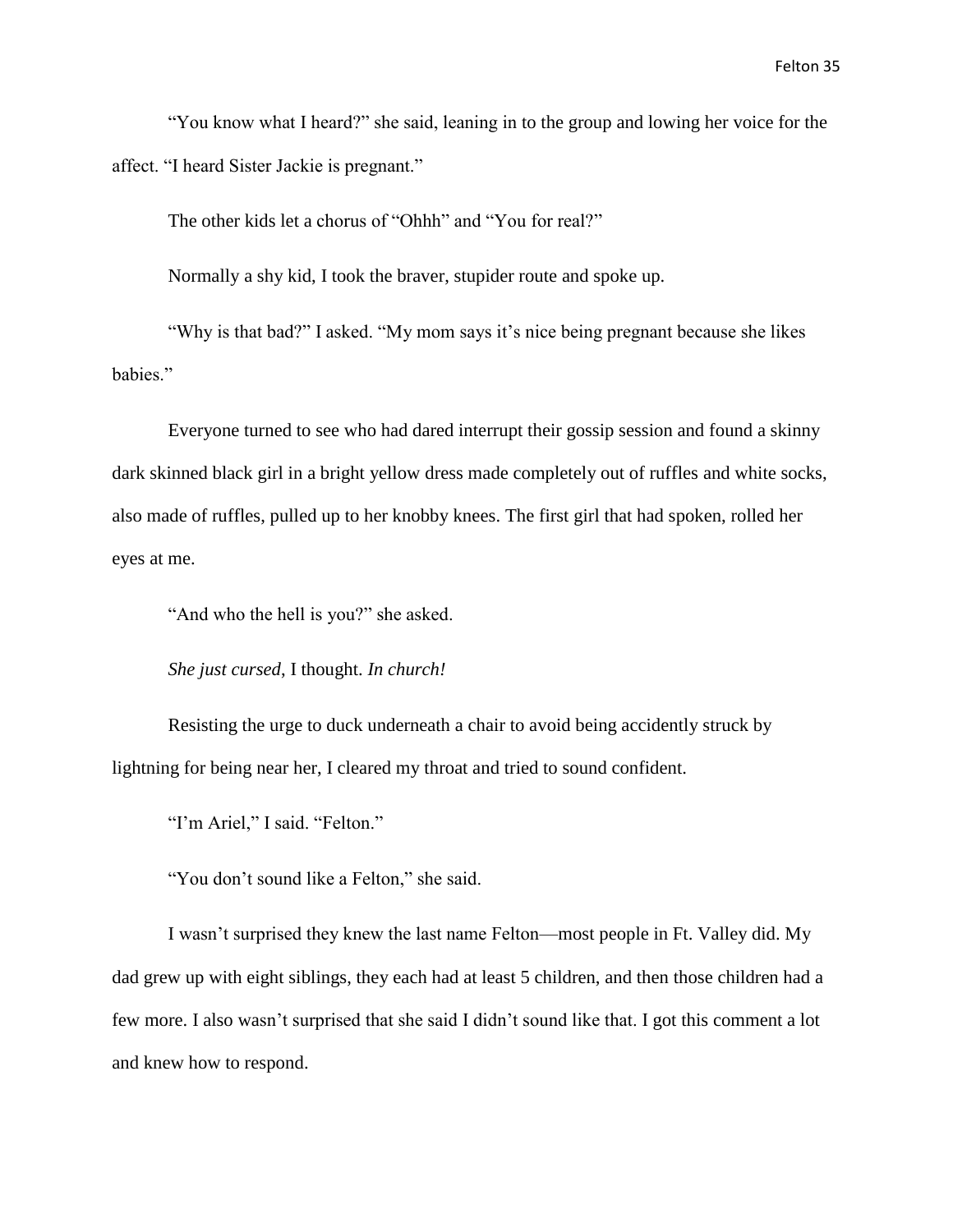"My mom says I just speak very distinctly and that's not a bad thing."

"Does *distinctly* mean white?" she asked, raising her hands to make air quotes around the word distinctly.

The room exploded in laughter. "Yeah, she do talk like that!" they said.

Just as I was contemplating running out of the room, out of the church, and down the street to my grandma's house, the older woman who screamed the morning prayer walked in.

"What's so funny, Miss Hillman?" she asked the girl in the front leading everyone in laughter. She wasn't yelling anymore, but everyone still stopped laughing pretty quickly. "Would your grandfather find it funny?"

Miss Hillman smacked her teeth and crossed her arms in a huff.

"Miss Hillman, don't you make me forget my Christianity in the house of the Lord," she commanded in a voice that made me think maybe she was already starting to lose her Christianity. "This is perfect for today's lesson—look at you, sinnin'."

Miss Hillman uncrossed her arms, sat up straight, and the older woman proceeded to teach us that we were all horrible sinners—"*all of us is sinners, baby, even me*"—and how God was gracious because he loved us anyway, but if we sinned too much then he wouldn't love us anymore—"*Jesus does not love folks that kill and have sex, ya'll. And he don't love people who ain't been baptized*." It was the scariest lesson I've ever learned.

\*\*\*

After Sunday school, everyone flooded into the main part of the church for the sermon. Two rows of pews went all the way to the back exit with a walkway in the middle. My sister got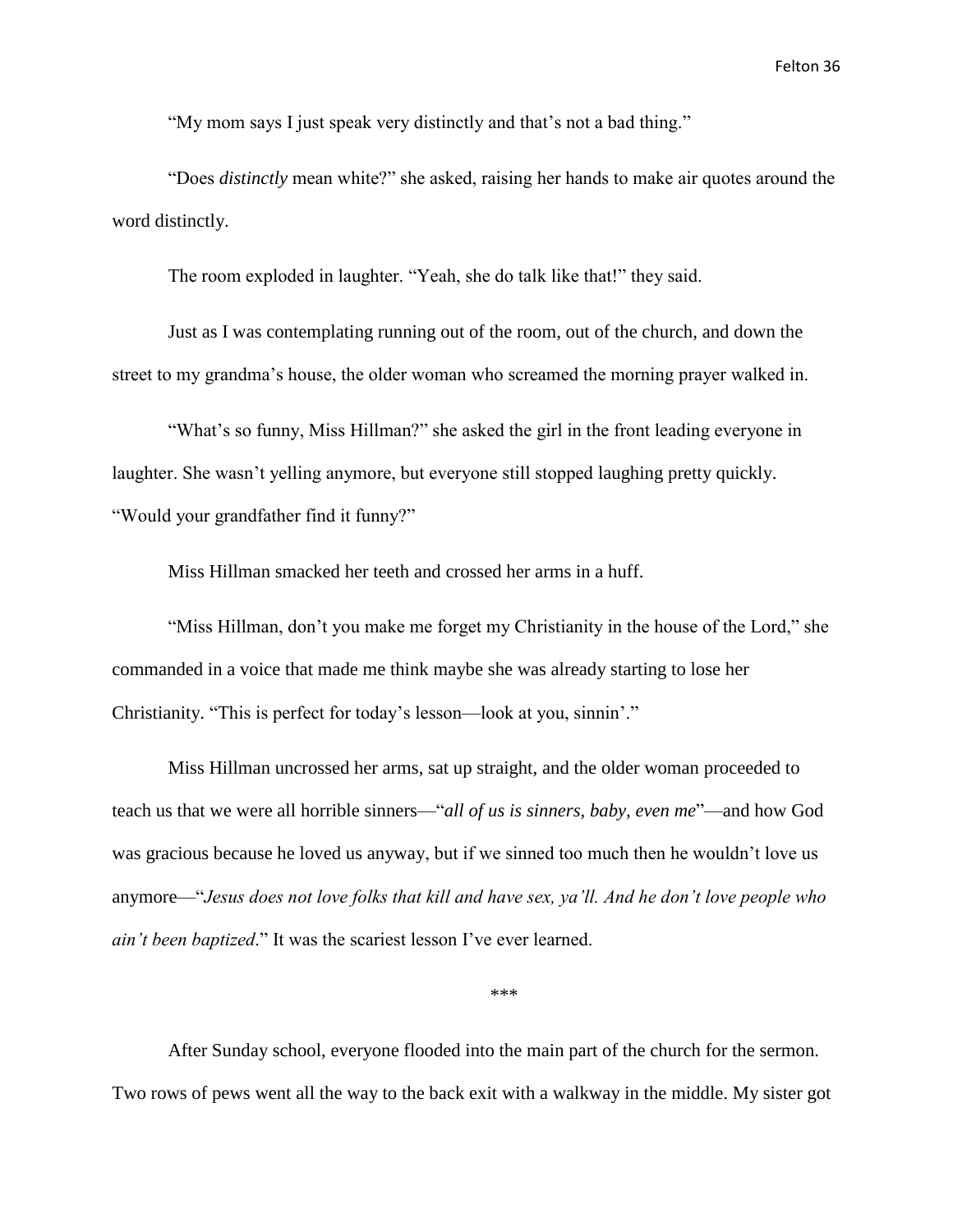to sit in the back with our cousins, but I sat with my mom in the second row and looked around. The room was tall, the walls meeting the ceilings so high up I had to lean my head all the back to see where they connected. The walls were adorned with fantastic stained glass windows showing colorful, intricate, and horrifying scenes from the Bible—Jesus on the cross, bleeding out everywhere, the young savior in a manger, smiling evilly at his mother, a set of giant black hands clasped together in prayer. The windows, with all their deep colors, turned the morning sun from yellow to deep reds and blues, making the room seem dimmer, more serious, less like a place where anything fun could happen.

The cushioned pews faced what could only be called a stage, a raised platform reached by maroon carpeted steps. Behind the stage was the choir seating, and behind them, a curtain which I'd soon learn hid a giant tub for the monthly baptisms. Entrances sat on either side of the platform where children and parents milled in and found their seating.

My Auntie Janie, a large brown woman with moles on her cheeks, stood in the choir seating area and announced the name of the first song, "Brought Nigh by the Blood." She started to sing softly, almost whispering, like she was afraid to interrupt the conversations sprinkled throughout the pews. A woman took a seat at the piano and played slowly.

*A sinner I am, deserving nothing but hell, Unworthy to stand before a holy God*

At that point, I didn't know what hell was exactly—it sounded like a pretty crappy place to hang out—but I was happy to see they still sang there at that weird church. I didn't know what the word nigh meant either, but without knowing the words, I tried to hum along with my Auntie Janie. At least the pews were the same, at least my mom was still sitting beside me, at least we wouldn't be here forever.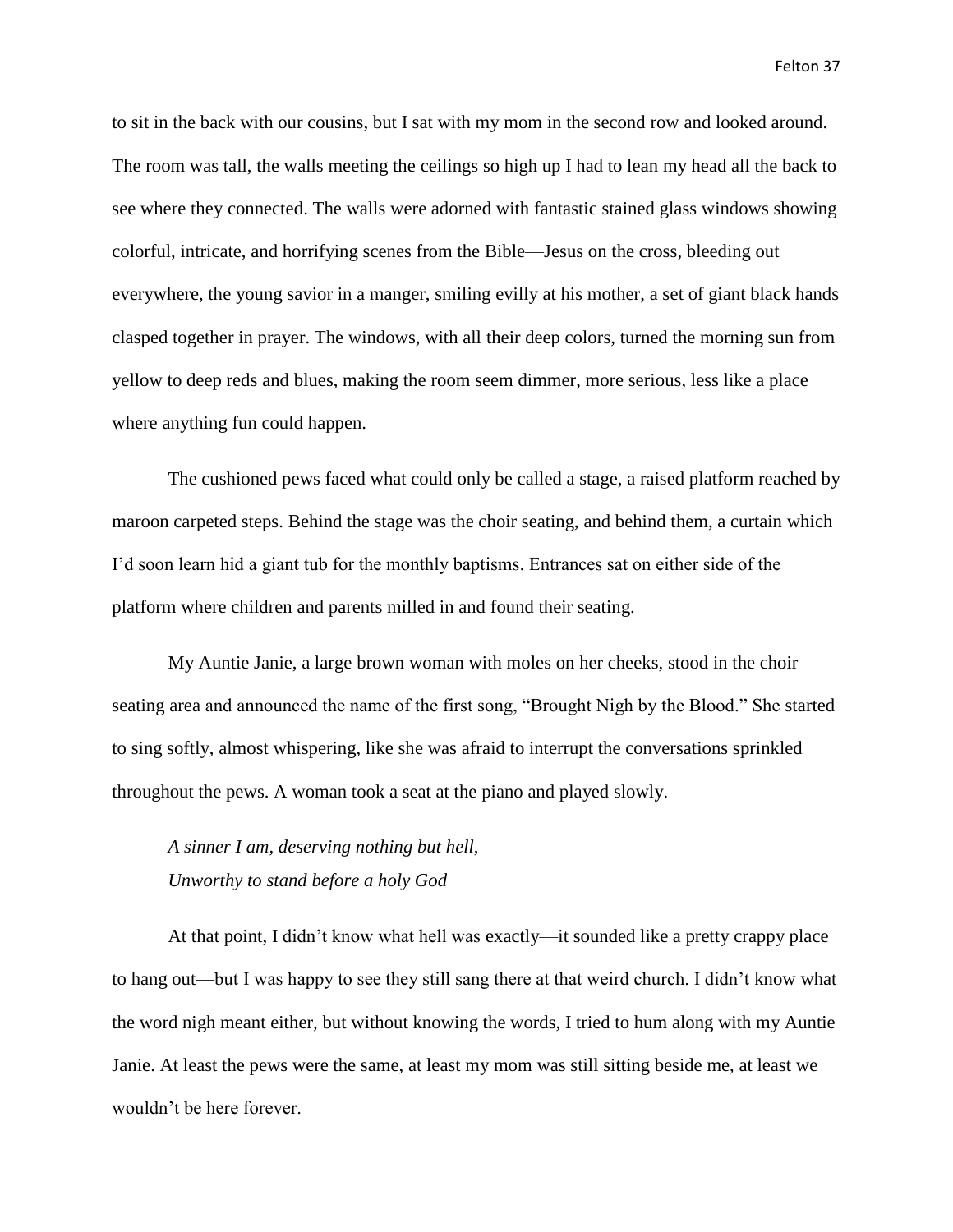The music stopped.

I looked up to see if maybe the lady on the piano had forgotten the next notes, but she was looking up at the choir. Were they about to change songs? Had someone messed up their notes? I waited to see what was going to happen.

My aunt opened her mouth wide and let out a note, not a word exactly but just a sound loud and high and a lot like a scream from someone who was running away from something. The lady on the piano brought her hands down hard on the keys and the music started back up again, faster this time. My aunt continued to shriek, she bent at the waist and then straightened back up rapidly, she pumped her fist in the air. She looked like she was really mad at her microphone. In all the chaos someone had magically produced a tambourine which she grabbed, dropping the microphone on the floor, and hit against her right leg while hopping around on her left leg.

## *What the hell is this?* I thought.

A curtain in the corner dropped and there was little black boy on the drums, drums with cymbals, drums with a bass. He wasn't beating them in a rhythm so much as trying to break his two drum sticks by hitting them as hard as possible. The rest of the choir was also standing now, swaying from side to side and clapping their hands high in the air. They all wore baggy black robes that made them look like a mass of floating heads.

"Sing wit' me!" auntie Janie screamed from the stage and the rest of the church was immediately at attention, also screaming.

At Peachtree we had politely recited lyrics from a choir book in front of us, but here, everyone knew the words by heart. People were actually clapping and dancing, rocking their hips from side to side. Then, just as suddenly, the song began to fade.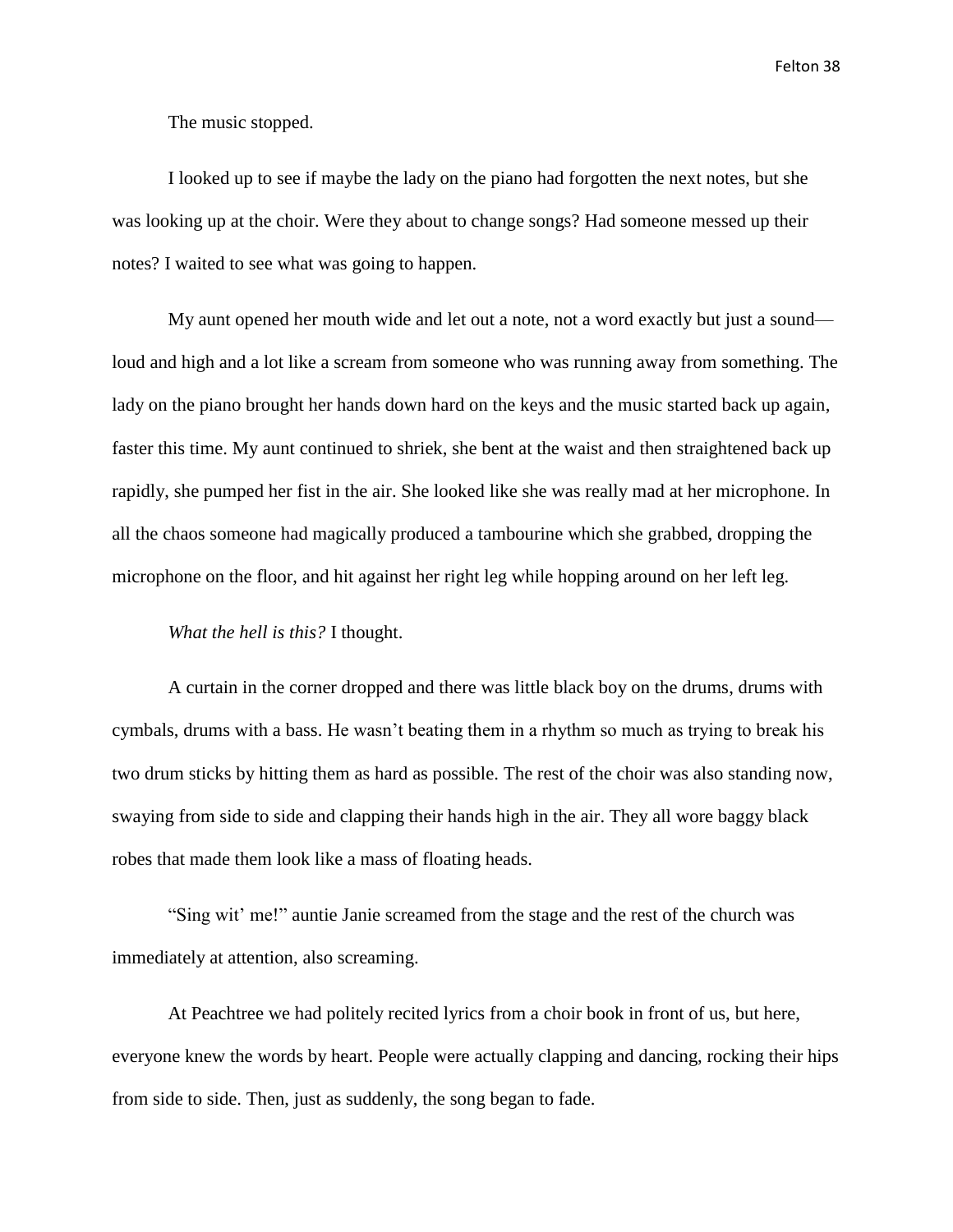First the churchgoers sang softer and then not at all, then members of the choir one by one sat, until again, only Sister Jolly stood singing, *"I'm brought nigh by the blood He shed for me on Calvary."* It had lasted less than a minute and left me confused, a lot like a flash flood.

I looked at my mom in her eyes, tried to signal to her with my own eyes that this place wasn't safe, that we should leave, maybe try to grab my sister on the way out, but not to the point where we would sacrifice ourselves in the process. But my mom was using a program to fan herself while rocking left and right in her seat and didn't notice the look on my face.

Auntie Janie picked up her forgotten microphone with one hand and wiped sweat from her forehead with the other.

"And now, Pastor Hillman."

\*\*\*

Pastor Hillman made his way to the stage, a glass of water in one hand, a Bible in the other. He's wearing a robe like the choir's and it trailed and billowed behind him, making him seem bigger and more menacing. His head was square with patches of silvery grey on his chin and head. He was huge and I understood why Miss Hillman straightened up when threatened with his presence.

"Let the church say *Amen*."

The church responded, "Amen."

Pastor Hillman's voice was deeper than any man I had ever known. Everything he said seemed ominous. He took deep raspy breaths in between words that drew out his sentences and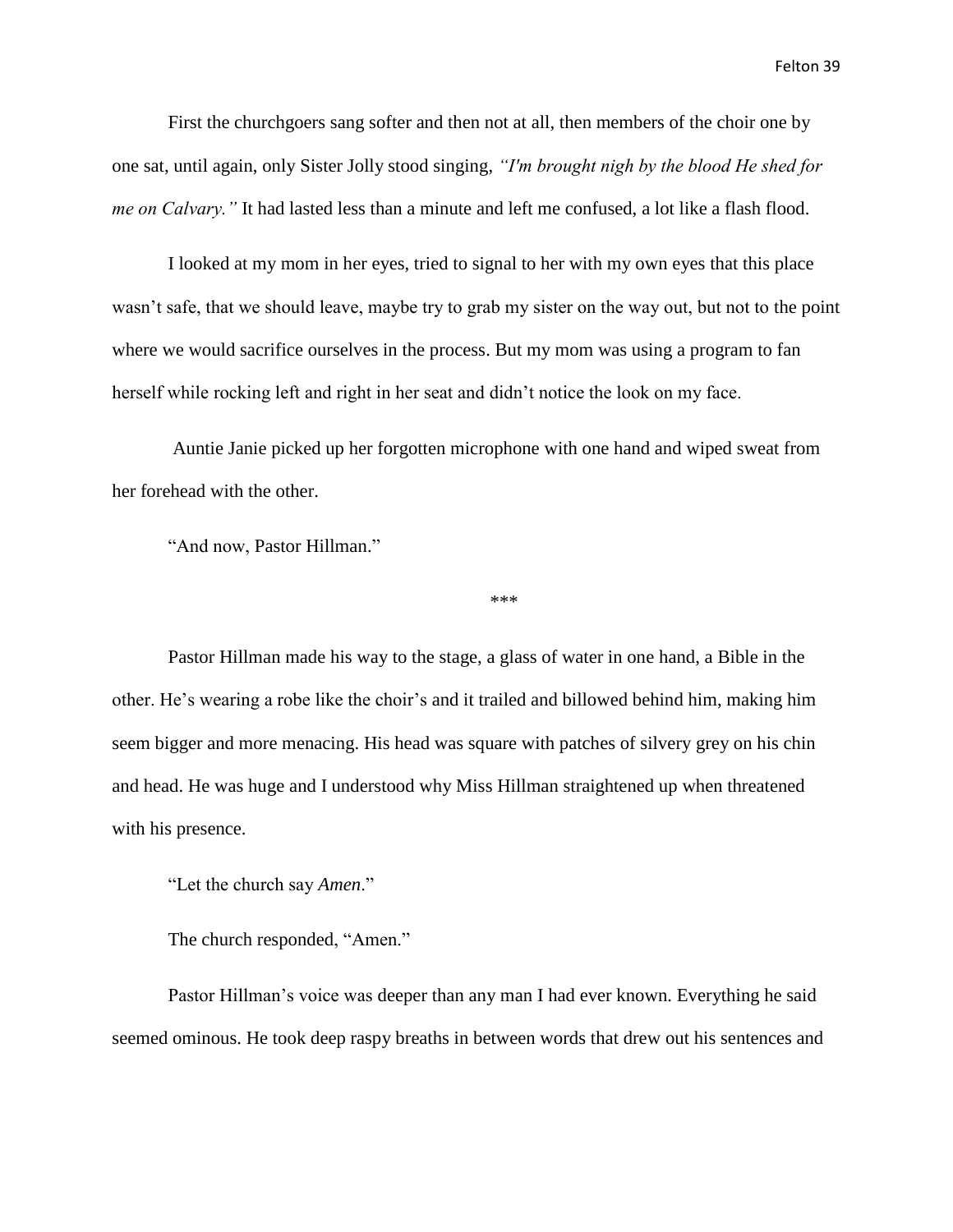punctuated each verse from the Bible. It seemed to me, as he looked down from the stage,

pointing and yelling, that he was trying not to have a heart attack.

"Church," he spoke again. "Turn your Bibles to Psalms. Chapter 51. Verses 1-4."

He waited for the rustling of pages to die down, then began reading. Each time he took a breath someone from the crowd punctuated it with a praise.

"Have mercy upon me, O God—"

*"Yes, Lord!"*

"--according to thy loving kindness—"

*"Well…."*

"--according unto the multitude of thy tender mercies blot out my transgressions."

*"Amen!"*

Gone were the polite churchgoers of Peachtree Baptist. All through the pews, men and women reacted to Pastor Hillman's voice. Some nodded and shook their heads, eyes closed. Others clapped in-between verses and some held up open palms to the sky. All wore mixed expressions of contemplation, yearning, and satisfaction on their faces, as if they had been thirsty to hear these words all their lives and now they could drink plentiful from the source.

"WASH ME!" continued Pastor Hillman, pounding his ham hock fist on the podium and sounding like he was trying to cough out a giant hairball.

*"Please, Jesus!"* came a cry from the back of the church.

"Wash me thoroughly from mine iniquity, and CLEANSE me, Jesus, from my sin."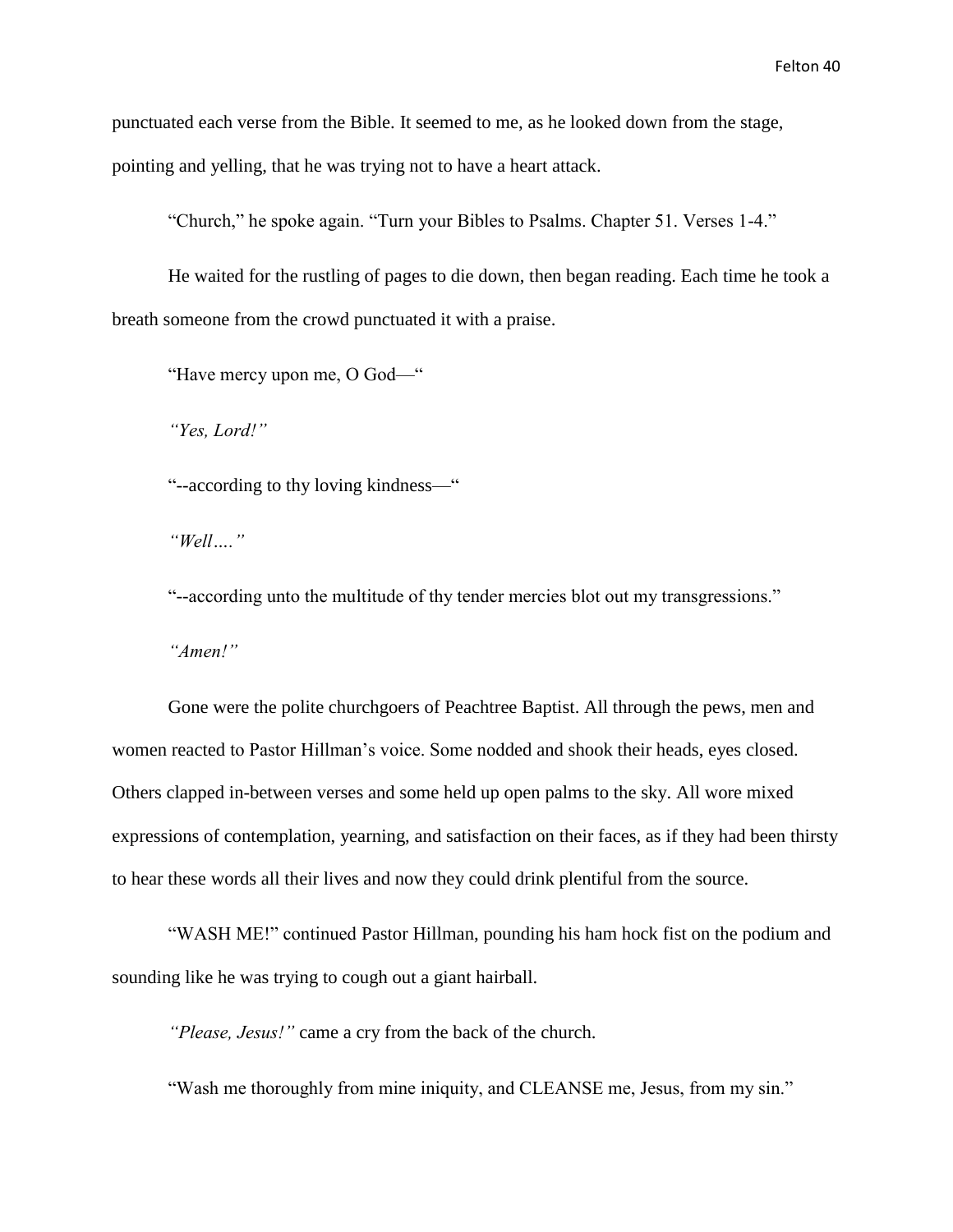For the next four hours, Pastor Hillman talked about those few verses, sometimes walking back and forth across the stage, jumping or stomping his feet and sometimes leaning all his weight onto the podium. Four hours. I waited for the podium to give as I watched him, his knees bent and no longer supporting him, his voice becoming hoarse in the microphone.

That Sunday and every Sunday afterwards, I would feel the energy in the room shift as Pastor Hillman got louder and louder. It wasn't just the sizzle of the cymbal growing in the background or the people standing and clapping in the pews or in the middle of the aisles. The room itself seemed to beam with pride and thanks. Often times, especially in the first few months, I would look over at my mom and see tears rolling down her face, her hands clasped together in front of her chest. I feared this was the beginning of something the older people at Shiloh called The Holy Spirit and that soon my mother would be one of the churchgoers shouting out, dancing and convulsing, even running through the aisles. These passionate displays of praise made me think of the "Animaniacs" but with less fun and crazy antics and more embarrassing eye averting. My mom never full catch The Holy Spirit though, she never did anything more than cry and clap.

\*\*\*

"I don't think I can do to church today," I said from my bed, trying my hardest to look like I was going to vomit. "I don't feel well."

"Get up," my mom responded. "You're going."

We went through this routine for years. The younger I was, the more I fought my mom on Sunday mornings. I pretended to be in such a deep sleep that she couldn't wake me. Sometimes I feigned a headache or a sore throat, even purposefully tore holes in my stockings all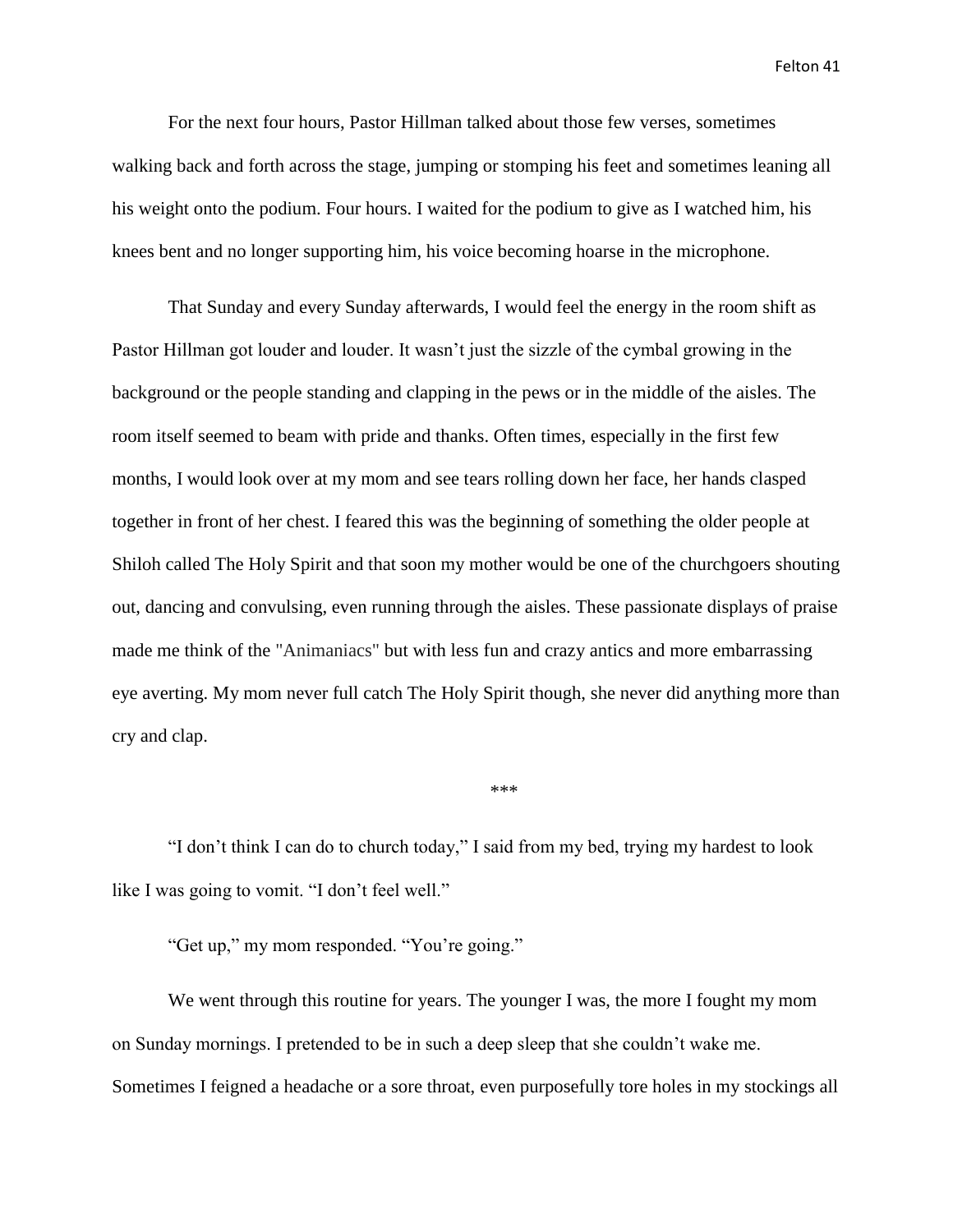to get out of going to church. I dragged around the house, fainting dramatically on random pieces of furniture.

"Oh, I don't know if I can make it," I explained. "I'm sick. And I've got homework to do. And I don't have a clean dress. Or stockings."

She successfully ignored most of my pleas, except for one.

"I wanna go back to Peachtree."

My mom had yelled at me before, sure, but her heart was never in it. If I was going to be punished or denied anything, it was my dad who had to take care of it. She was too soft and thought of me as too precious, no matter how much of a brat I was being. But I could see her anger grow every time I mentioned going back to Peachtree.

The first time I told her I'd rather go to Peachtree, she said, "Don't say that." The next few times, her response was, "Ariel, no. We don't go there anymore." It slowly turned into, "Ariel, I swear…" delivered in an icy tone with her eyes closed.

I continued to push the issue. I hated Shiloh. I hated the long and loud sermons, I hated when people caught the Holy Ghost and went running through the aisle, and I hated Miss Hillman, whom seemed determined to ruin what could've been a perfectly good day. Every time I was there, she was there, commenting on my dress, my voice, my choice of friends.

"Ariel only likes white boys," she'd say. I wasn't sure how she knew that since we weren't going to the same school and didn't have the same friends, but she did. "Ariel and Whitey, sitting in a tree!"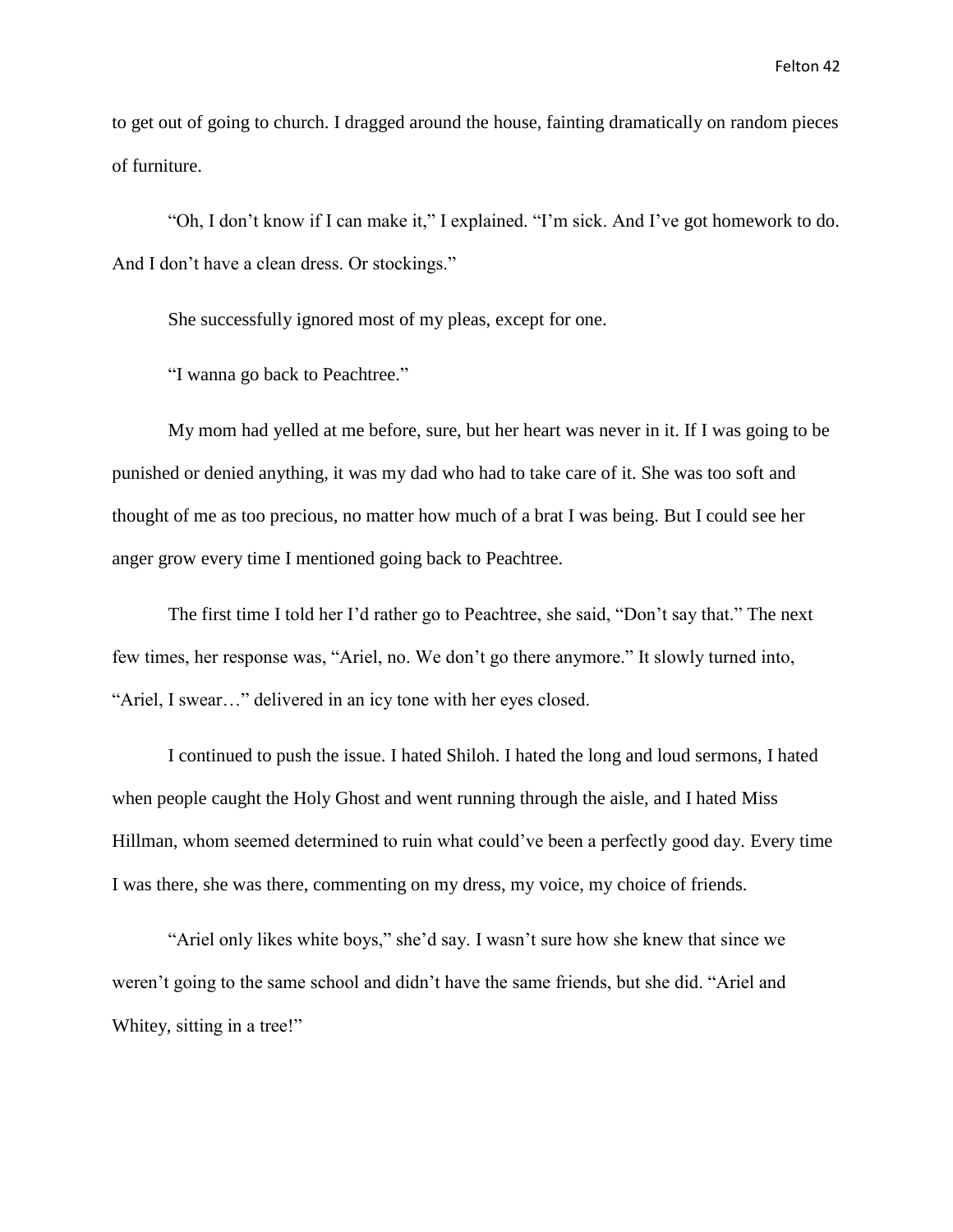After a while I stopped mentioning Peachtree Baptist. As I got older those memories faded, but I never went easily to Shiloh. Like most things I wasn't fond of at the time, I was never able to understand and articulate my dislike of the church. Sure, it was loud and the sermons lasted all day, all things I complained about to my mother. But what really bothered me was that everything about the church—the people and the songs sung by the choir, the stained glass portraits of Jesus bleeding on the cross, even Pastor Hillman's sermon and my sister and cousins huddled in the back pews—was just another reminder about how I didn't fit in this world. They didn't want me there and I'd decided I didn't want to be there either.

\*\*\*

Another Sunday morning rolled around and this time I was almost 16. My legs had gotten longer, my hair was straighter, but mostly I looked the same. The only difference was that my hatred for Shiloh had been boiling inside of me for almost seven years, making me mean every Sunday morning.

My mom came into my room. When she opened the door I could already here her gospel music wafting in from the radio down the hall and it made me mad.

"Baby, time to get up."

I rolled over. "Momma, please not today. I literally don't feel like it." I used the word literally a lot back then.

"Ariel, get up," she said. "We don't want to be late."

She left the room and I got up. I dressed slowly, dreading the moment when I had to step into that church. I did everything to slow us down—taking too long in the bathroom, insisting on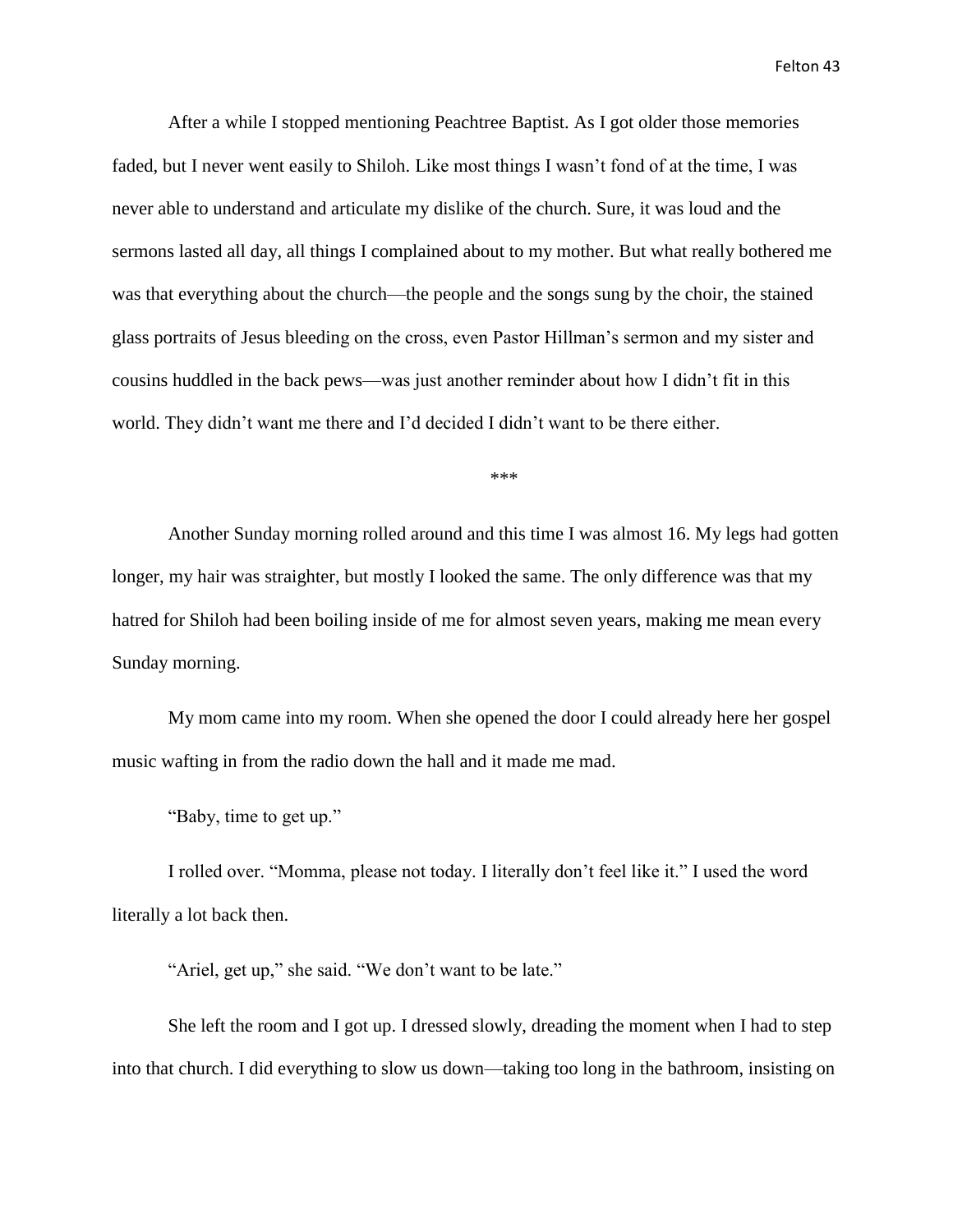changing my outfit several times, even going as far as hiding upstairs when I knew it was time to go. I could see my mom patience failing, but I didn't care.

"Ariel, come on here," she yelled up the stairs.

I came down slowly and stood on the bottom step.

"Momma, please," I begged. "I really literally don't like this place. Why can't we have church at home or something?"

She put her face close to mine and I could see it in her eyes. She wanted to slap me, tell me I was being stupid and selfish, but she wouldn't. "Ariel, don't speak to me for the rest of the day. Now get in the car."

I waited until she had turned her back to roll my eyes dramatically, but I joined her in the car anyway. She reached for the radio control as we pulled out of the driveway and I feared she was going to play more gospel music. What she put on was much worse: James Earl Jones, reading from the Bible. This was one of her favorite things to listen to on the way to church and of course, I hated it. She didn't just play any old section of the Bible—she played Matthew 1:2- 17.

"Abraham begat Isaac," he started, his voice deep and dawdling. "And Isaac begat Jacob, and Jacob begat Judas and his brethren, and Judas begat…"

While he spoke, I thought about Shiloh and Miss Hillman and Pastor Hillman. I thought about the fact that my dad didn't have to go to church. I thought about the old women who would get the Holy Ghost. I thought about their bad grammar. I thought about how I'd sit there and watch my mom cry and not understand it, but instead be embarrassed about it.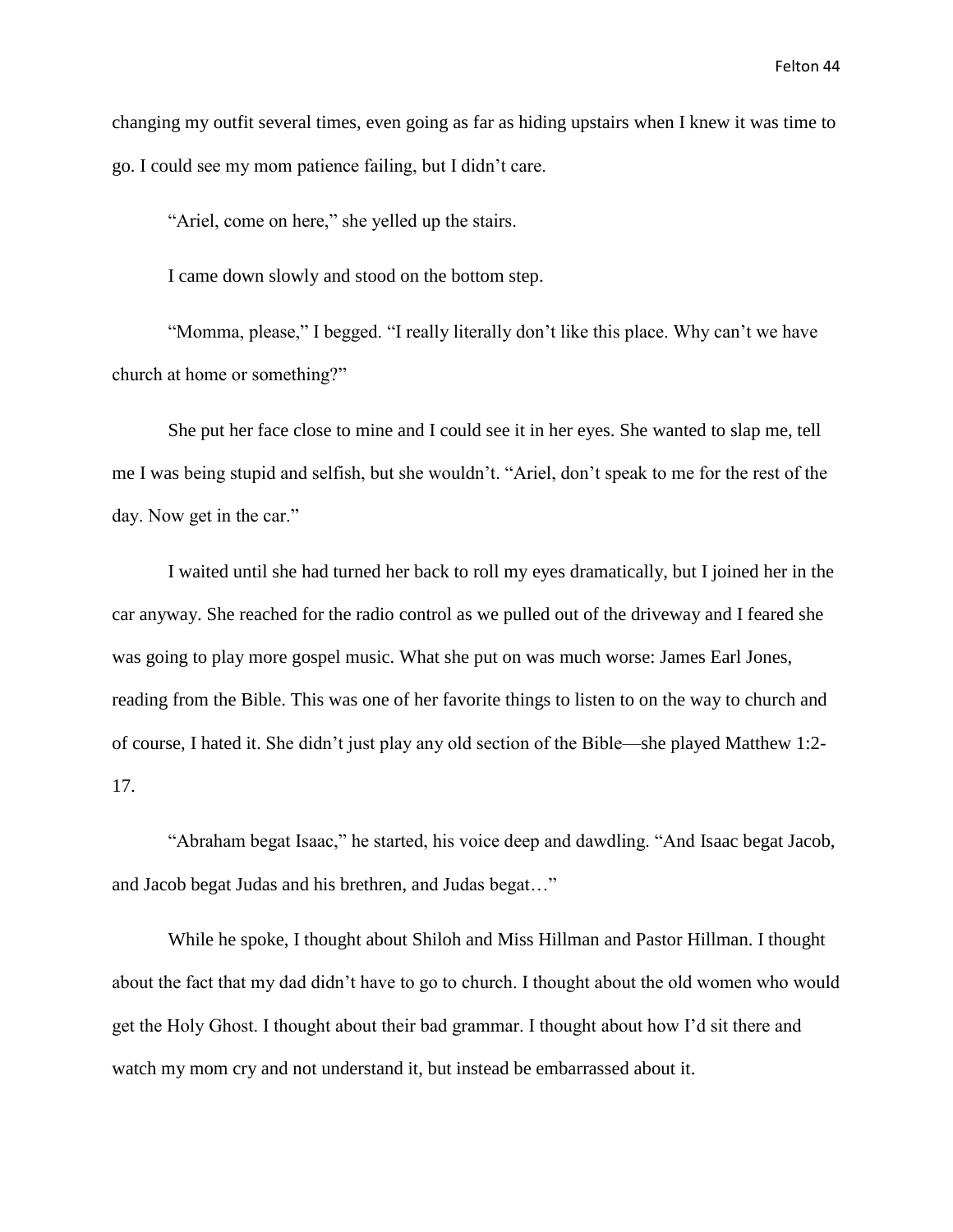About the time that Zorobabel begat Abiud, I was breathing heavily. I had forgotten her threat and I needed her to know how ridiculous this all was—how ridiculous she was.

"This is so dumb," I said, preparing for a rant. "I don't want to go to this church. Nobody there likes me and I don't like them. Why do I have to—"

Her hand came quick and hard. She slapped me and my head hit the passenger side window. My ears rang. She slapped me again and it landed on my neck. She slapped me a third time and my forehead bounced against the glove compartment. It popped open and her collection of napkins fell to my feet. The whole time she was shouting.

"Shut up!" I dared to look at her and saw that her eyes were no longer on the road. She was staring at me, her face and eyes shaking. "You're a stupid girl! I said this is where we're going—that's it! You don't know nothin'!"

The car swerved onto the side of the road and she straightened it quickly. A passing car punished us with its horn. We drove the rest of the way in complete silence, except for James who continued telling us who had begat who.

\*\*\*

Later that night, my mom and I would have a talk. She apologized for hitting me and I apologized—although halfheartedly—for being stubborn. She told me she loved me, that she just wanted me to have a little Jesus in my life, that she thanked God every day for me and thought I should know God too.

I nodded as she talked, not sure where she was headed. Turns out she was headed nowhere. We continued to go to Shiloh Baptist every Sunday morning until I graduated high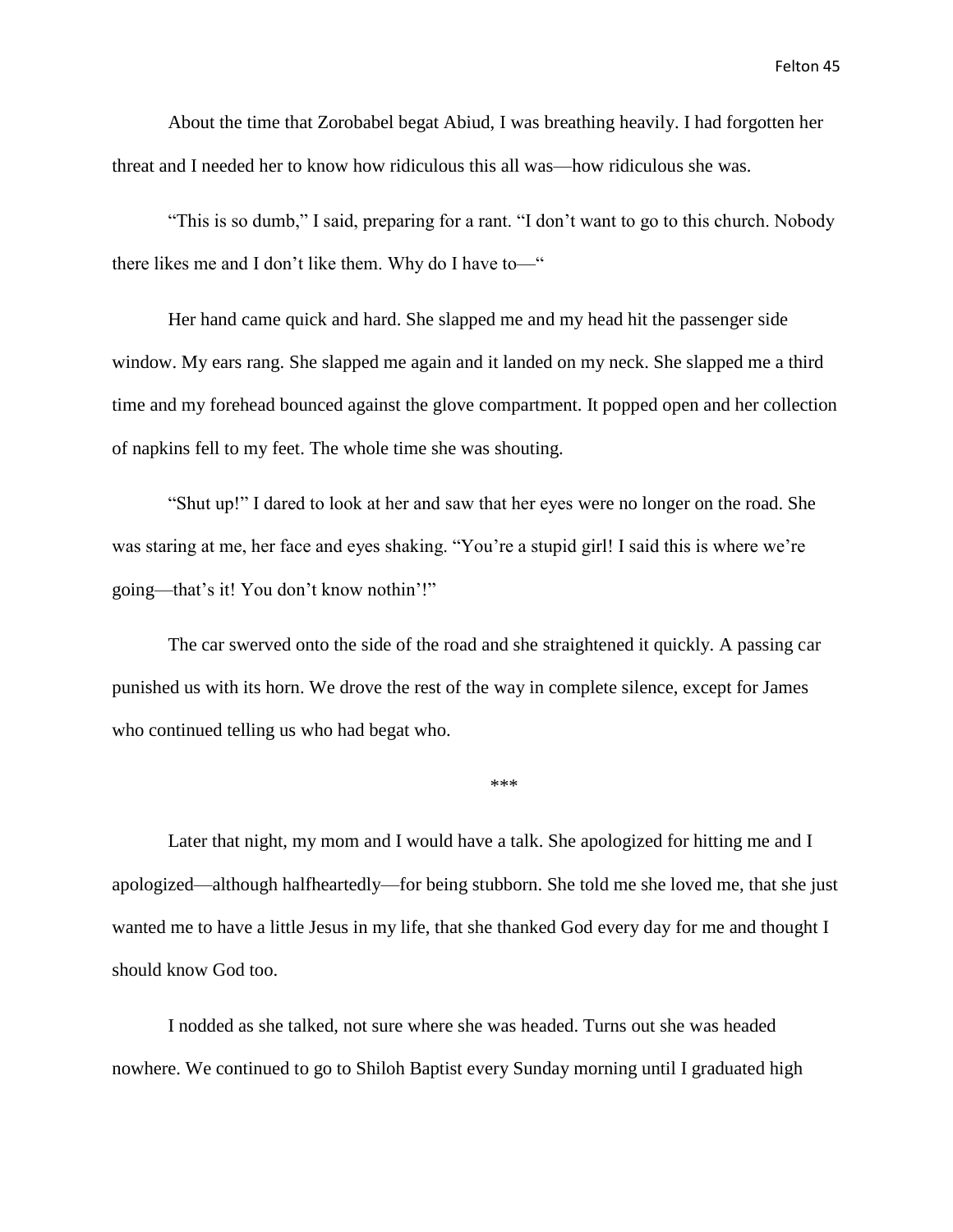school and moved to college. My feelings about the church never changed, but I never protested again.

It wouldn't be until years later in an email when my mom and I would speak about it again and she would finally admit to me why we left Peachtree Baptist church. Pastor Grimes had confided in her that he was leaving to take another church, just a few weeks after he told her about a lady who considered joining the church but, she wouldn't as long as the church had black members.

"Since, he was leaving," she wrote, "I figured that maybe I should leave too - and leave well before he left. I guess I didn't want to tell you that—you liked it so much. By the way, when is the last time you've been to church, Ariel?"

Blindsided by news that cast a new light on my hazy and cheerful memories of Peachtree, I never emailed her back. But I did dig up my old children's Bible, the one she'd given me when I was only one. In between the Bible stories made shorter and simpler, the drawings that showed a white Adam and Eve conversing with a pink snake, a sad looking Jesus holding children on his laps, I saw my own scribbled handwriting writing my name over and over again in different color crayons. I read and reread the note she'd written on the inside of the front cover, *"I love you so much, Ariel! But imagine how much Jesus loves you!"* I sat there, thinking about God and love and all the different quiet ways people show that love. Quiet a kiss on the knuckles. Quiet like clasped hands on a Sunday morning.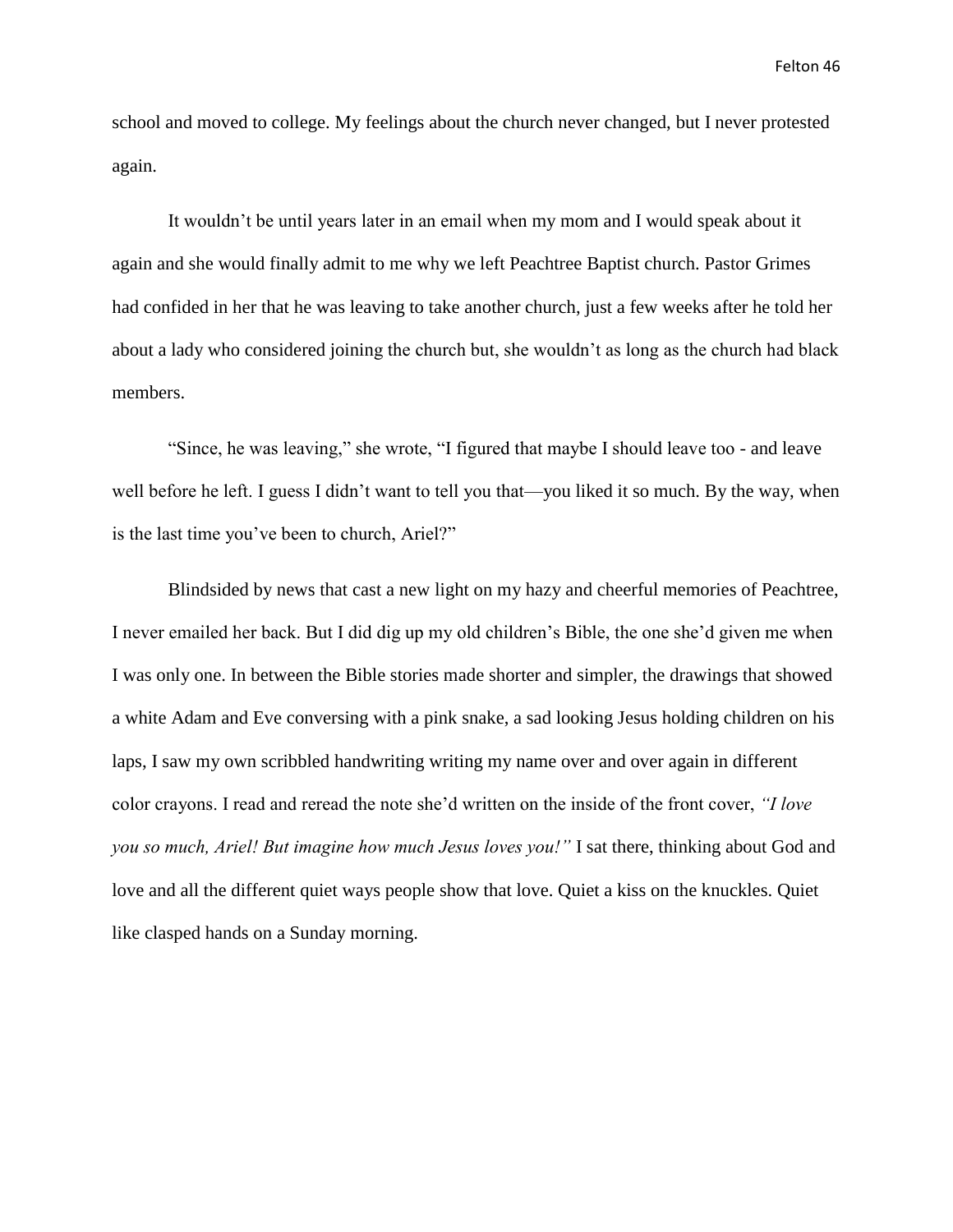## White Boys

## "Take the picture!"

I'm standing in front of my best friend and roommate at the time, while I hold my shirt up, exposing the right side of my torso and my painfully new tattoo. She takes the picture and I grab my phone back to look at it. The tattoo, part of a Langston Hughes poem called Theme for English B, reads, "Well, I like to eat, sleep, drink, and be in love. I like to work, read, learn, and understand life." We'd read this poem recently in one of my English classes and it stuck with me, the parts about Hughes being 22 and liking normal things, but also being black and 22 and figuring out what that means. I'm 22 at the time and I think I've come to terms with everything this quote means.

I post the picture on Facebook and moments later my phone rings—John Mayer, "Slow Dancing in a Burning Room." The ringtone lets me know its Kyle and I'm giddy. It's not something I would normally listen to, but he had insisted it was our song. The night he played it for me was also the night he told me his parents didn't approve of him, a white man, dating me, a black woman.

"They aren't racist," he'd said firmly, while he slow danced me around my tiny living room and John Mayer crooned in the background. "They just think I can do better." Having heard this many times, I ignored it and let him twirl me.

Kyle had thought the song was fitting, that it was about being together no matter what. I know it's actually about being together until you burn to death in a fire one of you started. But that was a year ago and we've been working on it, figuring it out, planning ways to ease Kyle's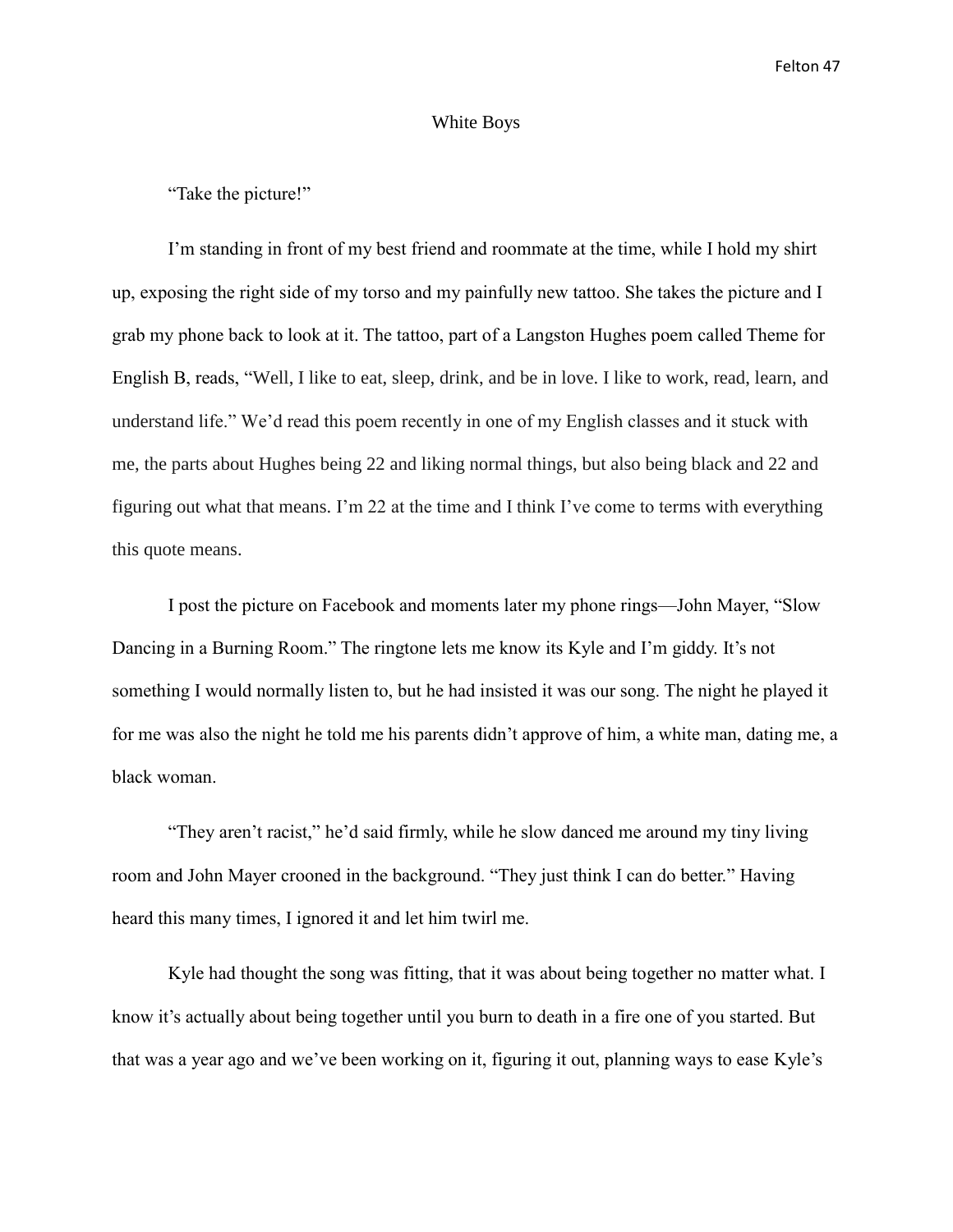parents into the idea of me and show them that I'm not what they think I am. I've put it all behind me, knowing we'd work through it.

"Hey," I answer, trying not to sound as happy to hear from him as I am. I do not succeed.

"Hey, legs." He always calls me legs. "You didn't tell me you were getting another tattoo. What, do you wanna be one of those girls with arm sleeves and shit?"

Kyle was raised in the country, where girls cooked, cleaned, and only got one tattoo either a tramp stamp or a butterfly on their ankles. I've forgiven him for that among other things.

"No," I answer. "I really like this poem. You didn't even ask what the quote means."

He still doesn't bother to ask.

"When are you gonna get a tattoo of my face?" he jokes. "Or at least one about me? So you can remember me forever."

I don't have the heart to tell him that this tattoo is about him. It's about him and it's about every other white guy who has ever let me down and it's about me.

\*\*\*

The first white boy I kissed was Matthew Terrell. We were in 1<sup>st</sup> grade on the playground, sitting in one of those red tube made from the plastic that scratched your knees as you crawled from one slide to the other. Friends played lookout on the sandbox below. I don't remember if the kiss was a dare or if I just legitimately found him intriguing with his dirty blonde hair covering both eyes. I do remember that it was hot in that red tunnel. I remember feeling nervous. I remember that his lips were flaked with dry skin, my lips were sticky, and that we didn't so much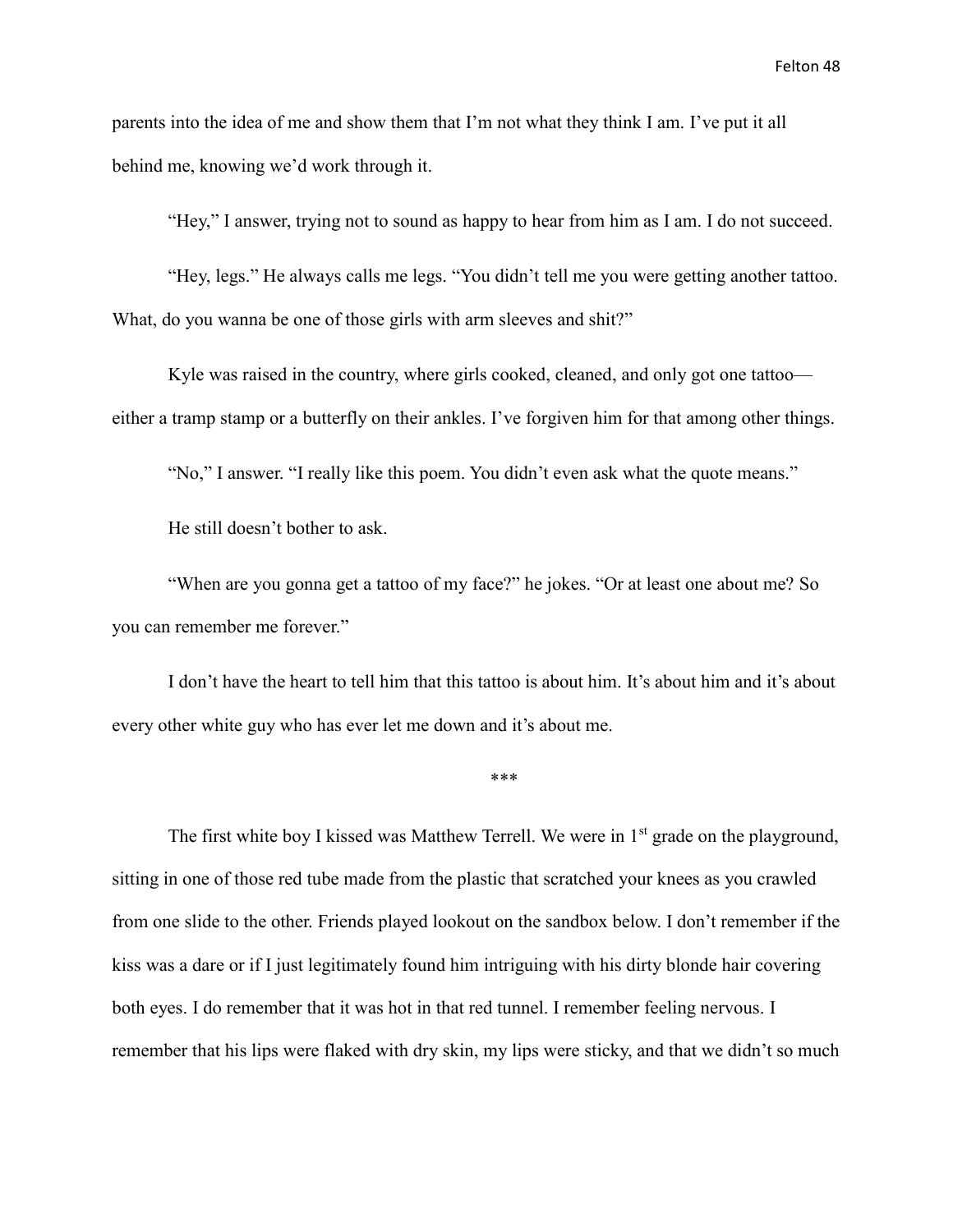kiss as we pressed our closed lips together hard enough to make my teeth hurt. I remember it was magical.

Matthew and I didn't live far apart, but his lifestyle was different and exotic to me back then. He was an outside kid—always tan, always a little bit dusty. When the bus picked him up and dropped him off it was in front of a small yard with no grass, littered with dirt bikes and four-wheelers. His mom drove a pick-up truck with a confederate flag sticker in the corner. He had an older brother that also rode the bus, wore only black t-shirts and looked like Sid from *Toy Story.*

We didn't stop with that first kiss. We kissed on the bus to and from school, ducking behind the torn brown seats. We kissed more on the playground, behind a prickly bush or through the fence that separated the sandbox from the swings. We even kissed in corners of the hallway at school. If anyone noticed they didn't say anything and we continued to smack lips in our secret spots any time we could. It was an exciting first love affair during that time, but like most love affairs, it got complicated.

\*\*\*

"If it's meant to be, my shoe will fall off."

Matthew looked at me confused. We were behind our favorite bush on the playground. He had leaned in for a kiss and I had started talking instead. I guess I was worried about where this relationship was headed.

At home my parents kissed every day—over coffee, before going to work, when they tucked me in at night. I knew or at least thought I knew what love looked like. It looked sweet. It looked easy. It didn't look like stolen sticky kisses behind uncomfortable bushes. I thought, if we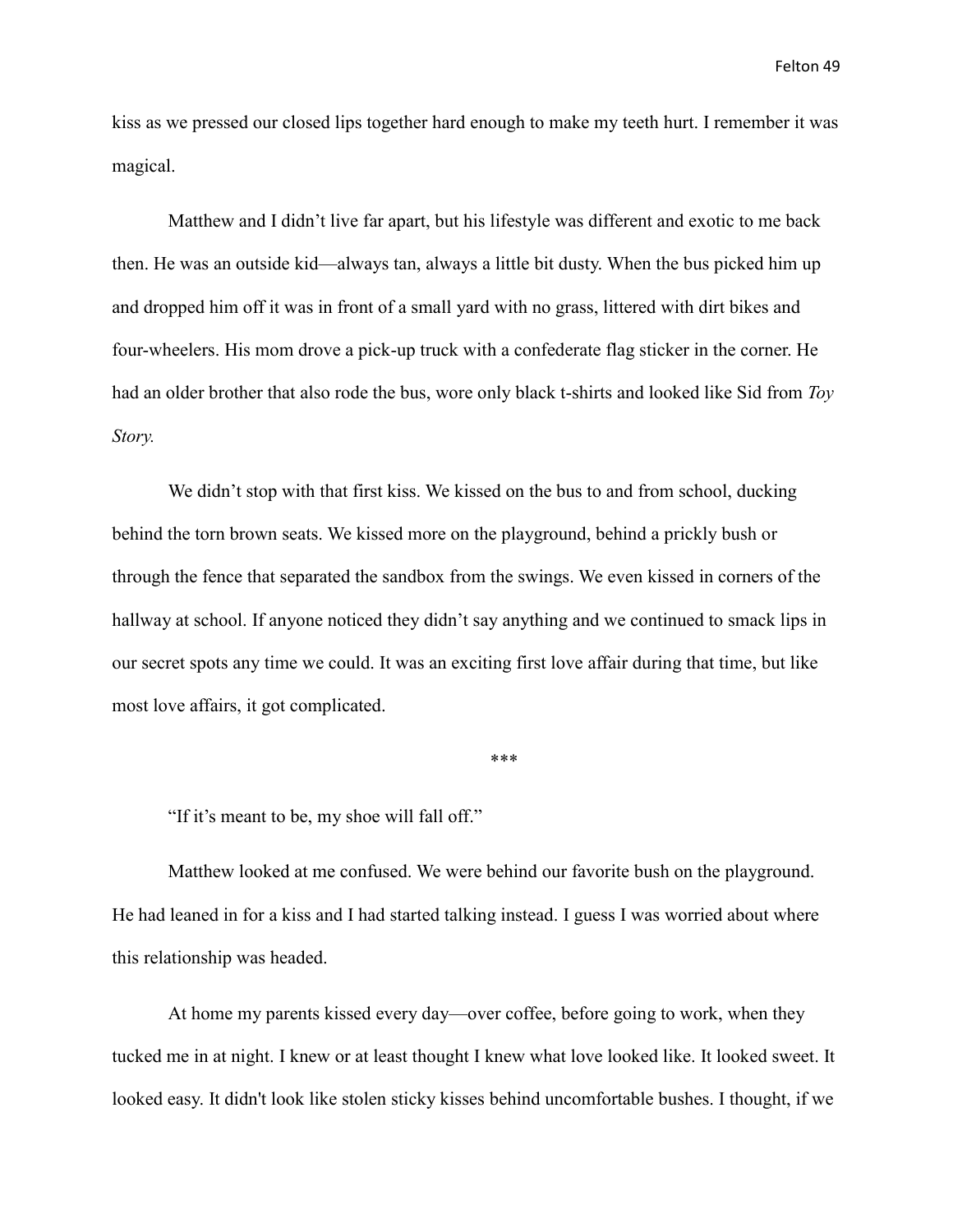were ever going to move forward I needed some advice. So I asked my mom how she knew my dad was the right one for her.

"When he kissed me the first time, he knocked my shoes right off my feet," she said.

When I heard this I was crestfallen. Matthew and I had been kissing for weeks now and my shoes had stayed firmly on my feet. Was he not the one? Always the hopeful romantic, I reconsidered. Maybe we hadn't been trying hard enough. Maybe Matthew didn't know he was supposed to try to knock my shoes off. Maybe I was wearing the wrong shoes. I decided to try again, to let him know that he was supposed to knock my shoes off. Furthermore, I decided that if I didn't feel my shoe magically slipping off my foot like in some fairytale, I'd take the damn thing off myself.

\*\*\*

If it's meant to be," I said, slowly repeating myself and putting an icy tone in my voice like I'd heard my mother do when she knew people weren't listening, "then my shoe will fall off."

"Oh, okay," was his response.

I steadied myself and got ready for what I was sure would be a life-changing moment. He leaned in and I leaned in as well.

We kissed.

We kissed some more.

Nothing happened.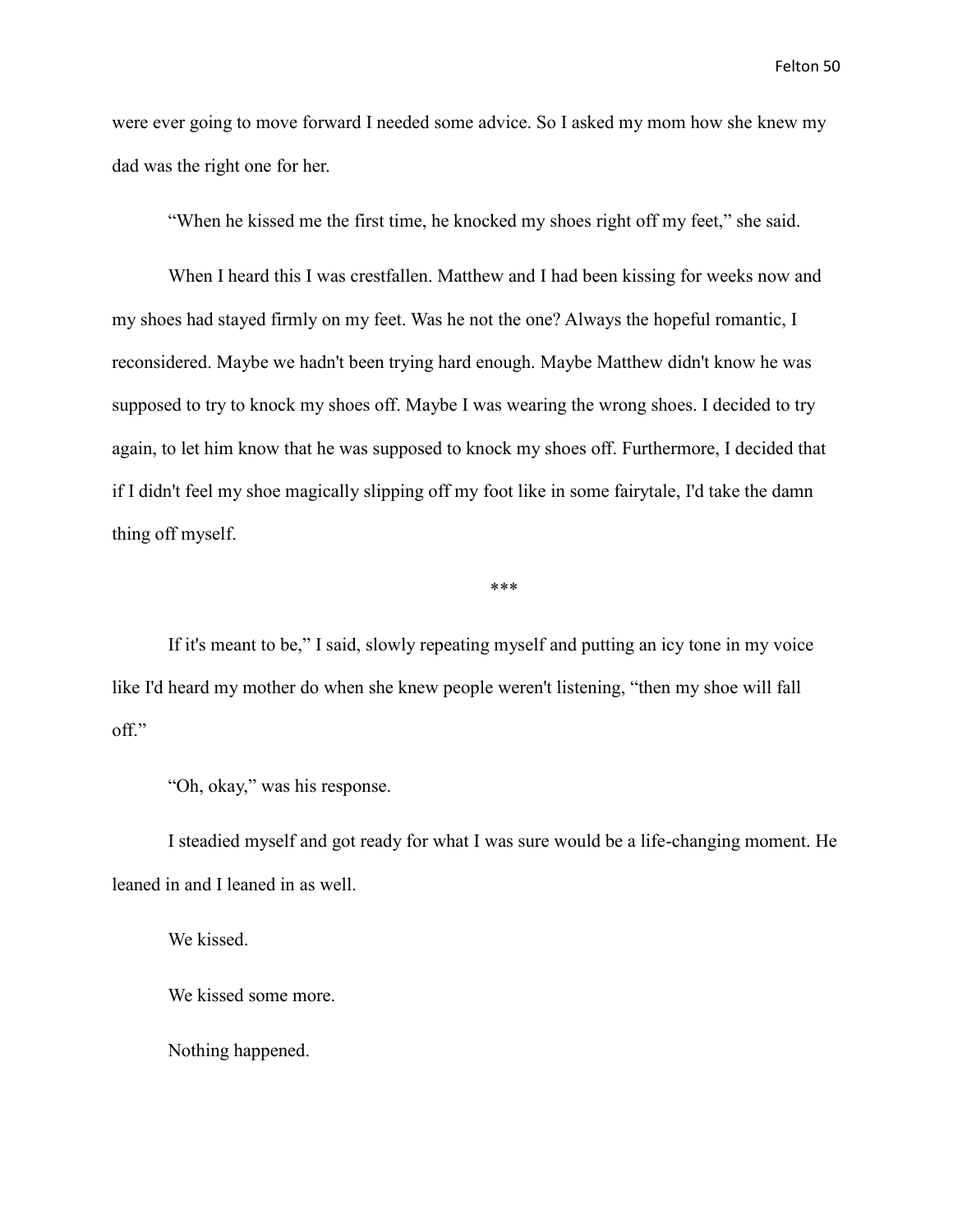No trumpets, no fireworks, no singing crabs, no fairy godmother telling me I'd found the one. Stubborn as I was, I slipped my big toe into the back of one delicate brown sandal and let it fall to the ground.

\*\*\*

Matthew and I went on kissing for a while longer until we were found out. Not by a teacher or the bus driver, but by his brother. It was a Friday after school. We had swapped several rushed kisses during the bus ride home, peeking around the edge of the seats to making sure we hadn't been seen. The bus was pulling up to his stop when he reached for another. I pulled away, somehow still shy.

"It's time for you to get off," I told him.

He persisted, staying there with his eyes closed and his lips puckered. At the time I thought, *"his face looks weird like this."* But now, when I look back and see his little face so close to my own, I think of the moment more tenderly, perhaps because of its blunt contrast to the moment that followed.

"Are you trying to kiss a nigger?"

I looked up and Matthew's older brother was leaning over the top of the seat behind us, pointing at his little brother. Matthew opened his eyes in shock, unpuckered his lips and grabbed his book bag.

"NO!" he said to Sid as he got up and left me there.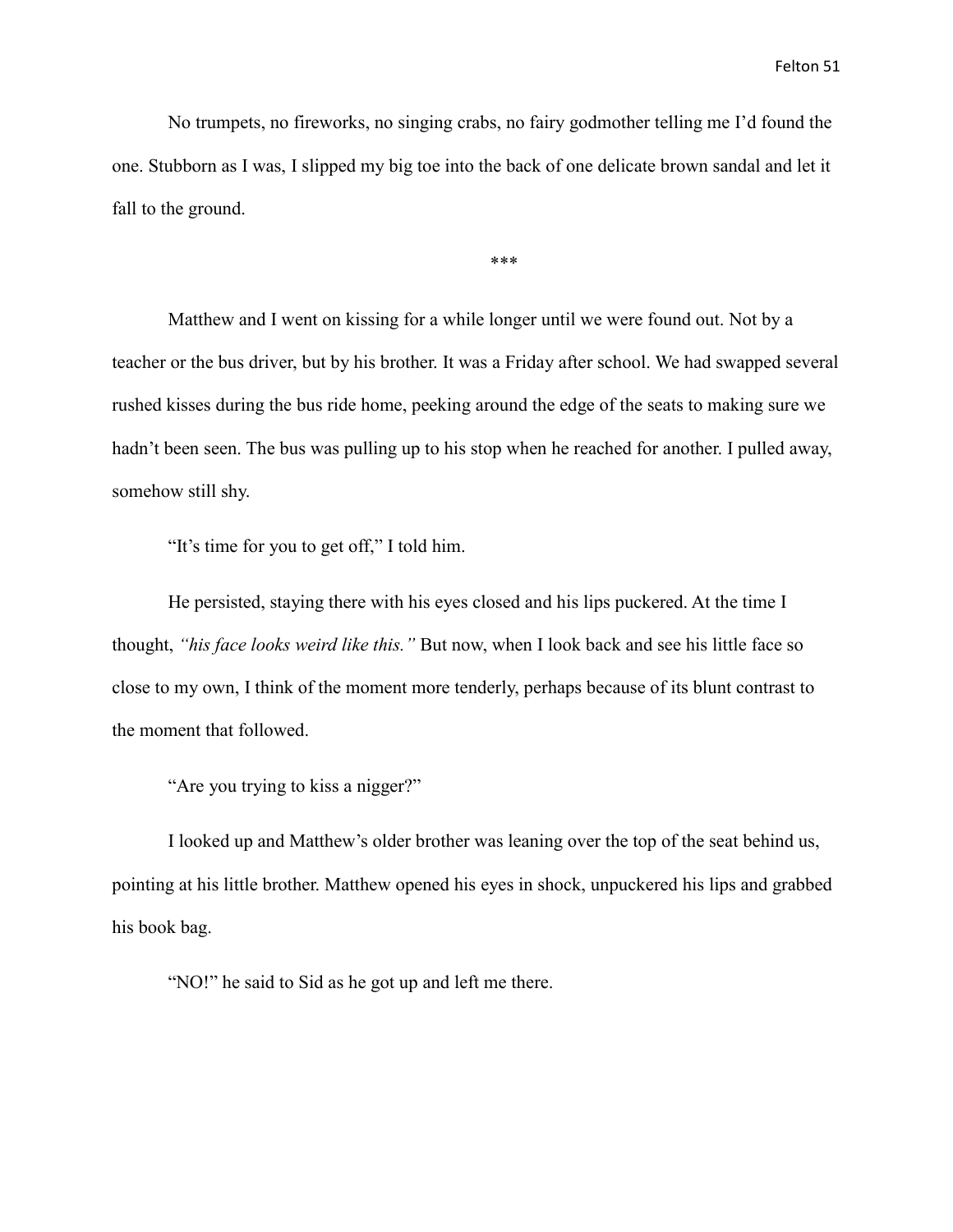I looked away and studied my hands, picked at the chipped pink nail polish stolen from my sister's room. I cleared my throat. I heard the doors of the bus open, heard the bus driver yell at them to hurry up.

I don't know if he tried to make eye contact with me as I continued to stare down. I wish I would've looked up, if only for the slim possibility that he was looking back and mouthing "sorry" to me as he exited the bus, but I didn't.

Surprisingly it wasn't the word that stung, even though it was the first time in my life I'd heard it directed at me. In fact, at that age I thought the word "nigger," or more correctly, "nigga" was our word—a secret grown-up word for black people only and that one day maybe I'd get to use it the way my cousins and uncles did, not spitting it out like venom, but as a friendly greeting. When he used the lingering *er* sound instead of the short, clipped *a*, I thought he'd simply mispronounced it.

What did sting, of course, was Matthew's reaction. He'd dismissed our weeks of stolen romance in seconds. I would come to know that sting well, usually dismissing it as "their problem" and considering myself better off. I called them narrow-minded, I summed it up to a dying generation who didn't know what they were missing by not getting to know me and my amazing accomplishments—my high school diploma, my English degree, my chemically straightened hair, the way I distinctly pronounced the "g" at the end of my gerund phrases. But that day on the bus I hadn't yet learned the art of pretending to let things roll off my shoulders.

My shoe, already halfway off in the preparation of the kiss that never happened, slipped completely off and hit the floor of the bus.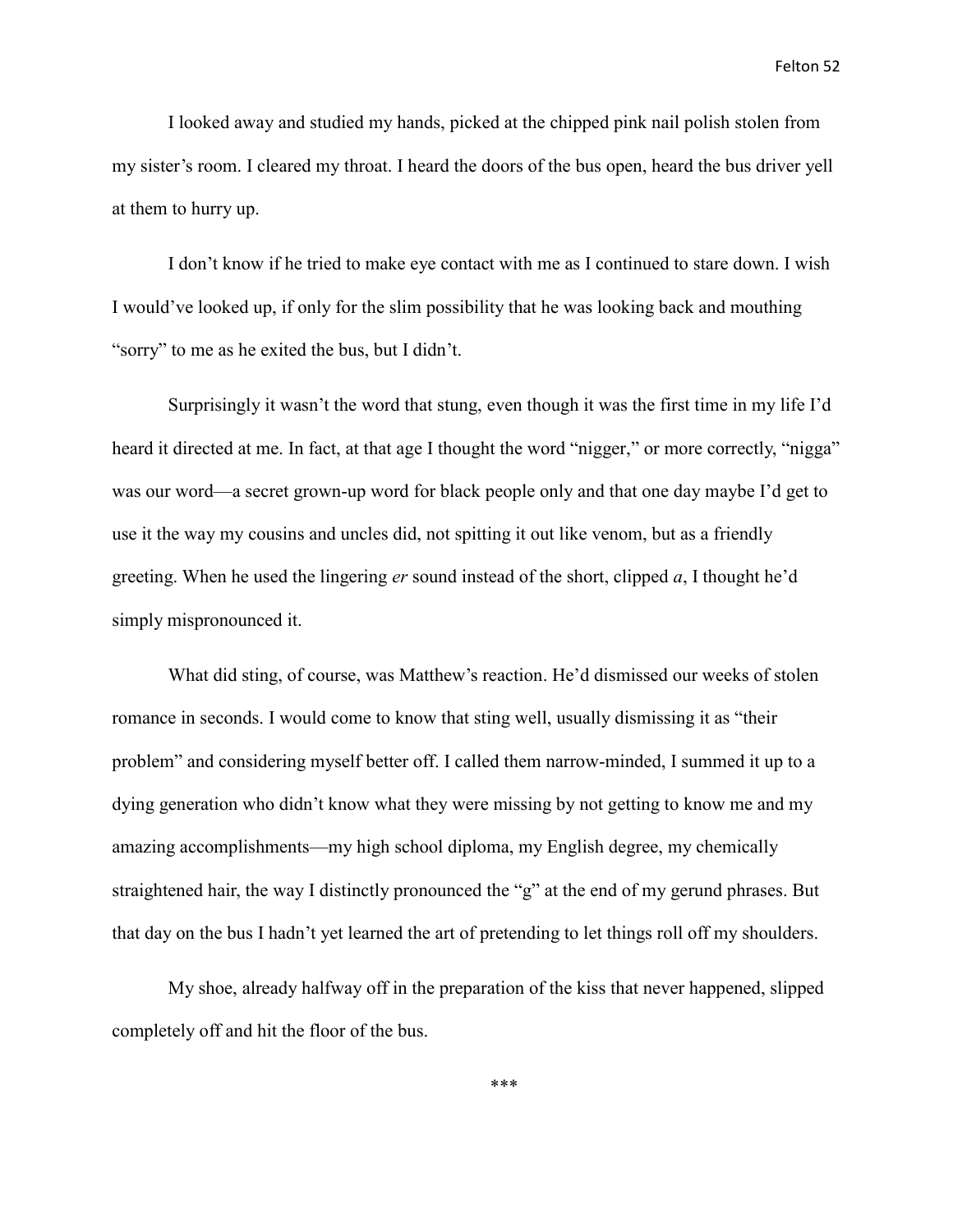There's a common belief that a girl will unconsciously perpetuate her bad relationship with her father over and over again with a different undeserving boyfriend each season. If the father was absent, she will choose men who are never there for her. If the father was abusive, she will choose men that make her feel inadequate. This is not the beginning of that story. My dad, other than the scary way he refuses to talk when he's angry, is perfect. He went to my soccer games, picked me up from band camp, taught me how to unashamedly sing "War" by Edwin Starr at the top of my lungs. There was no hint of my father in this relationship, nor the next eight disastrous relationships with white boys that I'd casually fall into until the age of 25 unless you count my stubborn pride and their silence.

People often ask why I kept falling for these boys. *"You must don't like black boys?"* they asked*.* When I got older, I admitted to myself that a pattern was emerging and found myself asking the same question. Was I not into black men at all? And why, in all the places in the world, did I think the Deep South would be the place to start an interracial love affair? Looking back, my collection of Lil' Bow Wow posters that appeared on the walls of my room circa middle school proved that no, my preference had nothing to do with race.

When asked, I answered that question with another: Why was I only approached by white boys? Black boys—or boys of any other race for that matter—never seemed to hit on me. Or at least not in way that was the smallest bit flattering. The black boys I ran into said, "Hey, shawty" or "God bless that body, lil' momma" or "Sup, blue shirt?!" They didn't ask me my name, what I studied in college, if I'd like to go down to a bar, get drunk on Miller Lite and sing Vanilla Ice on karaoke night. That, I would've responded to.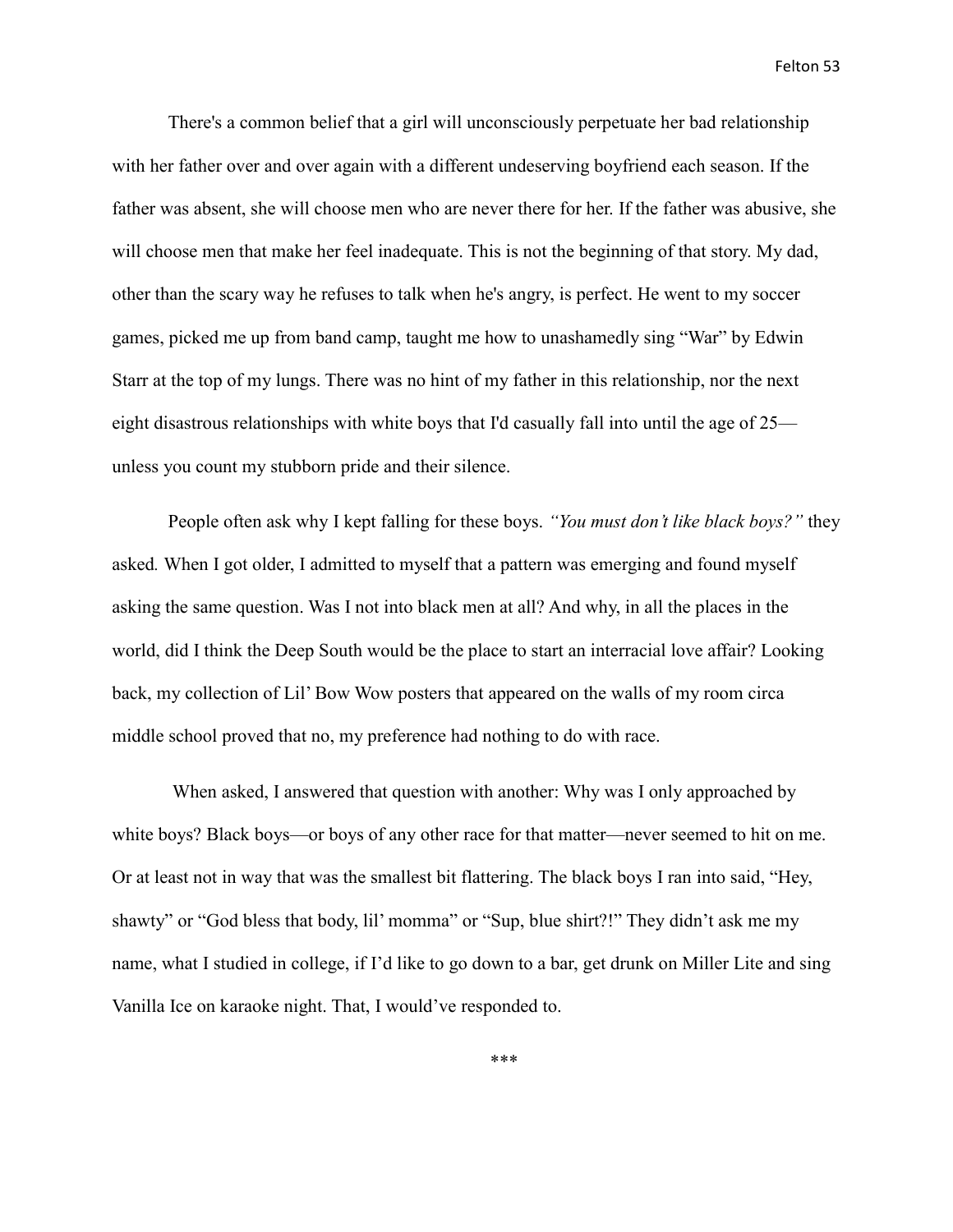Regardless of the reason, there's a whole list of them, these pale-skinned boys who broke my heart over and over again. I was a magnet for Chads with fathers who hunt and clean AKs over dinner, Trevors carrying around moleskin notebooks of original handwritten poetry, and Spencers in Sperry Topsiders bragging about their summer lake house. Some broke my heart in style, aggressively hammering away at the brick wall of the race issue until their little fists couldn't fight anymore. Some were more passive aggressive, choosing to stay silent in the face of their fathers, then saying things to me like, "You know, you're not even that dark." Others were lazy about it and simply asked me why I couldn't be white.

In middle school it was Johnathon, a short boy with freckles, who listened to a lot of Breaking Benjamin and wore leather bracelets. He was different, he was cute, and most important, he'd chosen me that day in study hall when he slid a note across the table that read, *I think you're really pretty, but also smart. Will you go out with me?"* I was smitten.

Our relationship caused a panic in the hallways of Byron Middle School. We were the first interracial relationship that predominately white school had seen. It's hard to tell whether Johnathon noticed the stares we received or if the rumors were blocked out by the music blaring in the headphones he always wore, but I noticed it all. I saw the white kids squint, secretly trying to figure us out. I saw the black kids shake their heads in disapproval. I saw the teachers roll their eyes and tell everyone to keep it moving.

My close friends were all very supportive. They said things like, "Oh my god, it literally doesn't even matter that you're black." Or "You know it's just like, skin pigments." Or "My mom says your family has a nicer house than all of us anyway, so whatever." I successfully ignored the looks and the comments for about a month. And that's when Bobby got involved.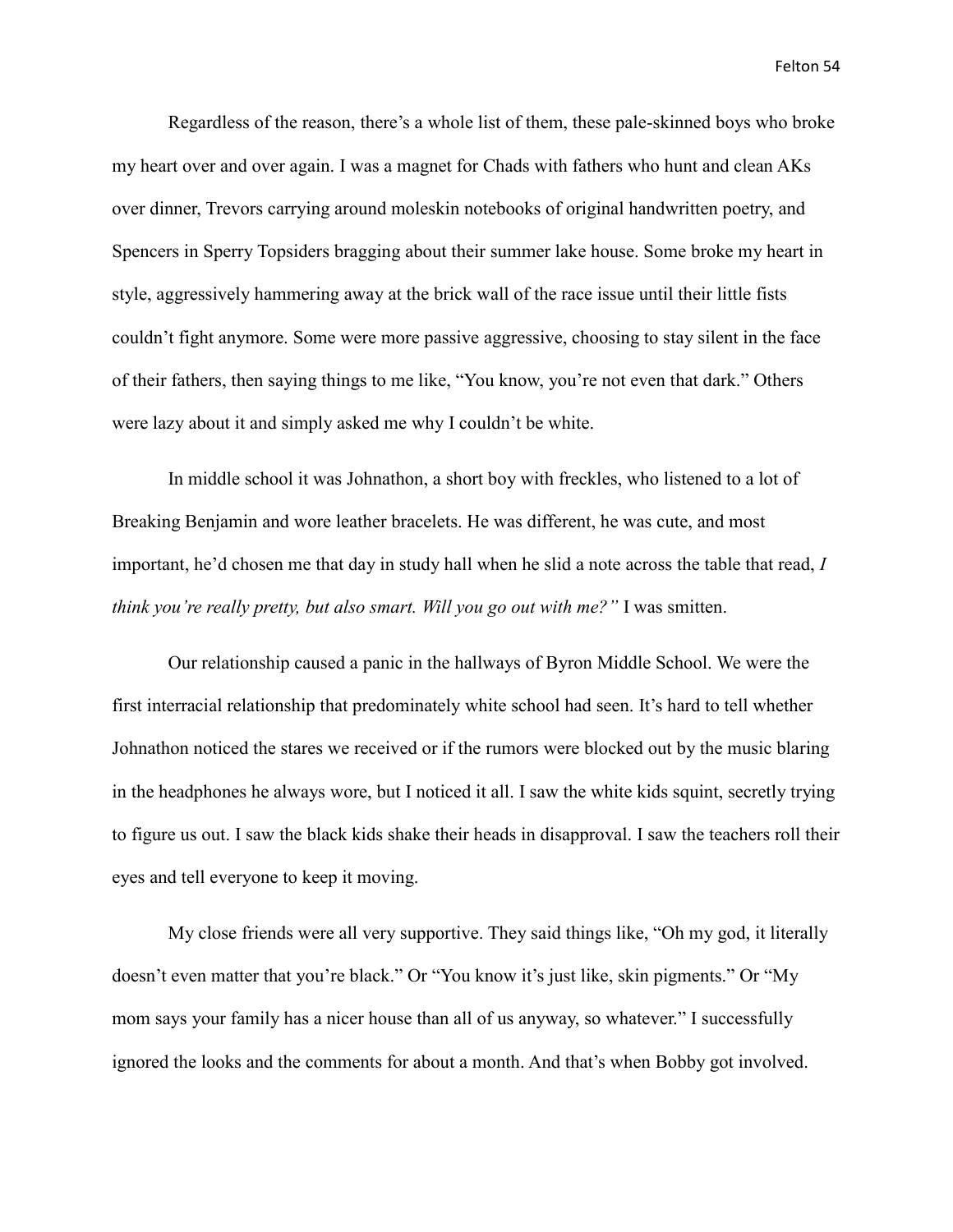Bobby was new to Byron Middle School and everyone was afraid of him. He was tall too tall for 6<sup>th</sup> grade—and it was rumored that he'd gotten kicked out of his old school for killing another student in a fight. He certainly looked capable of it. He had actual muscles, his arms the envy of every other  $6<sup>th</sup>$  grader and some of the teachers. Bobby wore the same thing every day wrinkled white t-shirt, khakis, black Jordan's. More than once I'd seen him get up and leave class after telling a teacher he didn't want to be there anymore. The teacher, whom I guessed was frightened, usually just let him go.

Bobby spoke like no white person I'd ever met before and exactly like most black persons I had met or seen on TV. His mouth stopped words right before they actually ended and made up new verb tenses freely. Instead of telling the Social Studies teacher that he'd learned this lesson in his previous school, he said, "Man, I been done knew this." And instead of telling his friends that he is almost always watching TV, he said, "I stay watchin' Cops."

He not only talked "black" but he hung around only the black kids in school. It was a small group and he was easy to spot. He liked the things the black boys in school liked basketball, science class, and carrying around a rag to wipe scuffs off their shoes. He sounded blacker than me, acted blacker than me, had more black friends than me—all of which the rest of the black kids at school thought they should point out to me on a regular basis.

"Pssh, Bobby's blacka than you," they said when they caught me singing "Ms. Jackson" in the hallway.

"Bobby, tell this girl how much you love soul food," they said when I complained about my family's Sunday dinners of hog jaws and collard greens.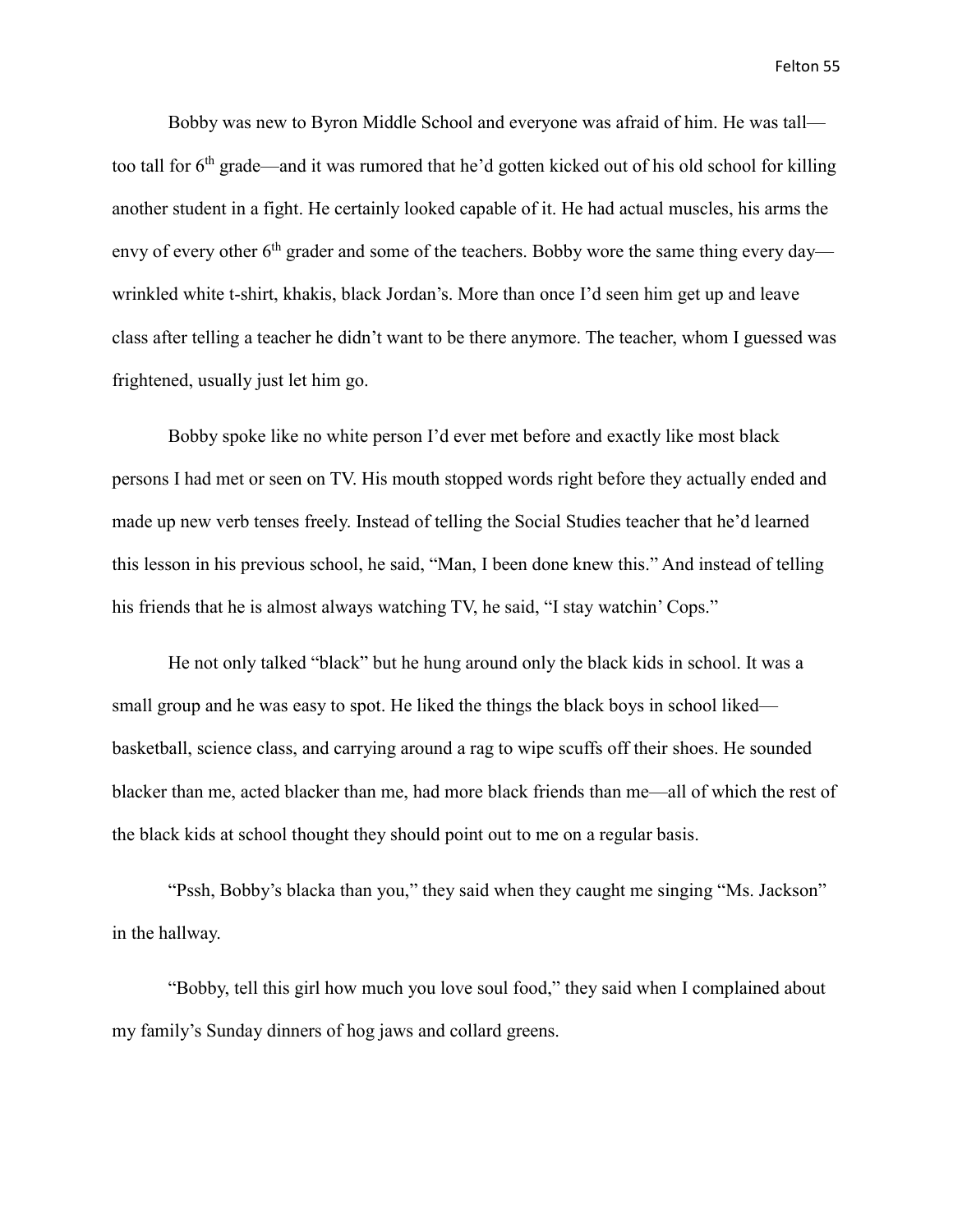"Ariel, if you like white boys so much at least date Bobby," they said. "Maybe he'll make you black enough."

Without ever saying anything to me directly, Bobby became someone I didn't like very much. The constant comparison, where he ironically exhibited everything I was told to be, made me avoid him at all cost. I knew it wasn't his fault and I never voiced my dislike towards him, just kept my comfortable distance—until the day he made that impossible.

"Aye!"

I turned around and saw a 6-foot Bobby running full speed toward me after recess, his hands cupped around his mouth.

"AYE!"

Surely he wasn't talking to me. I turned back around.

"Aye, girl! I know you heard me!"

I turned back around and he was already close, slouching nonchalantly, one hand balled into the fist of the other, not even breathing heavy. As ridiculous as it is, for a moment I found myself thinking he was effortlessly handsome. For all his weird ways, Bobby had a fully formed square jawline and blue eyes protected by long lashes that touched his cheeks when he blinked.

"I didn't know you were talking to me," I said. "Sorry."

"Nah, it's cool," he said, scratching his head which was buzzed short. "Aye, so you really go wit' Johnathon? Skinny white kid—with the bangs?"

I stopped thinking about Bobby's facial features and started thinking of all the ways this conversation was about to go wrong.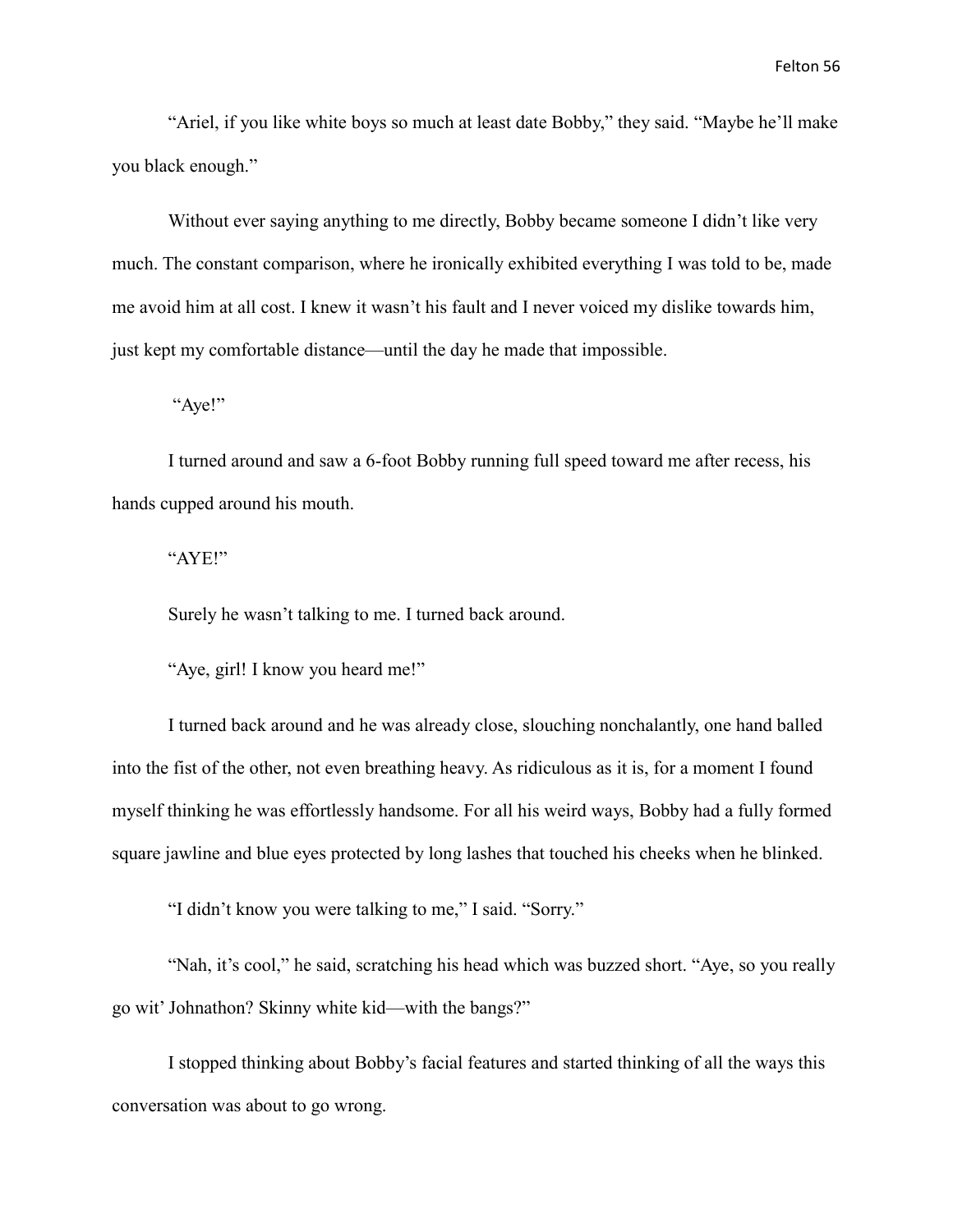"Um, yeah," I said.

He laughed. "You know y'all's babies gonna be like, green and purple, right?"

Then he took off running past me and into school.

As he ran away, I stood there wondering a lot of things. Why did Bobby feel the need to say something so useless and hurtful to me? Had I upset him somehow? Why didn't he understand the basics of human genetics and skin pigmentation? Did he actually know what green and purple looked like?

Regardless of the stupidity of his comment, again I felt that sting, the one that spreads from the base of the throat to the back of the chest. In a matter of minutes, I found myself crying in one of the worst places you can cry in middle school—the lunch line. My friends crowded around me, trying to block me from everyone's view, but it was useless. Sixth graders can sniff out drama just walking into a room. By the time we grabbed our trays and sat down to eat, everyone knew what had happened and everyone had something to say about it.

Some shook their heads and said Bobby was the rudest boy they knew. Others said, "Well, I don't think you guys are a cute couple, but I'd never say that to your face." My closest friends said more supportive things like, "Want me tell him how poor he looks?" Most surprising was what Johnathon had to say: "I'm gonna fight him."

Its common knowledge that the rumor of a middle school fight is always more thrilling than the actual fight. This fact is especially true when you happen to be the offended damsel whose honor is being protected. I may have actually smiled when Johnathon first walked up to Bobby during lunch and said through clenched teeth, "After school in the car rider lot." Someone, a particular someone who also thought I was pretty, was now standing up for me. It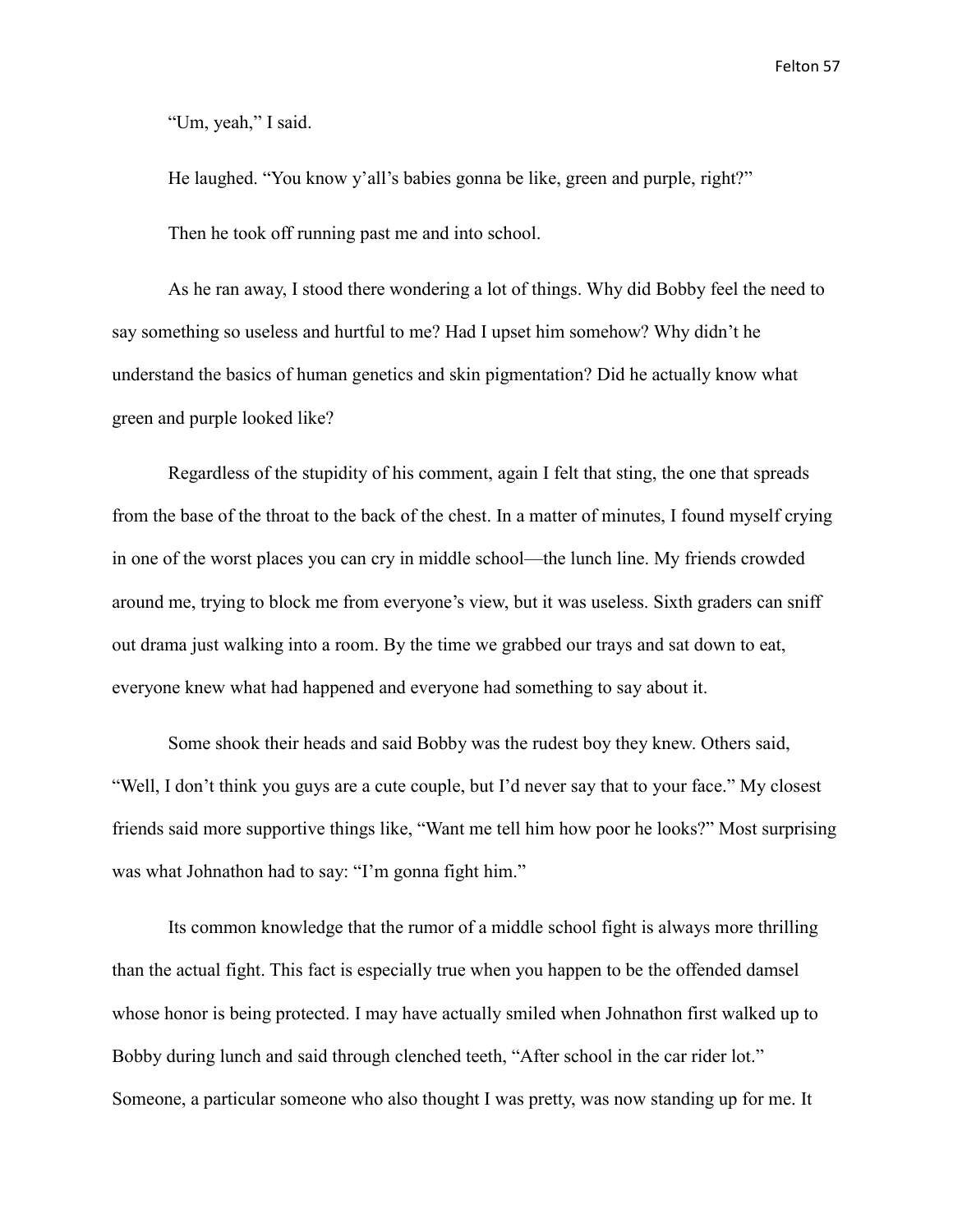was all so exciting. Kids commented on how much Johnathon must care if he was willing to fight for me and I agreed. It felt good to have our relationship receive a bit of positive gossip for once. The feeling was only slightly mitigated by the fact that I knew, in my heart of hearts, that my boyfriend, no matter how valiant his effort, was about to get his ass beat.

There was no possible way Johnathon was going to survive this. He was as short as me and possibly skinnier, but when the last bell rang, he marched bravely up to me and kissed me on the cheek, then walked slowly outside to meet Bobby, me and all his friends following behind. Outside they didn't speak to each other, just nodded at each other and squared off—Bobby on the left, Johnathon on the right. A crowd had gathered around them and somewhere in it, an obnoxious boy said, "Go!" and they went.

It didn't last long. Johnathon immediately went low, a smart move since he only came up to Bobby's chest anyway. He ran into Bobby's stomach with full force, trying to knock him down, I suppose, and gain the advantage. Bobby barely moved. He took a step back and while Johnathon, now leaning on nothing tried to catch his balance, Bobby punched him in the eye. To his credit, Johnathon waited until there was no one left other than me to start crying.

Johnathon stuck around for about a week before the relationship gradually faded along with his new black eye. After the train wreck of a fight, parents were called, motive was given, and his dad ordered him to break up with me. Like a gentlemen, he still took me to the dance where, in a show of his devotion, he transferred Chew Spree Candies from his mouth, to his hand, to my mouth as we sat at the top of the dark bleachers. I knew that this would be one of our last moments together, so I gobbled the half-soggy, bittersweet candy greedily and let him put a hand on my knee.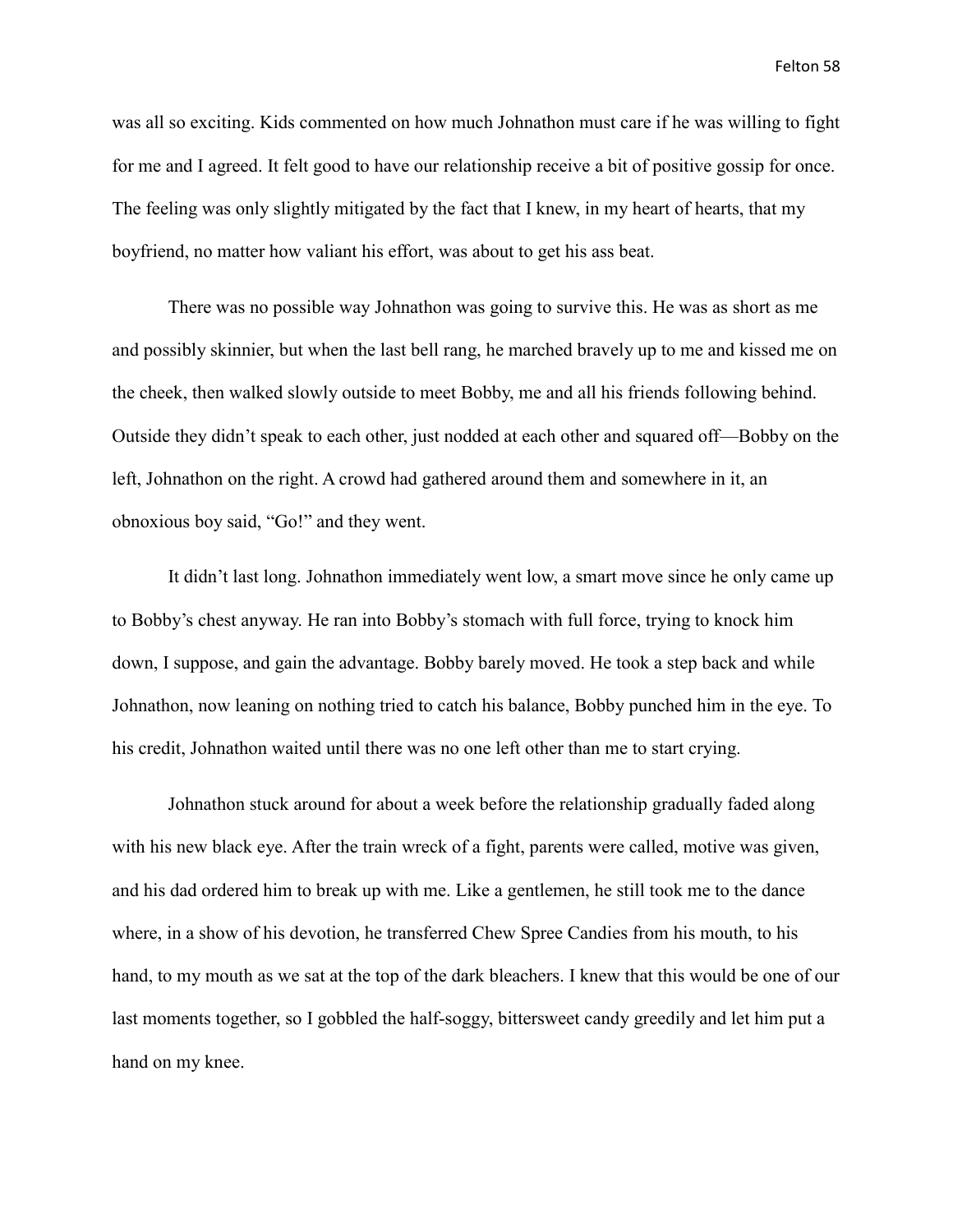The disastrous ending to my relationship with Johnathon was enough to keep me away from dating white guys for a while. Instead in an effort to fit in and do what was expected, I experimented with dating the black guys at my school. I wasn't really picky, saying yes to any of them that got up the courage to ask to hold my hand or carry my books, but still each relationship ended, this time in slower and less dramatic fashions. I dated Corey, a tall light-skinned basketball player until he said the word "unmature" and meant it. Charles, the color of molasses, had the deepest most perfectly circular dimples I've seen to this day, but we broke up because I didn't like the way his mom called me her future daughter-in-law. John was from Alaska and was in a rock band. In the predominately black community that surrounded our small-minded high school, he was considered whiter than me. I don't even remember why we broke up—we should've been perfect together.

None of these relationships broke me because I never felt invested in them. The boys were nice enough, but because there was nothing to fight for, no soap box to stand on and preach about injustice, I felt time pass slowly and uneventfully. Eventually I got bored with the whole thing and stopped trying to date anyone. I experienced each high school rite of passage with friends instead—homecoming games, prom, graduation. I didn't exactly miss out, I was just bored out of my mind. I didn't really fall for another white guy until Teddy.

\*\*\*

Teddy Story and his six brothers and sisters were each homeschooled until middle school, which gave them the quiet, soft-spoken manner that made you think they were either smarter than you or quite possibly just didn't know English. No one at my school had met someone who was homeschooled before, so naturally we thought Teddy was a freak when we first met him. We knew he liked soccer, tested well enough to be in the gifted program and that's it. I actually don't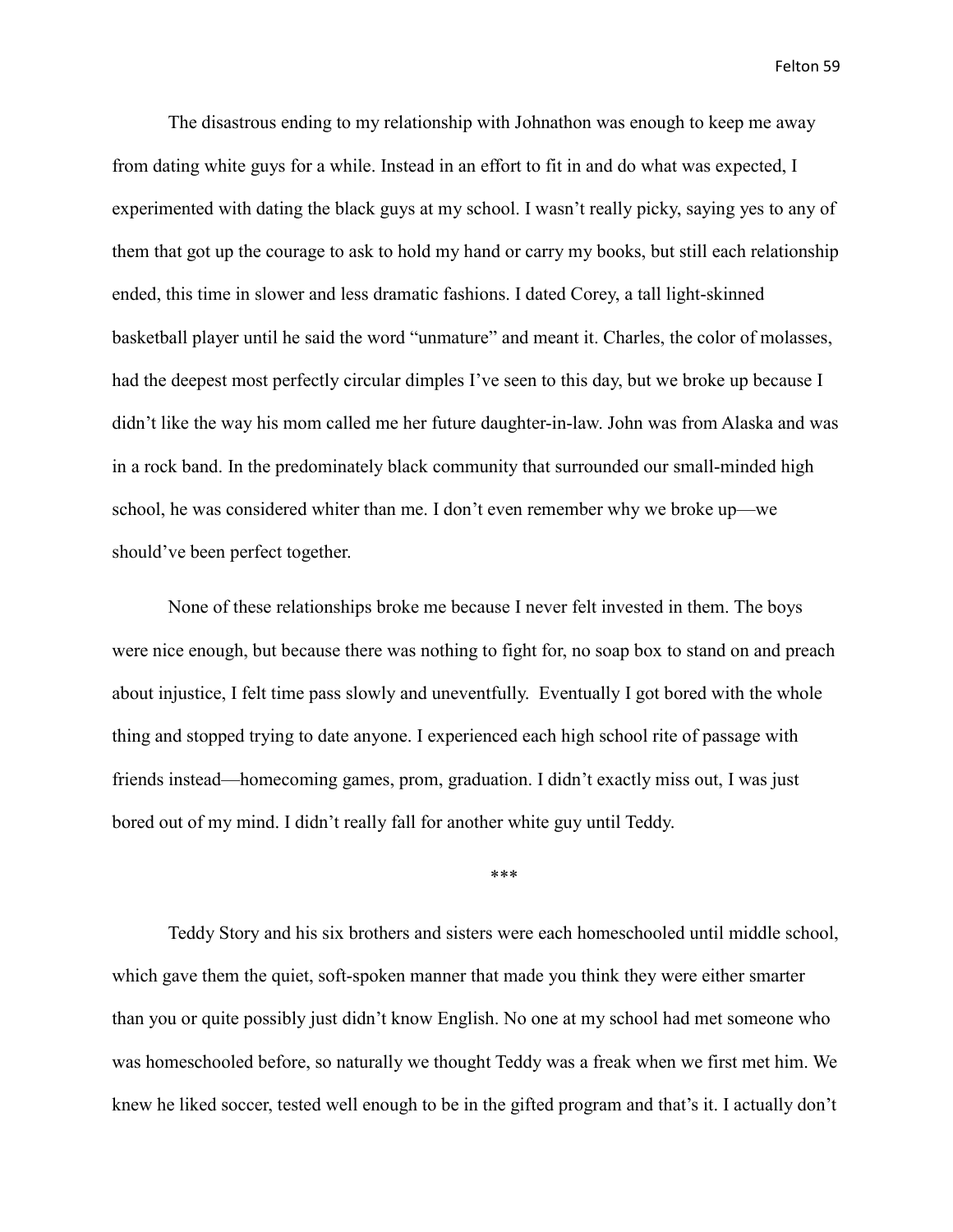recall him speaking until high school, when he surprised and delighted us all by being really normal.

We were also delighted to find out his family had a pool. This meant we had somewhere to swim besides the local public pool which was always crowded with elementary school kids and their birthday parties. His parents didn't seem to mind us being there all day. In fact they were probably excited to know their son had grown out of his awkward stage and made a group of friends. They seemed especially interested in me, the gangly black girl jumping in their pool and eating all of their food. They asked a lot of questions.

"You speak so well," they said. "Are you adopted?

"No, ma'am."

"Well, what are you mixed with?"

"Nothing, sir."

"Do you need a swimming cap for the pool?"

"Yes, please."

His mom was the type to read constantly from the Bible, buy magnetic crosses for the fridge and make daily posts on her blog called *The Seven Story House*. Mr. Story was the type to glare at me from the inside of their screened in porch and shake his head. His mom was nice, although seemed nervous around me. I got the feeling she worried about what I'd think of her house, or worried I'd notice that her husband's eyes got squinty around me. She spent a lot of extra time making sure I was comfortable. I wanted to tell her that I was used to being the only black kid in the group and that if she wanted to make me comfortable then she and her husband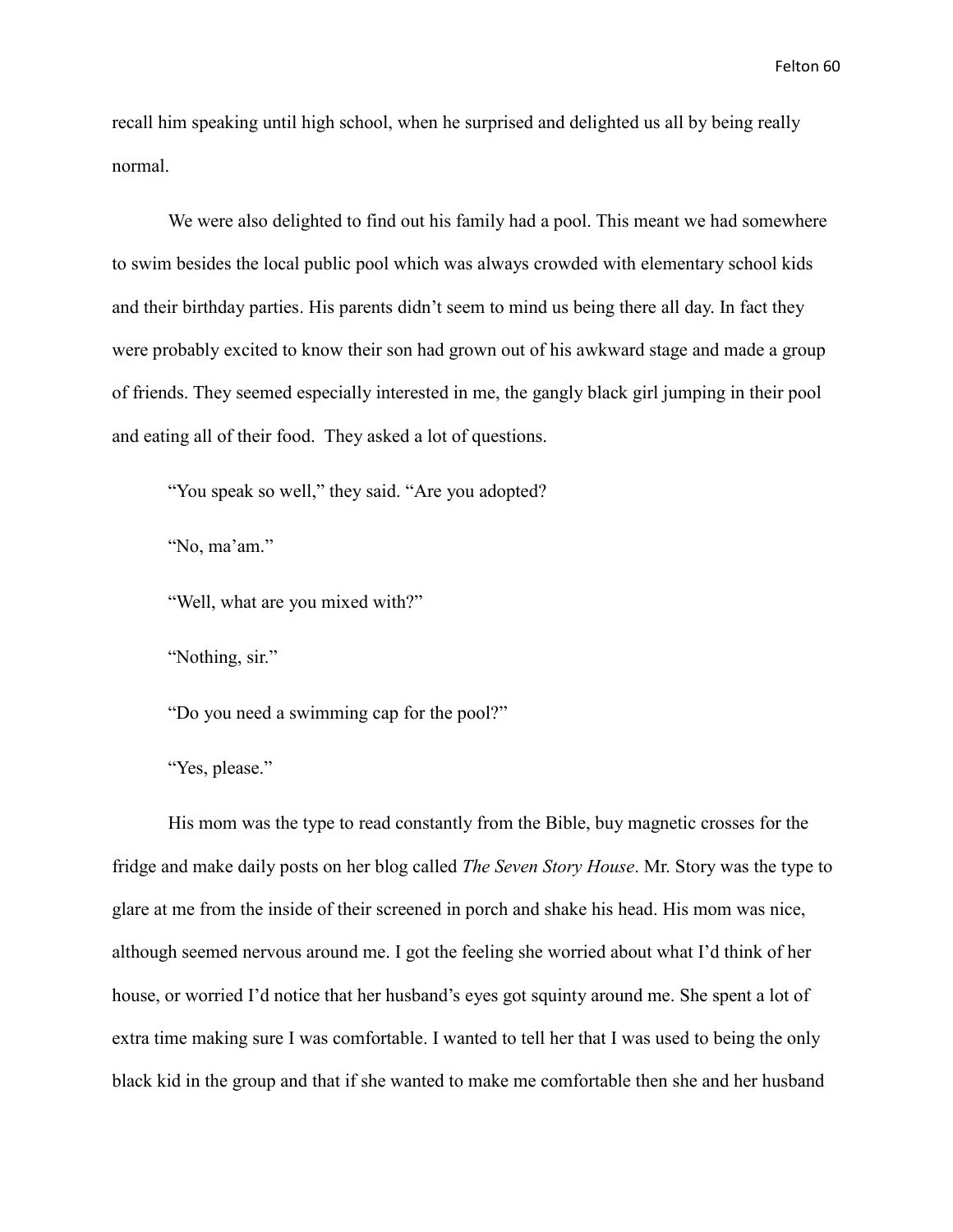should stop staring at me in my Hollister bikini like I had come to steal their son away and get him addicted to the dangerous world of black sex.

I mean, I did. But not until after we'd graduated high school and really, was I the only one to blame?

\*\*\*

Teddy and I started dating the summer we graduated high school. We were brought together by a combination of growing adoration for one another, the loneliness that accompanies preparing to leave for college, and too many summer days seeing each other half naked in swimsuits. Having seen the way his dad looked at me, I expected Teddy to keep the news quiet. But Teddy was adorably ignorant. He not only told his parents we were dating, but he started holding my hand in front of them, kissing me on the cheek, bragging about how *color blind* he was. He meant well, but I knew the only color he was really blind to, was the angry red one in his parents' cheeks when they realized what was happening. I tried to warn him and because I didn't want to hurt his feelings, I tried to be subtle about it.

"Your dad's a racist," I said.

"What?" he said. "He's like 1/8 Asian."

"Asians can be racist," I informed him.

I told him how I caught his dad staring suspiciously at me across the dinner table and shaking his head when we showed any affection toward each other, but he didn't believe me. He knew his dad had flaws—being cheap, walking around without pants on when they had company—but he couldn't imagine his dad not liking me.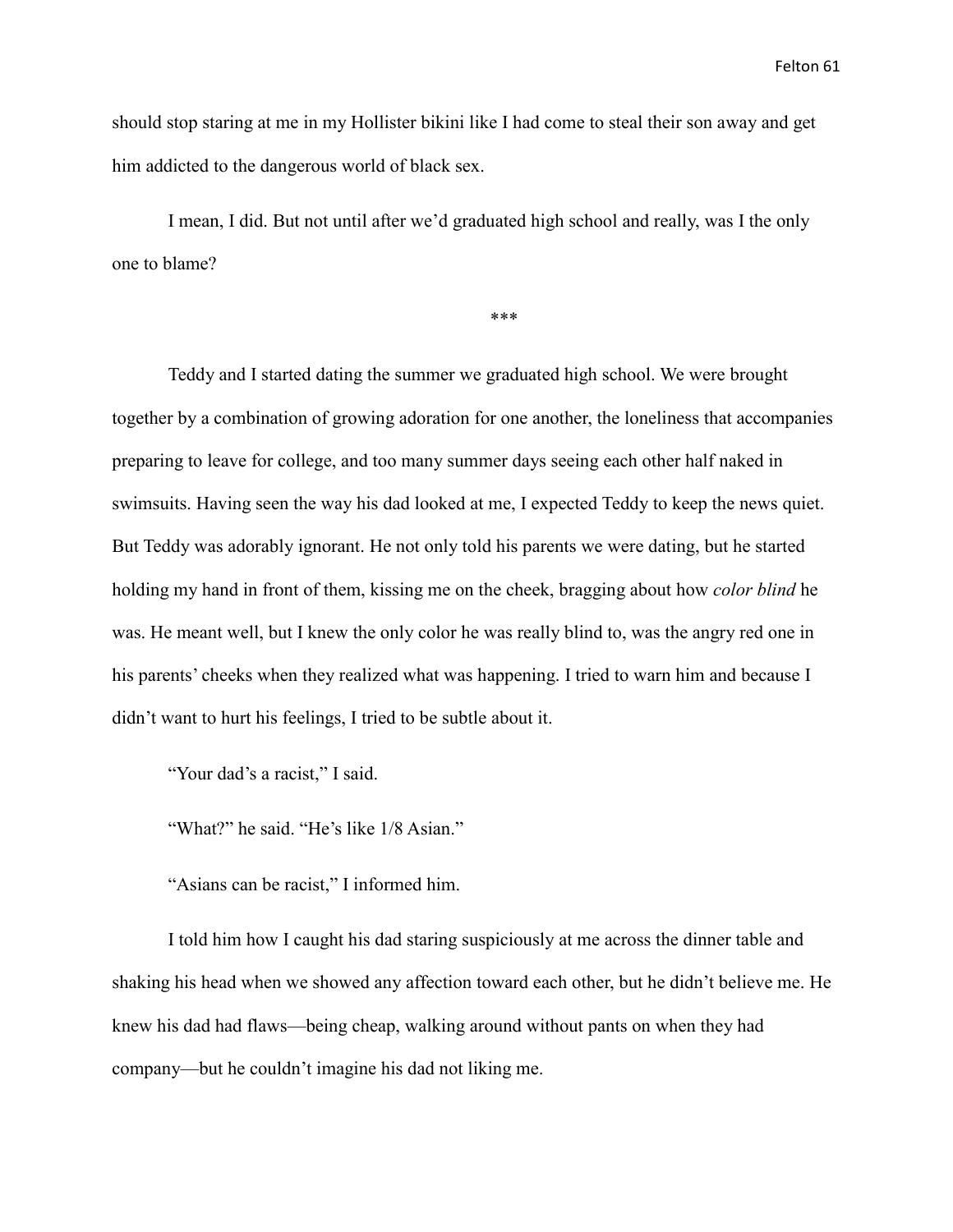Regardless of how his dad felt, Teddy's mother kept inviting me over for dinner, making me wonder if anyone in this family really paid attention to Mr. Story or his facial expressions at all. But the promise of home-cooked Sunday dinner that included a lot of pizza instead of collard greens but instead was worth sitting at the same table as Mr. Story no matter how much he hated me.

Teddy and I were sitting in their living room, playing Mario Kart on his family's Wii while his mother moved around the kitchen cleaning and setting the table and his father napped upstairs. Teddy and his siblings were all still dressed nice from church and I felt like a bum for not putting on something dressier before I came over.

"Alright, guys," I heard Mrs. Story say. "You kids wash up and I'll go wake up your dad!"

All nine of us rushed toward a bathroom in a different end of the house. Teddy and I ended up in the same room, giggling and splashing each other with water. He tickled me as I playfully punched him in the arm. Leaving the bathroom we heard Mrs. Story call Teddy into his parents' bedroom. He rolled his eyes and left me in the hallway.

I went back downstairs and found an empty seat at the table, hoping our bathroom frolicking didn't get him in trouble. His brother Ian, in middle school at the time, started talking to me about Mario Kart.

"After dinner, I'll show you how to beat Teddy," he said. "He's got this secret thing he does where he—"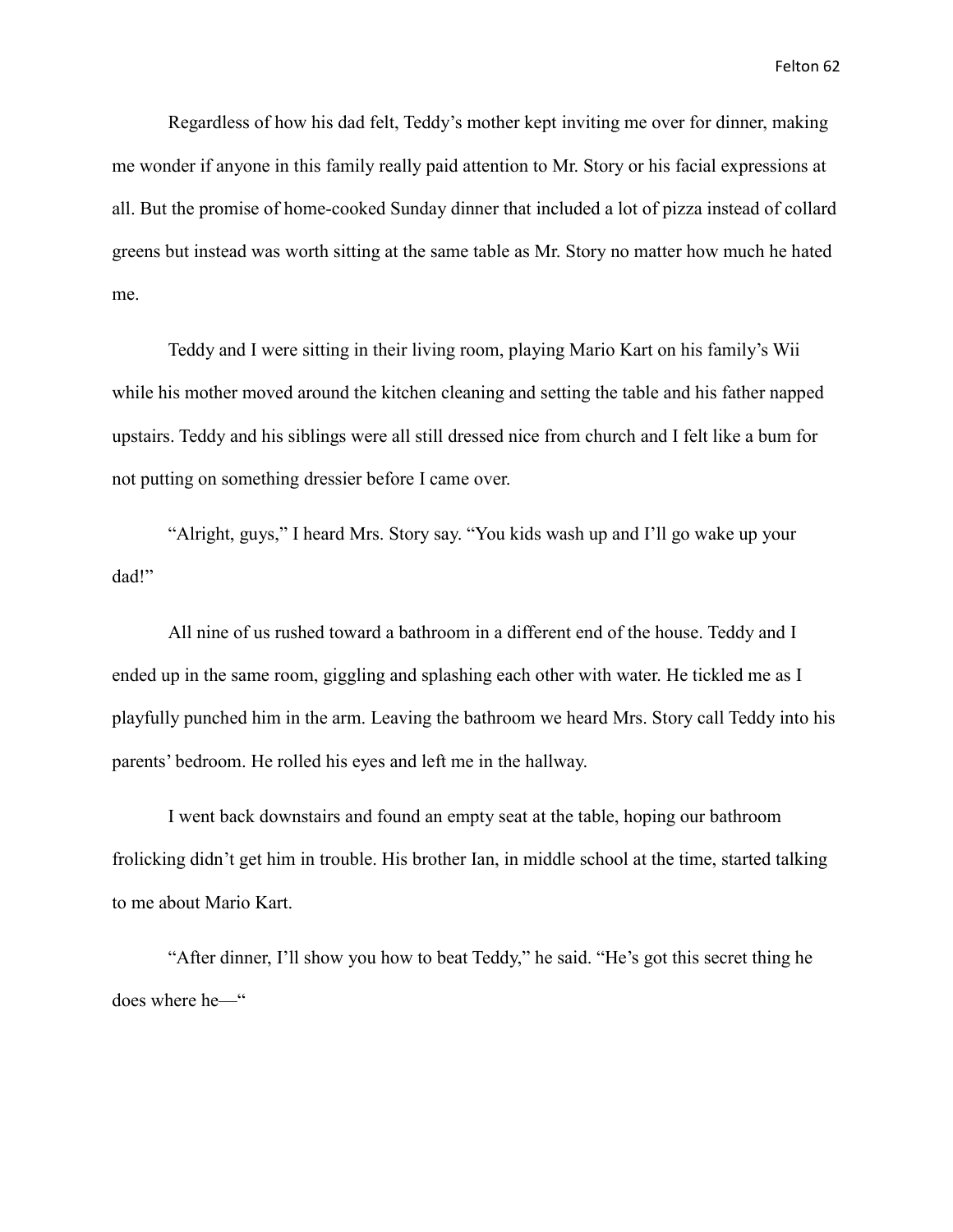There was a loud crash from above our head, followed by a scream and a slammed door. Nobody moved. We sat around the table and looked at each other. Claire, the youngest, looked like she might cry.

Heavy footsteps thumped down the steps and soon Teddy appeared in the kitchen with a towel wrapped around his hand. The towel was turning red and dripping blood. The sight finally kicked me into gear. I stood and rushed over to him.

"What happened?" I said. "Let me see!"

He pulled away. "Let's go outside."

He turned and headed for the back porch, stopped and waited for me to open the glass door for him. I closed it behind us. We sat on the wooden bench near the pool, where all the Story kids had carved their names when they were young. I waited for an explanation.

"You can't stay for dinner tonight," he said.

"Did something happen?" I asked.

"My dad won't eat with us if you're here," he mumbled.

I nodded toward his bleeding hand. "So…?"

"I hit the wall."

"Did it help?"

He didn't say anything and I knew he wasn't pleased by my attempt to make light of the situation. But, looking back, I'm proud of 17-year-old self in those next moments, the calm way I nodded, stood, and told him it was okay. I headed back inside, seeing the rest of the Story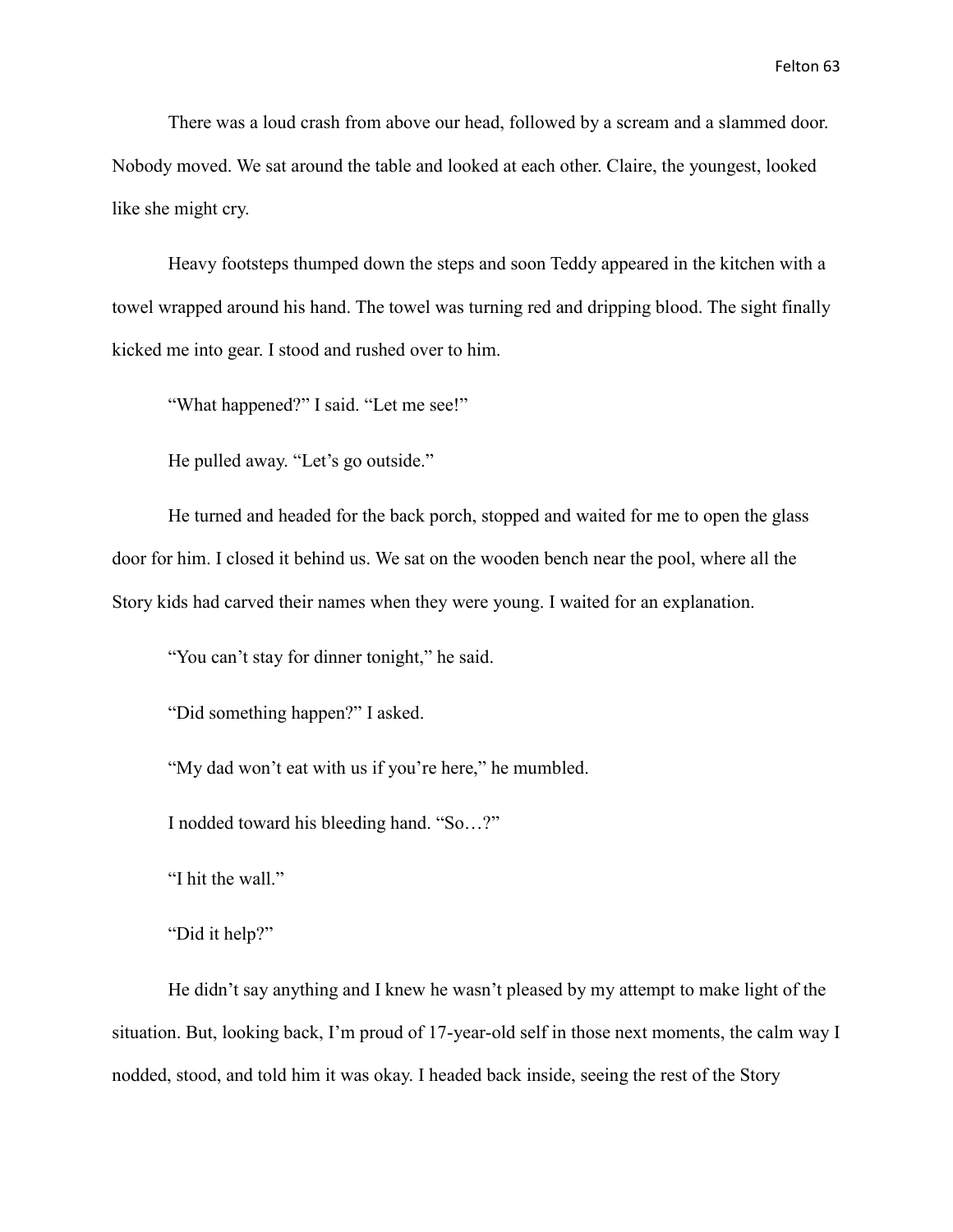children still sitting around the table but turned to look at us through the glass door. Teddy, stubborn as he was, walked me to my car, kissed me on the forehead before I left, even called me after dinner. He told me it didn't change anything for him, but I went the rest of the summer without stepping foot into that house again.

\*\*\*

Teddy gave me really good directions.

He didn't just print off the list of turns from Google Maps. He wrote step by step instructions, showing me where I would enter each new town, pass the old Macon mall, and go over the railroad tracks. He drew little pictures along the way, an arrow for each left and right turn, a red circle reminding me to reset the trip odometer and at the last step, when I'd finally finished the four hour drive from Valdosta to Athens, he had drawn two cartoon people embracing in the middle of the road, the headlights of the car still on. We were only 18.

It was late January in Athens and there were still remnants of snow on the ground when I pulled up to a university parking deck that night. I was visiting Teddy for the first time since we'd left for different colleges in August. He was standing just before the gate of a parking deck with his hands shoved in his pockets.

With him there, caught in my headlights, I realized I'd forgotten how tall he was. At least 6'7, his head disappeared as I pulled the car closer. He was skinny, all arms and legs and still slightly awkward, just standing there waiting for me. A soccer player almost all of his life, his calves were the only muscular thing about him. The last time I'd seen him, he had a dark summer tan, but now he was pale, almost made blue by my headlights.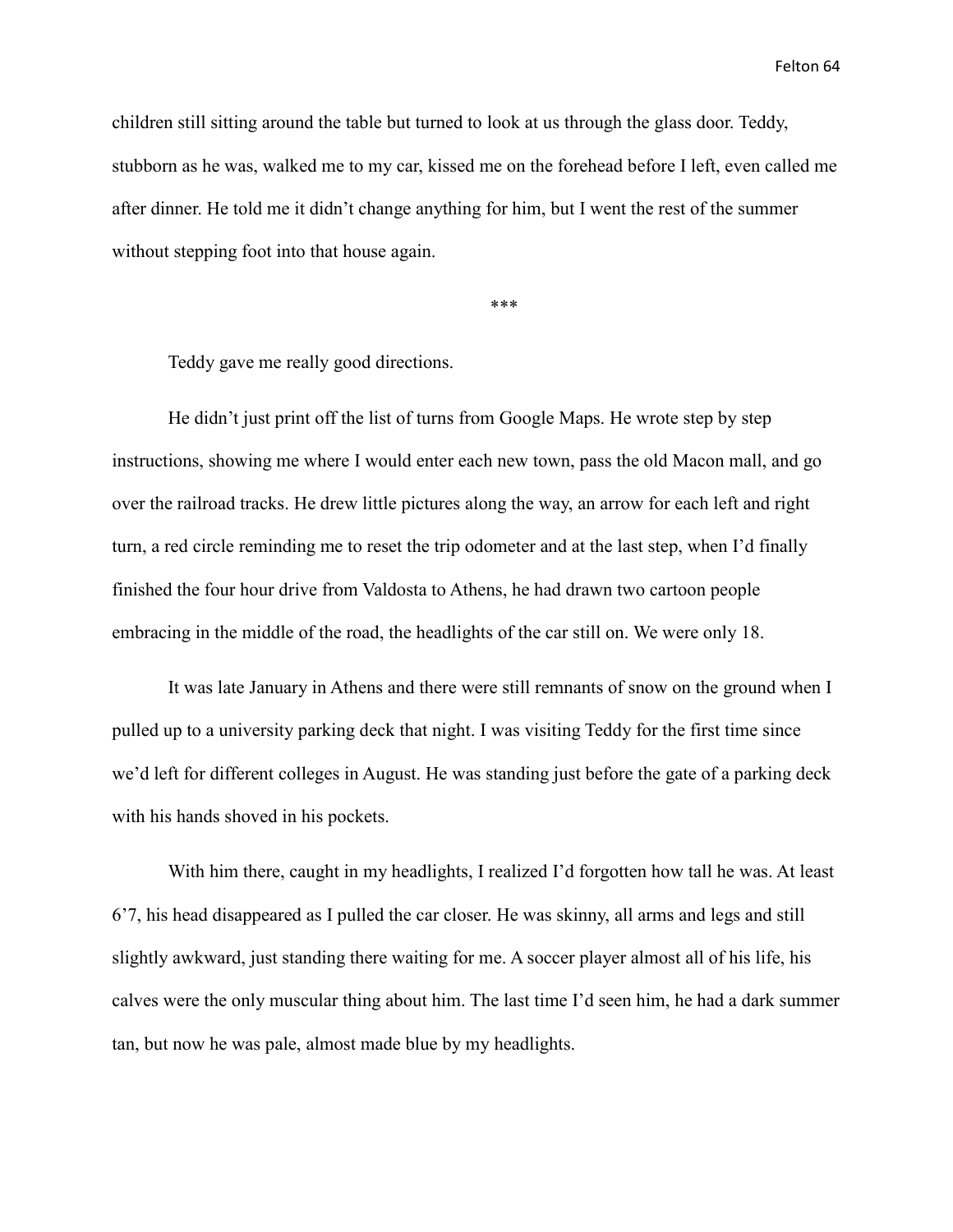After I parked, he had to duck to scoop me out of my tiny car. He picked me up effortlessly, said "Hey" in his goofy way and squeezed me to him. Teddy always smelled like a mixture of grass, simple boy musk and the Gap men's cologne I'd bought him for Christmas last year. I pulled away, took a minute and looked at his face: round chin and thin lips, long nose, blue eyes and bushy eyebrows. He started planting neat little kisses on my face—my forehead, my eyelids, nose and cheeks. It wasn't long before I was pressed against the still running car, leg almost hiked.

Kissing Teddy was still new and exciting. I liked the way I had to stand on the tips of my toes to reach his lips, the way our noses crisscrossed back and forth, and the way his hands, even though they politely started on the small of my back, now gave me urgent tugs by the belt loops of my jeans. A truck full of boys drove by and honked at us causing us to jump apart.

\*\*\*

I didn't think much about my virginity before Teddy. In high school, I had only a handful of boyfriends and my parents confined our "dates" to my living room couch. That, combined with the fact that I didn't get my braces off until senior year and I was, as my mother always unapologetically stated, "a late bloomer," left me free to think about other things. I didn't mind. I thought of my virginity not as something I would "lose", but as something I would hand over at the age of 30 when I eventually got married.

But as Teddy and I got closer, the way high school friends desperately cling to each other in the first few months of college away from home, we discussed it several times. Over the phone in our separate dorm rooms, miles apart, we had awkward conversations, initiated with stops and starts, incomplete sentences and more questions than answers.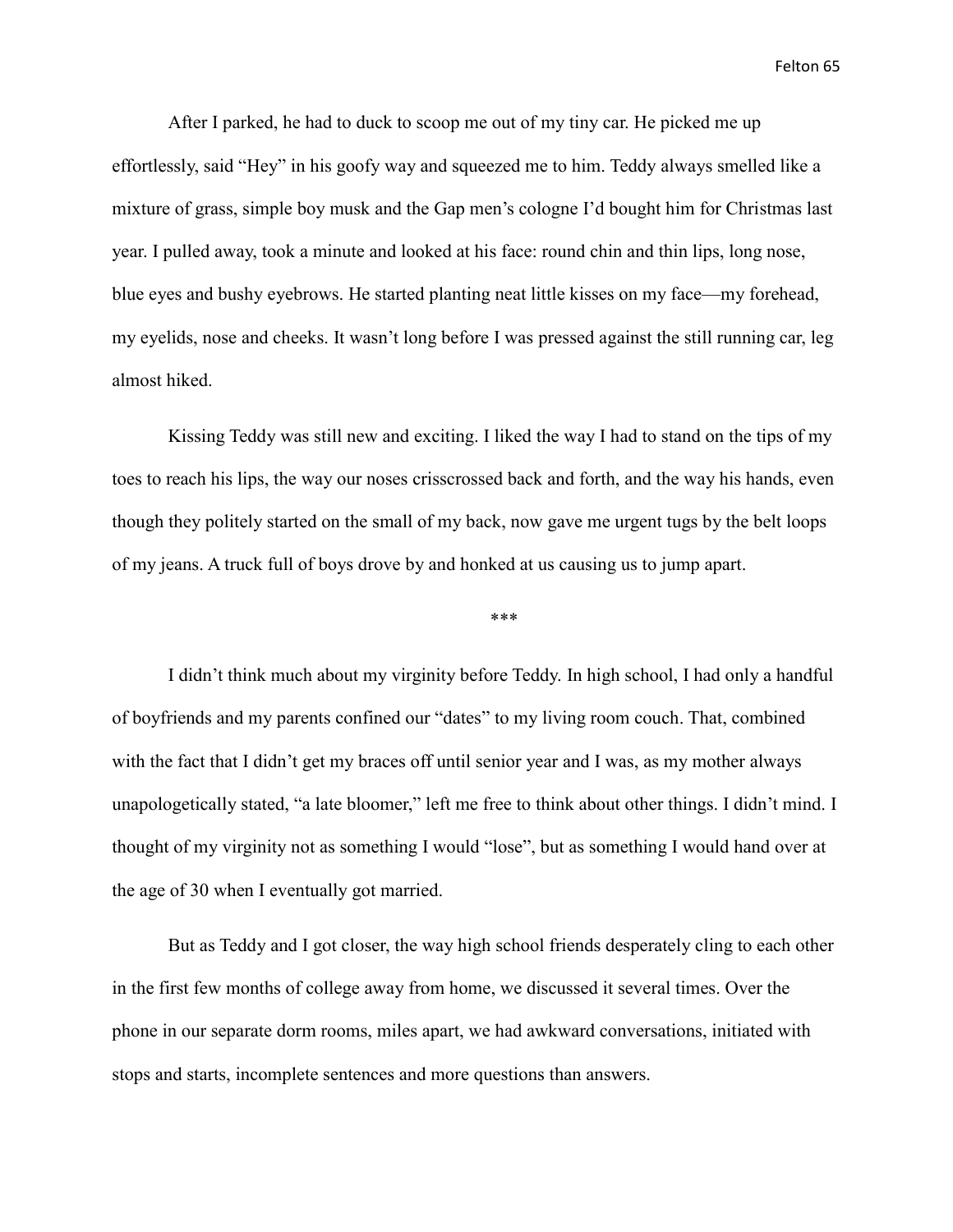"Have you ever…?"

"No. Have you ever…?"

"No."

Well...I mean—do you want to...?"

"Do you want to?"

In the end, we decided that we would.

That night, too young for the bars downtown, we went to a house party with Teddy's roommate, Al. The house and the yard were covered with a giant tarp, blocking it from the outside view. "So cops can't see underage people drinking," explained Al. We spent that night drinking hunch punch from red Solo cups, singing karaoke and listening to Al play the Harry Potter theme song on his violin. I was already a seasoned drinker having grown up with an older sister who thought it would be funny to dare me to take shots of tequila when I was 12, but Teddy had no such experience until now. I dared him to drink more, beat him relentlessly in cards and used a heavy hand when I fixed him a new drink. I figured if we were going to talk about losing our virginity to each other that night, it'd go easier if we were both drunk.

At some point, I left the group in search of the bathroom, walking down hallways and opening up random doors. Finding it locked, I leaned against the wall to wait. A few minutes later, the door opened and Al stumbled out, obviously drunk. He saw me and refocused his gaze.

"Heeyyyy, you," he said. "I know what you're here for."

I blushed. Of course Teddy had told him. They'd gotten close since he'd moved to Athens, going to parties together and kicking around a soccer ball on the front lawn. I mumbled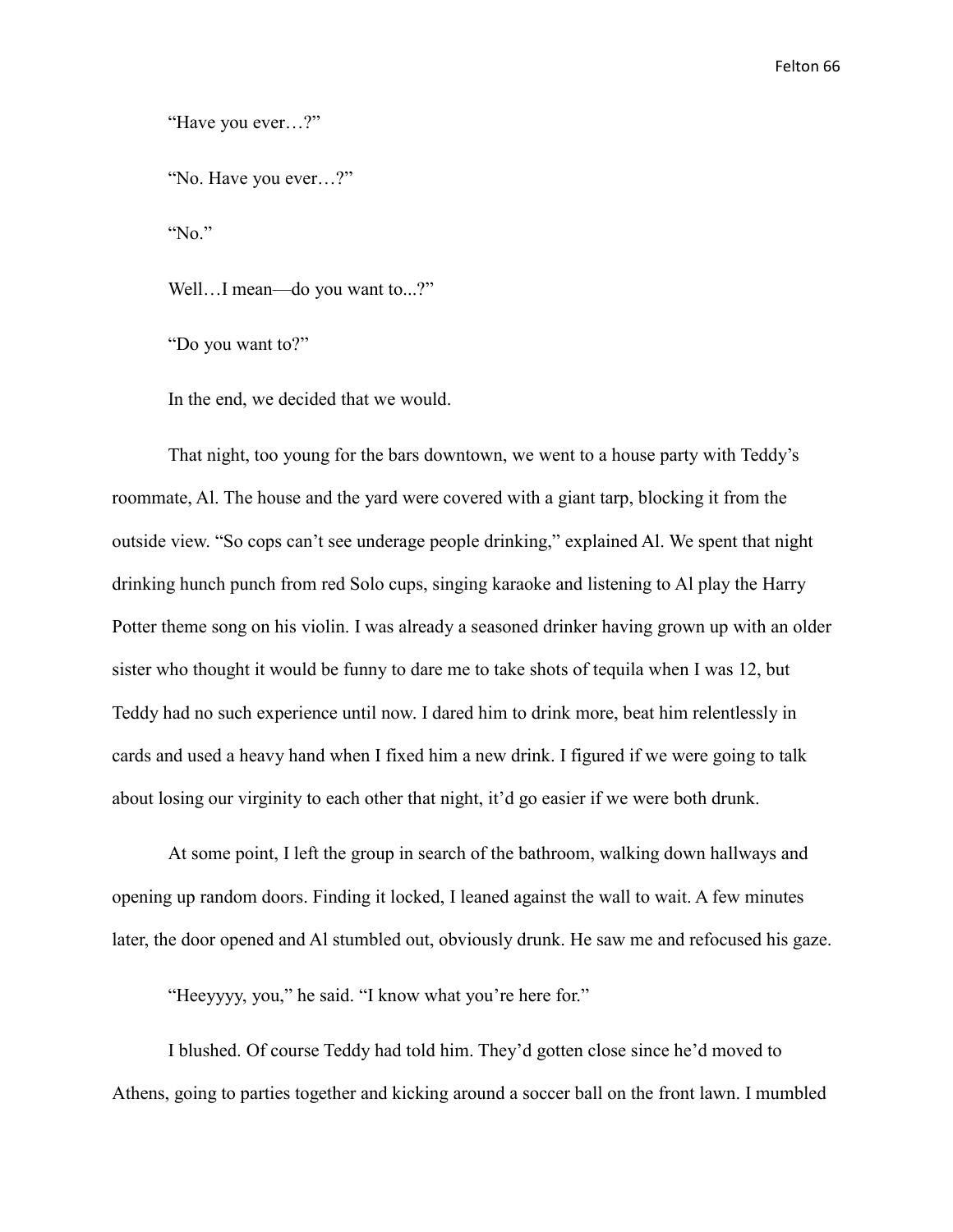something about having to pee and tried to move past him into the bathroom. He blocked the door.

"Why Teddy?" he asked. "Why not someone else?"

It may have been an innocent question, but his tone wasn't. I looked at him and realized he was leaning in too close. He wasn't an unattractive guy. Skinny like Teddy, but with deep brown skin and thick lips. He had freckles sprinkled on his cheeks and a clean cut hairline. I felt my cheeks flush. It wasn't that I couldn't muster up the courage to push him away, but at this point I was 18 and had never been kissed by a black man. I was curious. I closed my eyes and waited.

I heard footsteps in the hallway and jerked away. It was Teddy, also drunk thanks to me, and stumbling toward us, fast.

"I lost you," he screamed as he barreled into me with a bear hug. Over his shoulder, I saw Al, shaking his head and reaching into Teddy's back pocket for the keys. We wouldn't be going to a hotel that night after all. I never mentioned the almost kiss. That night in bed, with Al snoring in the bunk above us, Teddy was beginning to sober up and we talked about the next day.

"Are you nervous?" Teddy asked.

For some reason I wasn't. I felt coldly and logically decided about the whole thing, but I felt that he was and said I was too.

"You know we don't have to," he said. "It's not a big deal to me if you want to wait."

Surprisingly, losing my virginity to Teddy was an easy decision for me to make even knowing what his dad thought of me. I had heard plenty of horror stories about girls who ended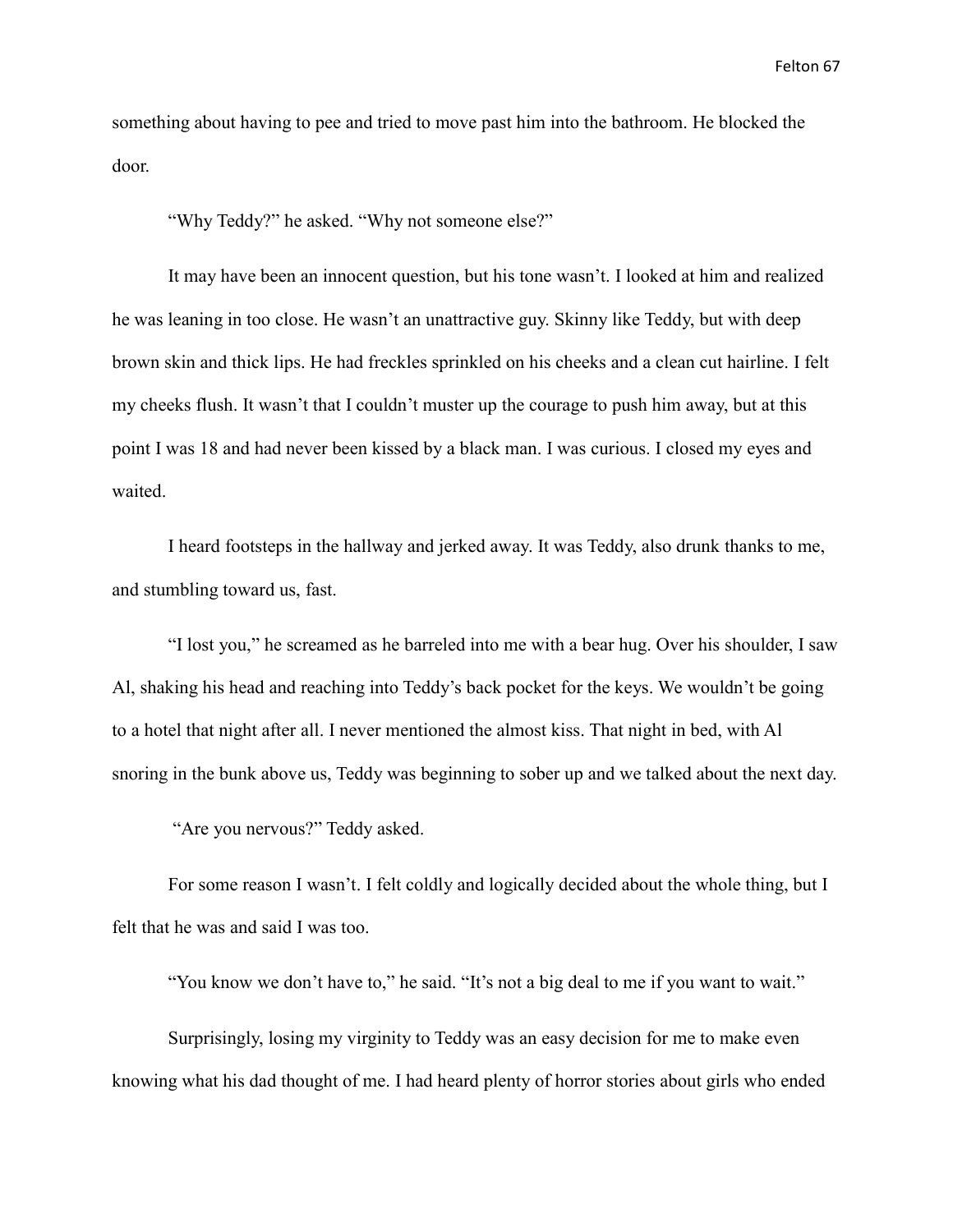up regretting the decision and having to live with it forever. *But it's Teddy*, I thought, as if that explained everything. *Teddy.* His name was synonymous with harmless. Already he'd given me a promise ring, one that he designed himself in the shape of a shooting star that wound around my finger, a minuscule diamond in the center. It wasn't the overwhelming love I'd read about in books or seen in movies, where two people can't stand to be apart. Instead it was simple and comfortable. I figured, even if we didn't get married one day, I wouldn't mind remembering him forever. He was the nicest person I knew. I assured him that I was ready and we fell asleep.

\*\*\*

The next day we toured downtown Athens for hours, stopping at Junkman's Daughters' Brother, a huge store filled top to bottom with random trinkets. He bought me a wax stamp with the letter 'A' and a purple wax candle so that I could write him more letters. I bought him comic books and a fake flower pin that squirted water. We ate lunch at a sub shop, sitting outside on the patio and watching grass force its way through leftover snow. When we had run out of things to do, we found ourselves parked in front of a CVS, talking about condoms.

"What, um, kind should I get?" he asked me.

"Um. The sturdy kind," I joked. He didn't laugh.

"Well, I Googled it and apparently—" he stopped short at my laughter. "What?"

"Nothing," I said. "It's just, you Googled it? Really?"

"Says the girl who won't go in the store to buy them," he said. I stopped laughing.

Ten minutes later he returned to the car with a box of condoms and the biggest container of lube I'd ever seen—the only container of lube I'd ever seen. *Did we even need lube? Did we*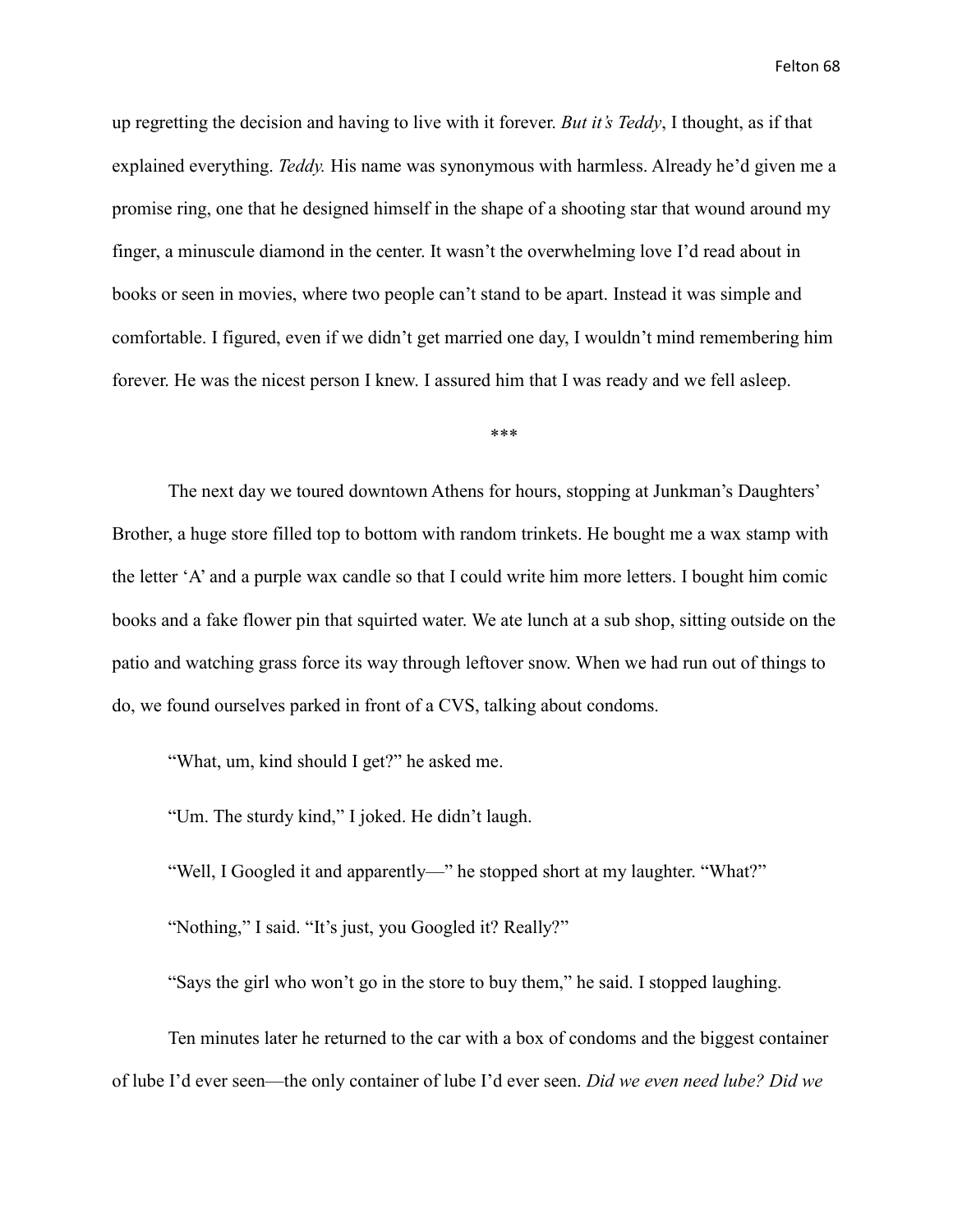Felton 69

*need that much of it?* Suddenly it occurred to me that this wouldn't be a one-time performance. Once we had sex, we would probably continue to have sex, because that's how it worked. While I felt okay losing my virginity to Teddy, somehow the idea of continuous sex made me feel nervous—like I had something to prove and wasn't sure exactly how to prove it.

\*\*\*

Not realizing that most hotels had an age minimum for guests, we went to hotel after hotel, getting turned down. Teddy would hop out and head to the front desk only to get sent back four times in a row. Eventually we found a hotel on the outside of the city. I watched the desk clerk's bored face as he nodded and Teddy turned around to wave me inside. We paid and went upstairs to our room.

The room was so tiny that everything touched; the window touched the bed, the bed touched the nightstands and the nightstands touched the television. After I set down my bag, I had to climb over the bed to reach the bathroom. I looked behind me to see Teddy already taking out the condoms from his bag.

"I'm gonna go to the bathroom real quick," I said.

"Need to freshen up?" he asked with wink and a smile. I winced at his bad joke and closed the bathroom door.

I stood in the bathroom, looking at the mirror. I didn't think about losing my virginity or my innocence, I didn't think about growing up, getting older and more mature, I didn't think about the future at all. Instead I thought about the past. I thought about my parents, the only role models for romance I'd ever known, the times when my mom would ask if my friends, all white, were treating me okay. I thought about my dad, who went to segregated schools until his senior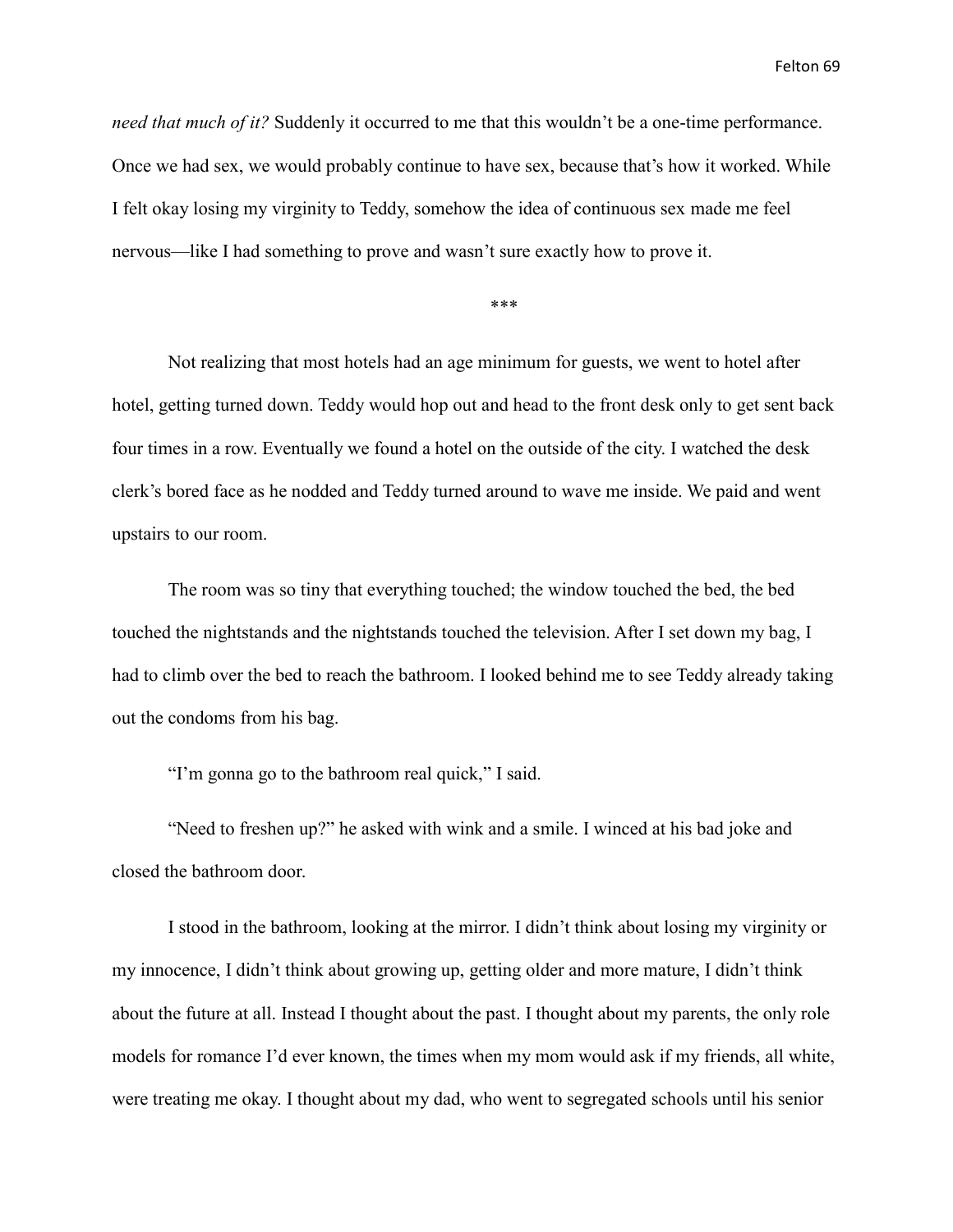year. I thought about all the boys, white and black, who had disappointed me before. I wondered if it would be weird, knowing I'd lost my virginity to a white guy after going through all of those relationships before. I wondered if I should even be doing this.

Teddy knocked, asking if I was okay and I opened the door.

"Yeah," I said. "I'm good."

"You sure?"

"Yup."

We went to center of the room and when I saw that he had put rose petals on the bed, I almost started to cry. It was corny, yes, but that wasn't the reason. The threatening tears were because this thing, this patience, these roses, were the nicest things any guy, white or black, had every done for me. Teddy just happened to be white. I felt as if that was backwards and not how it should be, while simultaneously acknowledging that it shouldn't matter, but most likely would always matter.

"I just wanted it to be special," he said.

I let him undress me. He was sweet. He was careful and gentle and kept asking me if I was okay. It wasn't a horror story at all, but I wasn't even in it. I was miles away in my head, feeling like I was stealing from him, although he seemed more than happy to give. I knew how his parents felt about me, even as Teddy continually downplayed the situation. I knew that I was taking him from them one step at a time. But I didn't say anything. I just focused on the rough texture of the stucco ceiling, because I had to look somewhere. Teddy was the only interracial relationship I had that ended for reasons other than race and that is how I remember him. He